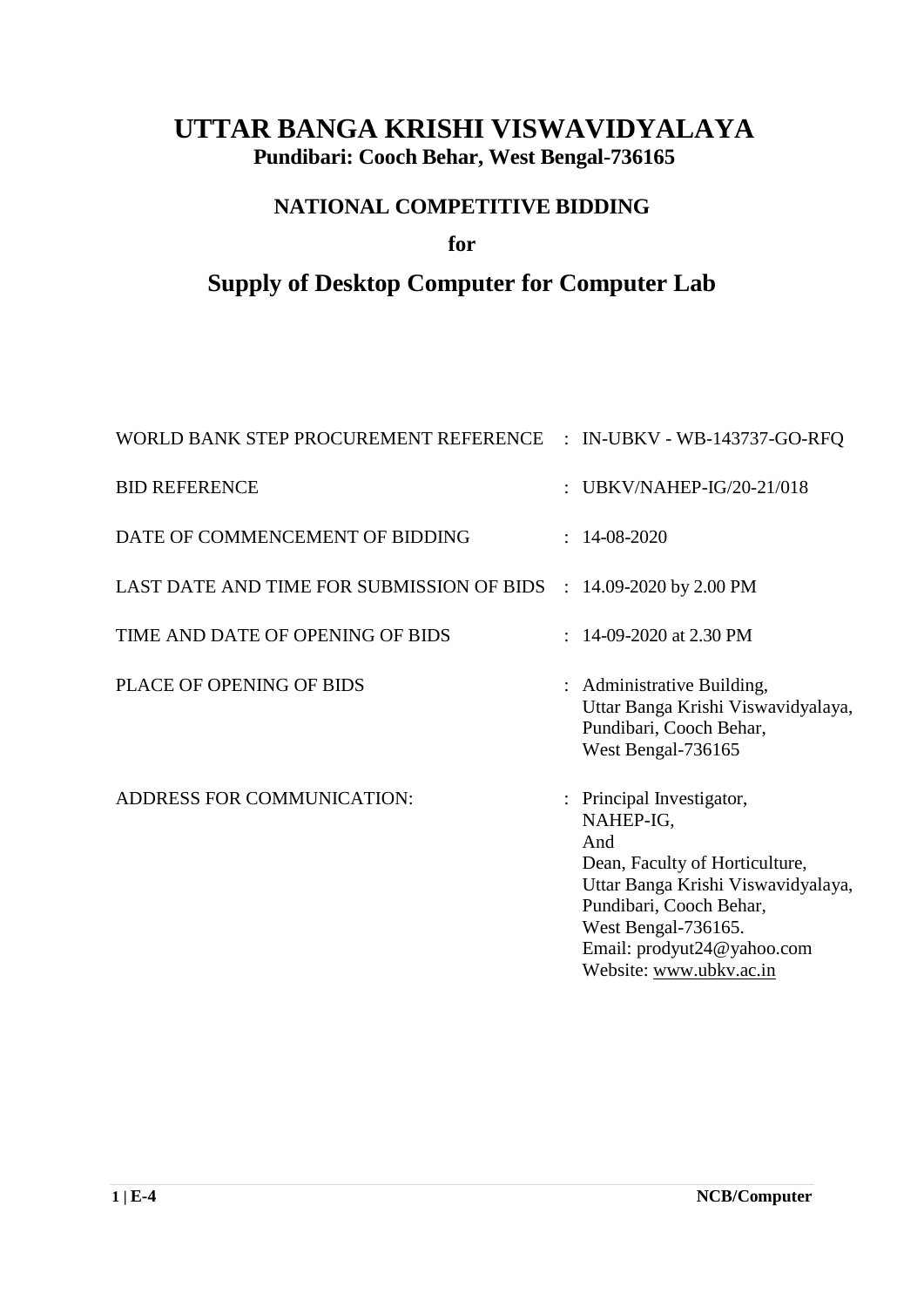# **SECTION-I: INVITATION FOR BIDS (IFB)**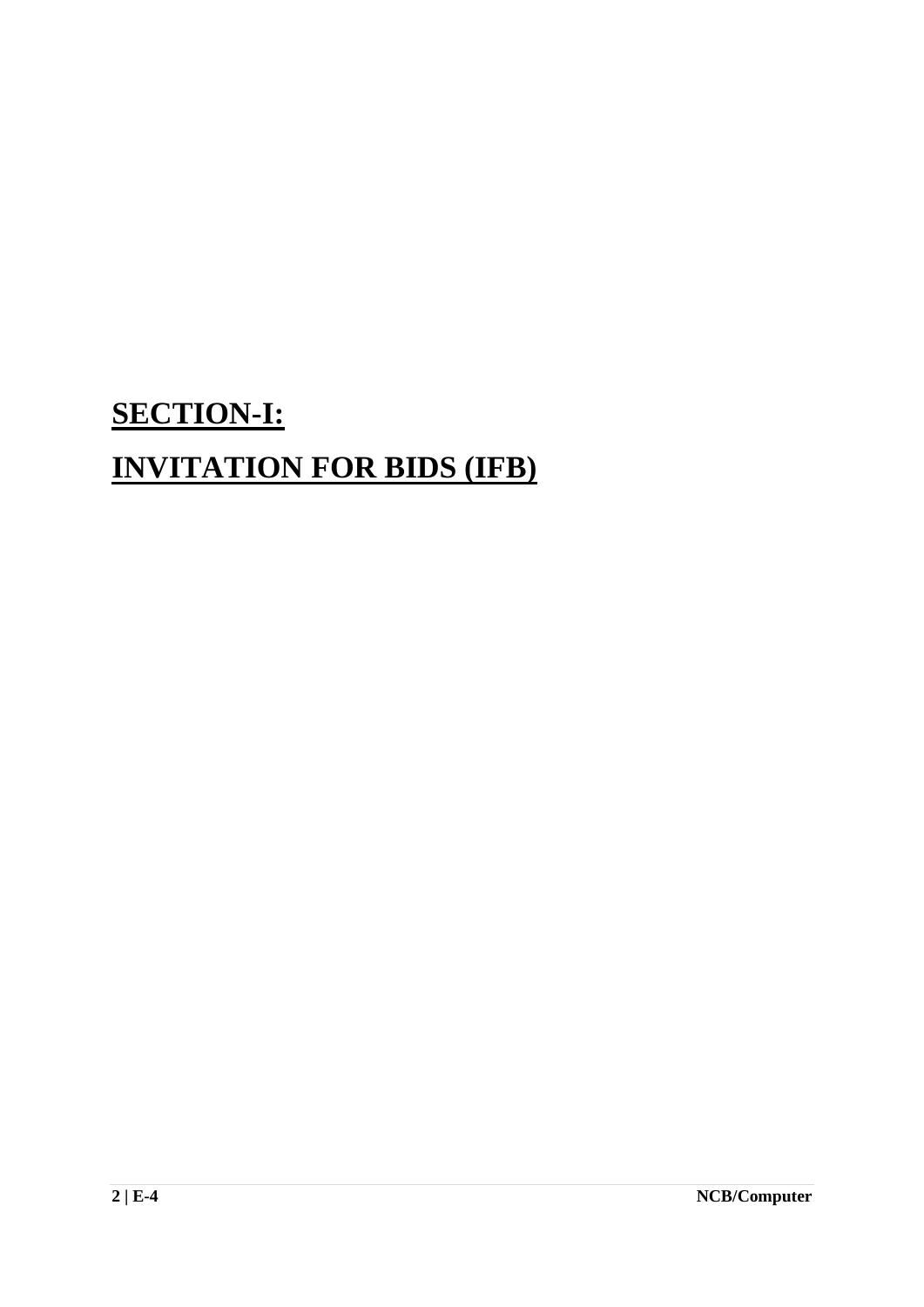### **NATIONAL COMPETITIVE BIDDING**

for

#### **Supply of Desktop Computer for Computer Lab**

#### **SECTION I: INVITATION FOR BIDS (IFB)**

Date : 14-08-2020

Loan No.  $: 8776$ -IN

IFB No.  $\qquad$  : UBKV/NAHEP-IG/20-21/018

- 1. The Government of India has received a Loan (No. 8776-IN) from the International Development Association in various currencies towards the cost of National Agricultural Higher Education Project (NAHEP) and it is intended that part of the proceeds of this Loan will be applied to eligible payments under the contracts for which this Invitation for Bids is issued.
- 2. The Principal Investigator, National Agricultural Higher Education Project (NAHEP)- Innovation Grant, Uttar Banga Krishi Viswavidyalaya, Pundibari, Cooch Behar, West Bengal-736165, India now invites sealed bids from eligible/qualified bidders as per following details for Supply, installation and commissioning of the Equipment as listed below :-

|     | Schedule No.: Schedule-1                                                             |          |                     |                     |
|-----|--------------------------------------------------------------------------------------|----------|---------------------|---------------------|
| S.  | Description                                                                          | Quantity | <b>Bid Document</b> | <b>Bid Security</b> |
| No. |                                                                                      |          | Price               |                     |
|     | Supply of Desktop Computer for                                                       | 140 nos. | INR 1000.00/-       | INR $1,40,000$ /-   |
|     | Computer labs                                                                        |          |                     | (One Lakh forty     |
|     |                                                                                      |          |                     | thousand only)      |
|     | Note:                                                                                |          |                     |                     |
|     | Details of Specification can be seen in Section-V: Schedule of requirements, herein. |          |                     |                     |

2. Bid document Price and Bid security shall be furnished separately

- 3. The list of Goods required including quantity, location, delivery period etc. are given in the Schedule of Requirements, contained in the Section-V of the bidding document.
- 4. Bidding will be conducted through the National Competitive Bidding (NCB) procedures as specified in the World Bank's Guidelines: Procurement of Goods, Works and Non-Consulting Services under IBRD Loans and IDA Credits & Grants by World Bank Borrowers (Procurement Guidelines) –2011; revised July 2014 and is open to all eligible bidders as defined in procurement Guidelines, In addition, please refer to paragraphs 3.14, 3.21 and 3.32 of the Guidelines setting forth the World Bank's policy on conflict of interest. The Procurement Guideline, for reference purpose, may be downloaded from <https://nahep.icar.gov.in/pdf/Procurement-Manual-NAHEP.pdf>
- 5. Interested eligible bidders may obtain further information from Mr. Suman Dey, Procurement Nodal Officer, NAHEP-IG, UBKV, Pundibari, Cooch Behar, West Bengal-736165 (E-mail: sdey1119@gmail.com) and inspect the bidding documents at the address indicated at para 9 below from 17-08-2020 to 11-09-2020, between 14:00 hrs. and 16:00 hrs. on all working days.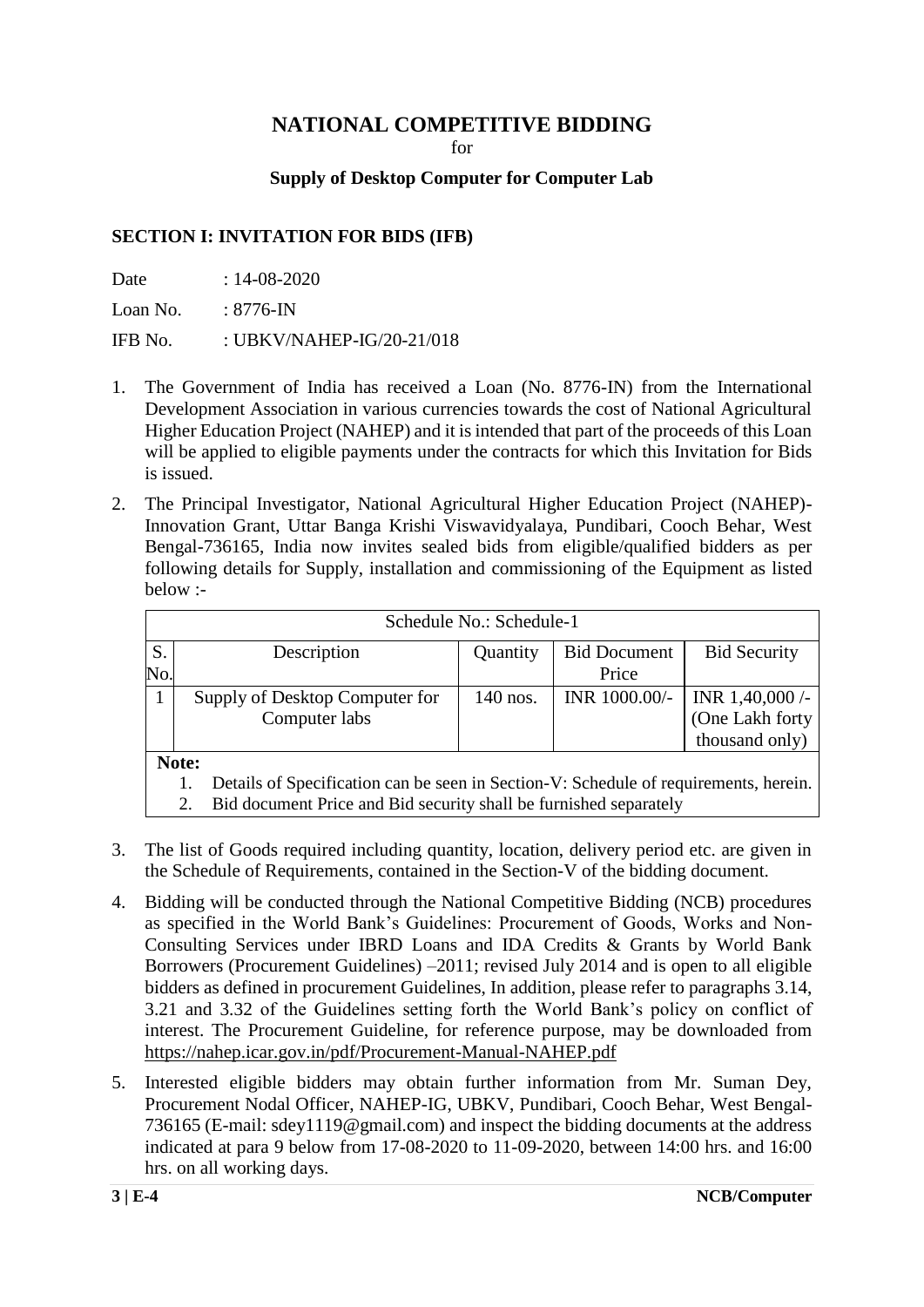- 6. A complete set of bidding documents in English language can be downloaded by the bidders from the website www.ubkv.ac.in or www.nahep.icar.gov.in. In the case of downloaded document, an amount of INR 1000.00/-, in the form of DD favouring 'Uttar Banga Krishi VIswavidyalaya' payable at Cooch Behar, to be submitted at the time of bid submission by the bidder for bid document price. Please note that in case of any discrepancy between the documents downloaded by the prospective bidder and the Bidding Documents (hard copy) of UBKV, Pundibari, West Bengal, India, the latter shall prevail.
- 7. Pre-bid Meeting will be on 24-08-2020 at 14.00 hrs over ZOOM virtual meeting platform. Bidder willing to participate in pre-bid meeting may request for Meeting ID and Password through E-mail: [sdey1119@gmail.com](mailto:sdey1119@gmail.com) on or before 21-08-2020.
- 8. Bids complete in all respect must be delivered to the address mentioned below on or before 14:00 hrs. (IST) on 14-09-2020. Electronic bidding will not be permitted. Late bids will be rejected. Conditional bids will summarily be rejected.

Principal Investigator, NAHEP-IG, and Dean, Faculty of Horticulture, Uttar Banga Krishi Viswavidyalaya, Pundibari, Cooch Behar, West Bengal-736165. Email: prodyut24@yahoo.com Website: www.ubkv.ac.in

- 9. Bids will be publicly opened in the presence of the bidders' designated representatives, who choose to attend in person at the address below at 14:30 Hrs (IST) on 14-09-2020. All bids must be accompanied by a "Bid Security" as per the form specified in the "Section VIII – Bidding Forms" of the bidding document for the amount in local currency (INR). The requirement of bid security for the Schedule is specified in para 2 above.
- 10. Bidders can also participate in bid opening process over ZOOM virtual meeting platform. Bidder willing to participate virtually in bid opening process may request for Meeting ID and Password through E-mail: [sdey1119@gmail.com](mailto:sdey1119@gmail.com) on or before 11-09-2020.
- 11. Bidders willing to participate physically in the bid opening process must intimate Mr. Suman Dey (E-Mail: [sdey1119@gmail.com\)](mailto:sdey1119@gmail.com) on or before 11-09-2020. To avoid mass gathering, only one person/representative of participating agency will be allowed. Such bidders are required to maintain personal protection measure and social distancing norms of the Government of India and Government of West Bengal and must adhere to Covid-19 containment protocol of the University.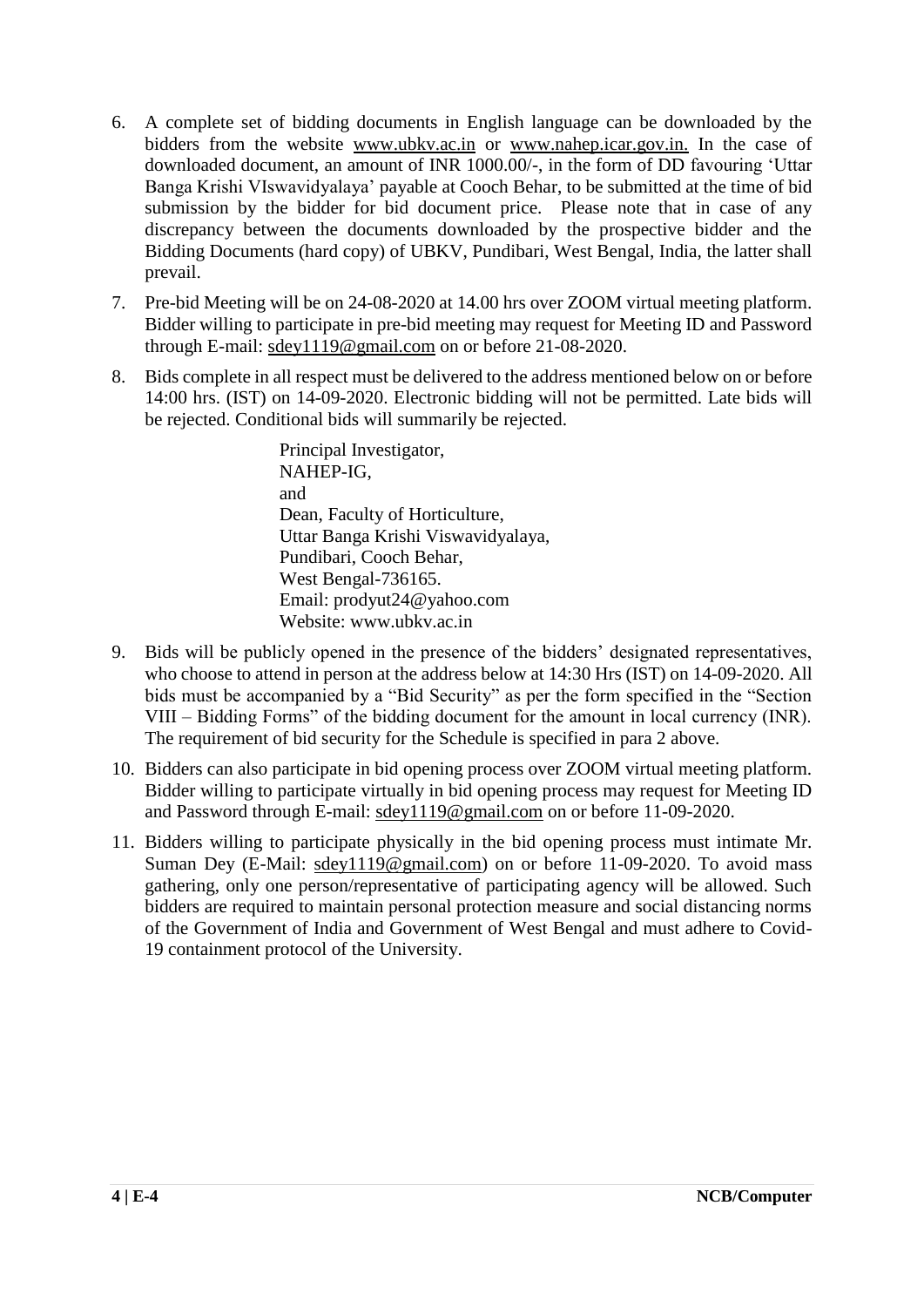# **SECTION-II: INSTRUCTIONS TO BIDDER (ITB)**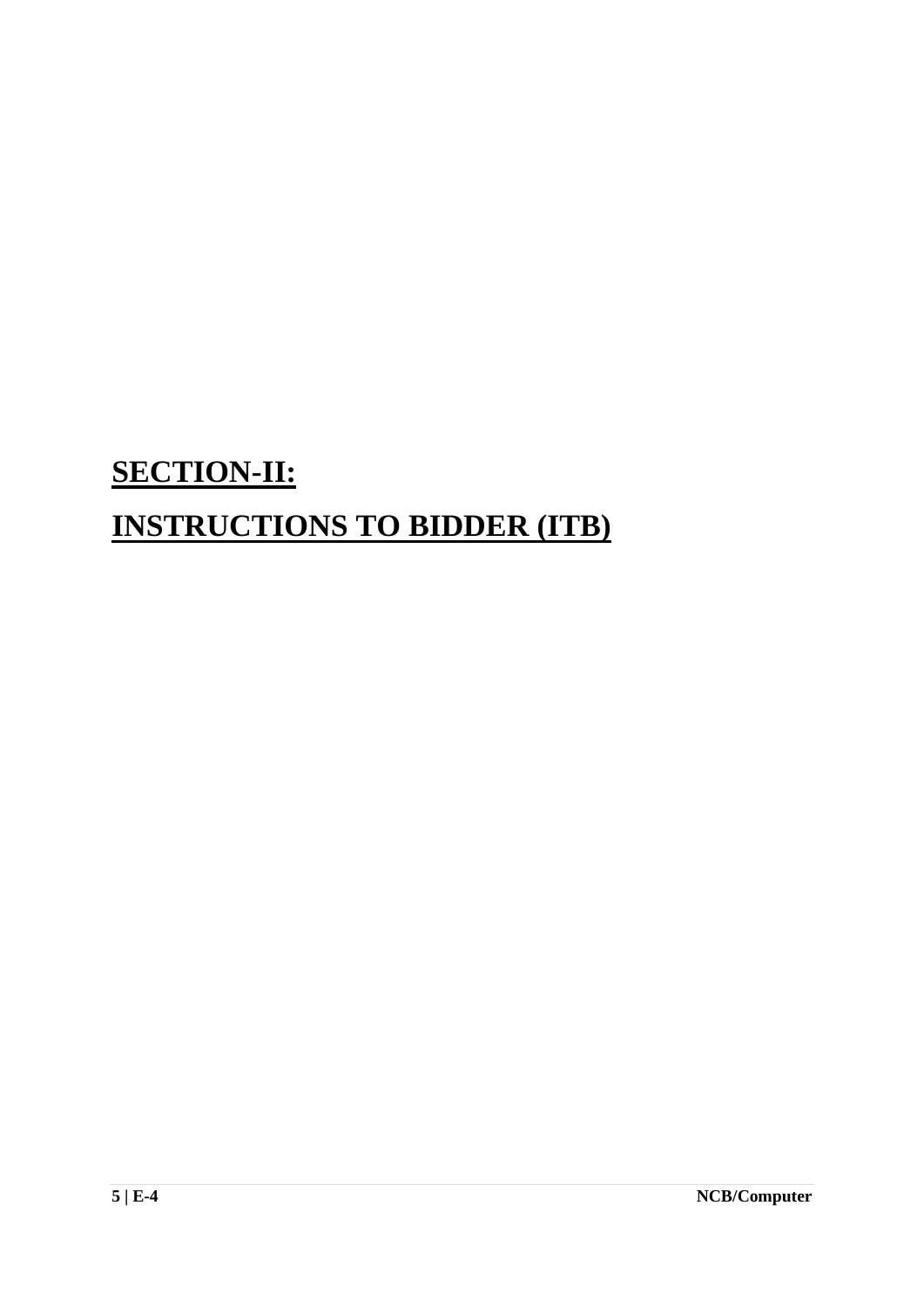### **SECTION II: INSTRUCTIONS TO BIDDERS**

#### **TABLE OF CLAUSES**

| Clause | Topic                                                                    | Page   |  |  |
|--------|--------------------------------------------------------------------------|--------|--|--|
| No.    | Number                                                                   | Number |  |  |
|        | A. Introduction                                                          |        |  |  |
| 1.     | Source of Funds                                                          | 7      |  |  |
| 2.     | <b>Eligible Bidders</b>                                                  |        |  |  |
| 3.     | <b>Eligible Goods and Services</b>                                       |        |  |  |
| 4.     | Cost of Bidding                                                          | 8      |  |  |
|        | <b>B.</b> Bidding Documents                                              |        |  |  |
| 5.     | <b>Contents of Bidding Documents</b>                                     | 8      |  |  |
| 6.     | <b>Clarification of Bidding Documents</b>                                | 8      |  |  |
| 7.     | Amendment of Bidding Documents                                           | 9      |  |  |
|        | C. Preparation of Bids                                                   |        |  |  |
| 8.     | Language of Bid                                                          | 9      |  |  |
| 9.     | Documents Comprising the Bid                                             | 9      |  |  |
| 10.    | <b>Bid Form</b>                                                          | 9      |  |  |
| 11.    | <b>Bid Prices</b>                                                        | 10     |  |  |
| 12.    | <b>Bid Currencies</b>                                                    | 10     |  |  |
| 13.    | Documents Establishing Bidder's Eligibility and Qualifications           | 10     |  |  |
| 14.    | Documents Establishing Goods Eligibility and Conformity to Bid Documents | 11     |  |  |
| 15.    | <b>Bid Security</b>                                                      | 12     |  |  |
| 16.    | Period of Validity of Bids                                               |        |  |  |
| 17.    | Format and Signing of Bid                                                | 13     |  |  |
|        | D. Submission of Bids                                                    |        |  |  |
| 18.    | Sealing and Marking of Bids                                              | 13     |  |  |
| 19.    | Deadline for Submission of Bids                                          |        |  |  |
| 20.    | Late Bids                                                                |        |  |  |
| 21.    | Modification and withdrawal of Bids                                      |        |  |  |
|        | <b>E.</b> Opening and Evaluation of Bids                                 |        |  |  |
| 22.    | Opening of Bids by the Purchaser                                         | 14     |  |  |
| 23.    | <b>Clarification of Bids</b>                                             | 15     |  |  |
| 24.    | Preliminary Examination                                                  | 15     |  |  |
| 25.    | <b>Conversion to Single Currency</b>                                     | 16     |  |  |
| 26.    | <b>Evaluation and Comparison of Bids</b>                                 | 16     |  |  |
| 27.    | <b>Domestic Preference</b>                                               |        |  |  |
| 28.    | Contacting the Purchaser                                                 | 16     |  |  |
|        | F. Award of Contract                                                     |        |  |  |
| 29.    | Post qualification                                                       | 17     |  |  |
| 30.    | Award Criteria                                                           | 17     |  |  |
| 31.    | Purchaser's Right to Vary Quantities at Time of Award                    | 17     |  |  |
| 32.    | Purchaser's Right to Accept Any Bid and to Reject Any or All Bids        | 17     |  |  |
| 33.    | Notification of Award                                                    | 17     |  |  |
| 34.    | <b>Signing of Contract</b>                                               | 18     |  |  |
| 35.    | Performance Security                                                     | 18     |  |  |
| 36.    | <b>Corrupt and Fraudulent Practices</b>                                  | 18     |  |  |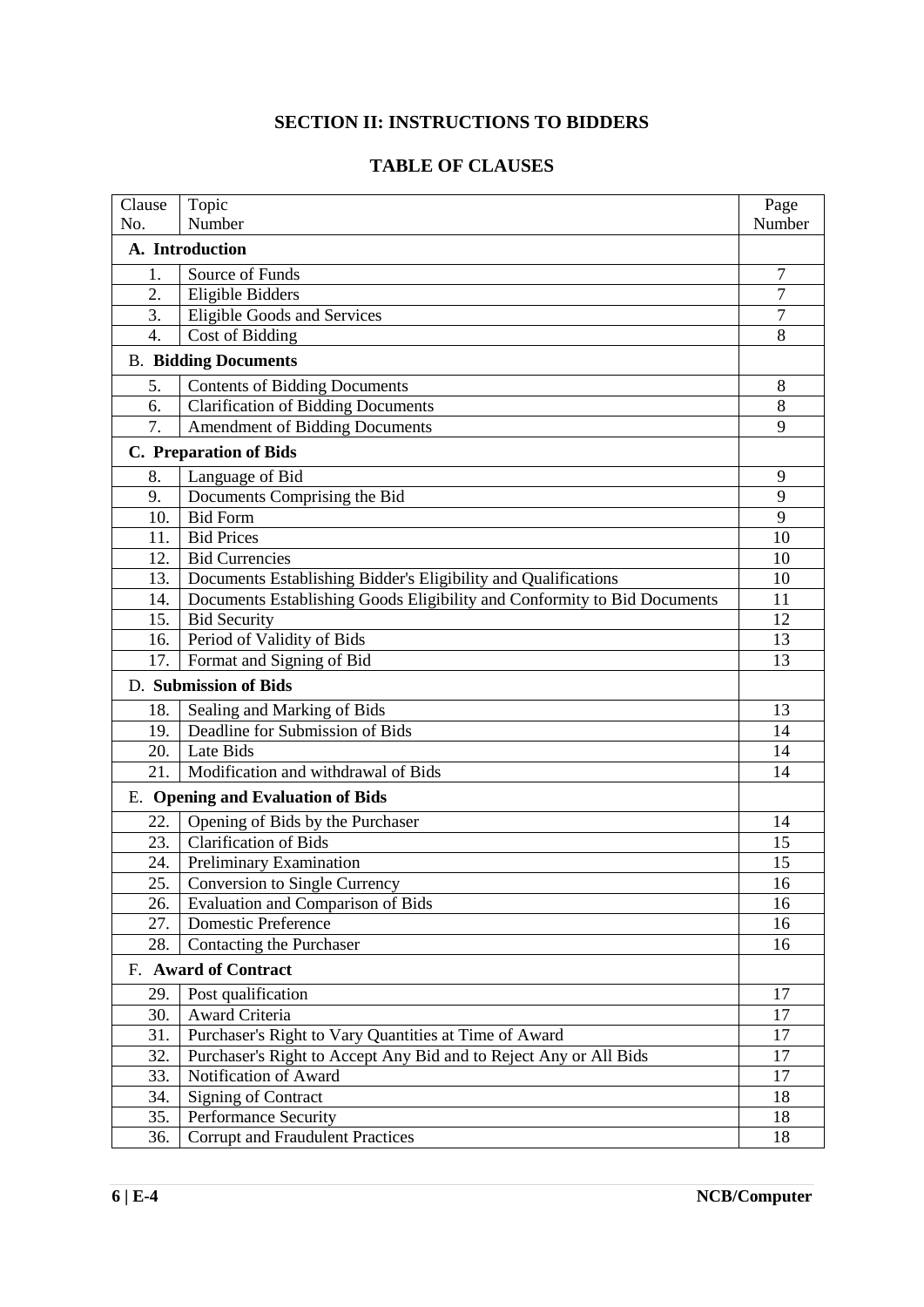#### **(a) INTRODUCTION**

#### **1. Source of Funds**

- 1.1. The Government of India has received for a Loan from the International Development Association (hereinafter called Bank) in various currencies equivalent to US Dollars 165 million towards the cost of the National Agricultural Higher Education Project (NAHEP) and intends to apply part of the proceeds of this Loan to eligible payments under the Contract(s) for which this Invitation for Bid is issued.
- 1.2. Payment by the Bank will be made only at the request of the Borrower and upon approval by the Bank in accordance with the terms and conditions of the Loan Agreement, and will be subject in all respects to the terms and conditions of that agreement. The Loan Agreement prohibits a withdrawal from the Loan account for the purpose of any payment to persons or entities, or for any import of goods, if such payment or import, to the knowledge of the Bank, is prohibited by a decision of the United Nations Security Council taken under Chapter VII of the Charter of the United Nations. No party other than the Borrower shall derive any rights from the Loan Agreement or have any claim to the Loan proceeds.

#### **2. Eligible Bidders**

- 2.1. This Invitation for Bids is open to all suppliers from eligible source countries as specified in the World Bank's Guidelines: Procurement of Goods, Works and Non-Consulting Services under IBRD Loans and IDA Credits & Grants by World Bank Borrowers (Procurement Guidelines) – 2011; revised July 2014, hereinafter referred as the IBRD Guidelines for Procurement, except as provided hereinafter.
- 2.2. Bidders should not be associated, or have not been associated in the past, directly or indirectly, with a firm or any of its affiliates which have been engaged by the Purchaser to provide consulting services for the preparation of the design, specifications, and other documents to be used for the procurement of the goods to be purchased under this Invitation of Bids.
- 2.3. Government-owned enterprises in the Purchaser's country may participate only if they are legally and financially autonomous, if they operate under commercial law, and if they are not a dependent agency of the Purchaser.
- 2.4. Bidders shall not be under a declaration of ineligibility for corrupt and fraudulent practices issued by the Bank in accordance with ITB Clause 36.1.

#### **3. Eligible Goods and Services**

- 3.1. All goods and ancillary services to be supplied under the Contract shall have their origin in eligible source countries, defined in the IBRD Guidelines for Procurement and all expenditures made under the Contract will be limited to such goods and services.
- 3.2. For purposes of this clause, "origin" means the place where the goods are mined, grown, or produced or from which the ancillary services are supplied. Goods are produced when, through manufacturing, processing or substantial and major assembling of components, a commercially recognized product results that is substantially different in basic characteristics or in purpose or utility from its components.
- 3.3. The origin of goods and services is distinct from the nationality of the Bidder.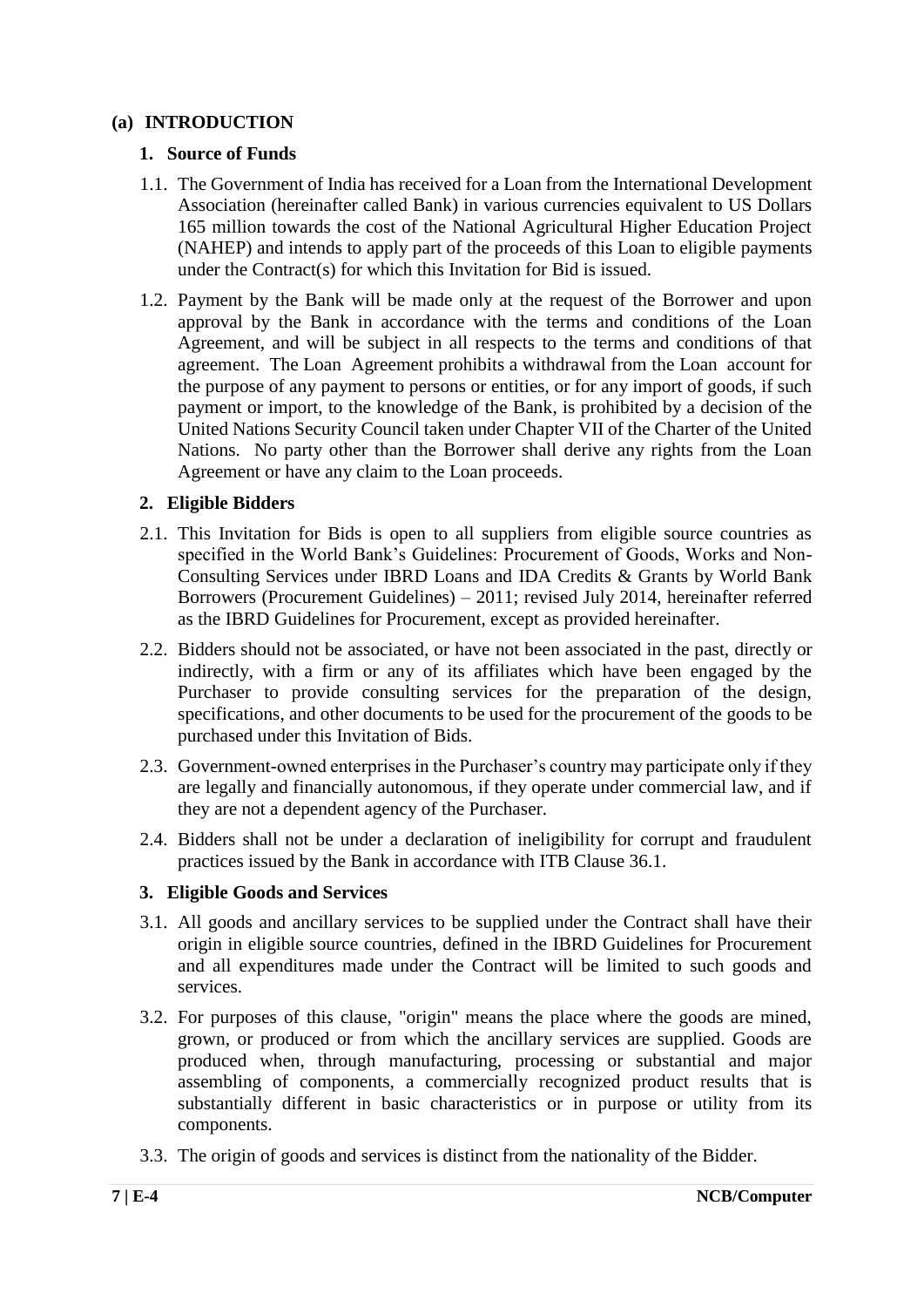#### **4. Cost of Bidding**

4.1. The Bidder shall bear all costs associated with the preparation and submission of its bid, and The Principal Investigator, NAHEP-IG, UBKV hereinafter referred to as "the Purchaser", will in no case be responsible or liable for these costs, regardless of the conduct or outcome of the bidding process.

#### **(b) THE BIDDING DOCUMENTS**

#### **5. Content of Bidding Documents**

- 5.1. The goods required, bidding procedures and contract terms are prescribed in the bidding documents. In addition to the Invitation for Bids, the bidding documents include:
	- (a) Instruction to Bidders (ITB);
	- (b) General Conditions of Contract (GCC);
	- (c) Special Conditions of Contract (SCC);
	- (d) Schedule of Requirements;
	- (e) Technical Specifications;
	- (f) Qualification Criteria;
	- (g) Bid Form and Price Schedules;
	- (h) Bid Security Form;
	- (i) Contract Form;
	- (j) Performance Security Form;
	- (k) Performance Statement;
	- (l) Manufacturer's Authorization Form;
	- (m) Capability Statement Form (*see* Section XV); and
	- (n) Service Support Details Form (*see* Section XIV)
	- (o) Technical Compliance Sheet (*see* Annexure-1)
- 5.2. The Bidder is expected to examine and duly endorsed by putting signature of authorized person in each pages of all instructions, forms, terms, and specifications in the bidding documents. Failure to furnish all information required by the bidding documents or submission of a bid not substantially responsive to the bidding documents in every respect will be at the Bidder's risk and may result in rejection of its bid. Conditional bid will summarily be rejected.

#### **6. Clarification of Bidding Documents**

- 6.1. A prospective Bidder requiring any clarification of the bidding documents may notify the Purchaser in writing or by telex or cable or fax at the Purchaser's mailing address indicated in the Invitation for Bids **two days before the pre-bid meeting**. The clarification request will be addressed in the pre-bid meeting and will be included in the minutes of pre-bid meeting.
- 6.2. Pre-bid meeting
- 6.2.1. The bidder or his official representative is invited to attend a pre-bid meeting on 24- 08-2020 at 14.00 hrs over ZOOM virtual meeting platform. Bidder willing to participate in pre-bid meeting may request for Meeting ID and Password through E-mail: [sdey1119@gmail.com](mailto:sdey1119@gmail.com) on or before 21-08-2020.
- 6.2.2. The purpose of meeting will be to clarify issues and to answer questions on any matter that may be raised at that stage.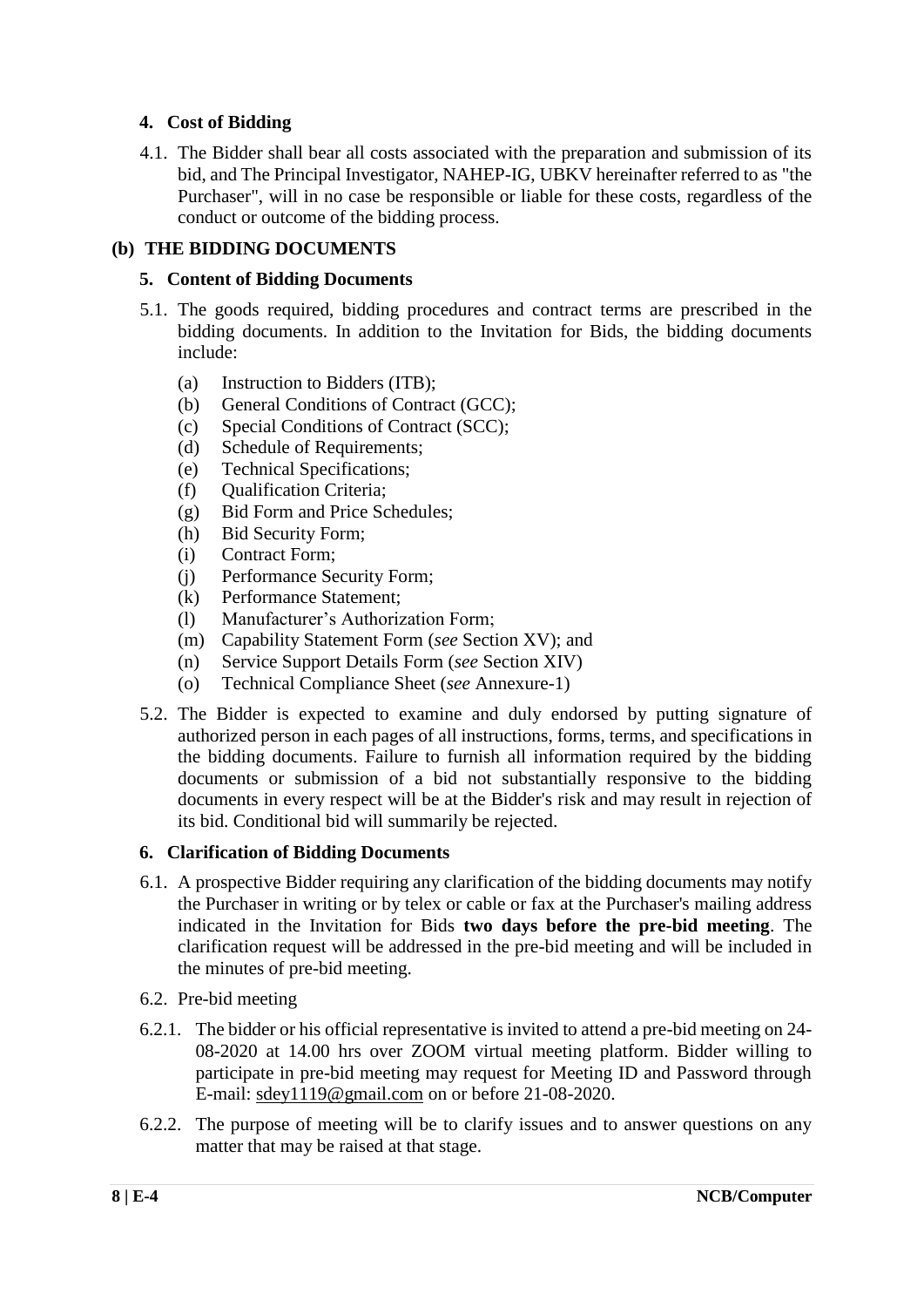- 6.2.3. Bidders are requested to submit any questions in writing or by cable to reach the purchaser not later than **two days before the pre-bid meeting**.
- 6.2.4. Minutes of the pre-bid meeting, including the text of the questions raised and the responses given will be uploaded to tender section of University Website www.ubkv.ac.in without delay for information to all the Bidders. Any modification of the bidding document listed in sub-clause 5.1 which may become necessary as a result of the pre-bid meeting shall be made exclusively through the issue of an Addendum pursuant to ITB clause 7 and not through the minutes of the pre-bid meeting.
- 6.2.5. Non-attendance at the pre-bid meeting will not be a cause for disqualification of a bidder.

#### **7. Amendment of Bidding Documents**

- 7.1. At any time prior to the deadline for submission of bids, the Purchaser may, for any reason, whether at its own initiative or in response to a clarification requested by a prospective bidder, modify the bidding documents by amendment.
- 7.2. All prospective bidders who have received the bidding documents will be notified of the amendment in writing or by fax or by cable or by fax, and will be binding on them.
- 7.3. In order to allow prospective bidders reasonable time in which to take the amendment into account in preparing their bids, the Purchaser, at its discretion, may extend the deadline for the submission of bids.

#### **(c) PREPARATION OF BIDS**

#### **8. Language of Bid**

8.1. The bid prepared by the Bidder, as well as all correspondence and documents relating to the bid exchanged by the Bidder and the Purchaser shall be written in English language. Supporting documents and printed literature furnished by the Bidder may be in another language provided they are accompanied by an accurate translation of the relevant passages in the English language in which case, for purposes of interpretation of the Bid, the translation shall govern.

#### **9. Documents Constituting the Bid**

- 9.1. The bid prepared by the Bidder shall comprise the following components:
	- (a) A Bid Form and a Price Schedule completed in accordance with ITB Clauses 10, 11 and 12;
	- (b) Documentary evidence established in accordance with ITB Clause 13 that the Bidder is eligible to bid and is qualified to perform the contract if its bid is accepted;
	- (c) documentary evidence established in accordance with ITB Clause 14 that the goods and ancillary services to be supplied by the Bidder are eligible goods and services and conform to the bidding documents; and
	- (d) bid security furnished in accordance with ITB Clause 15.

#### **10. Bid Form**

10.1. The Bidder shall complete the Bid Form and the appropriate Price Schedule furnished in the bidding documents, indicating the goods to be supplied, a brief description of the goods, country of origin, quantity and prices.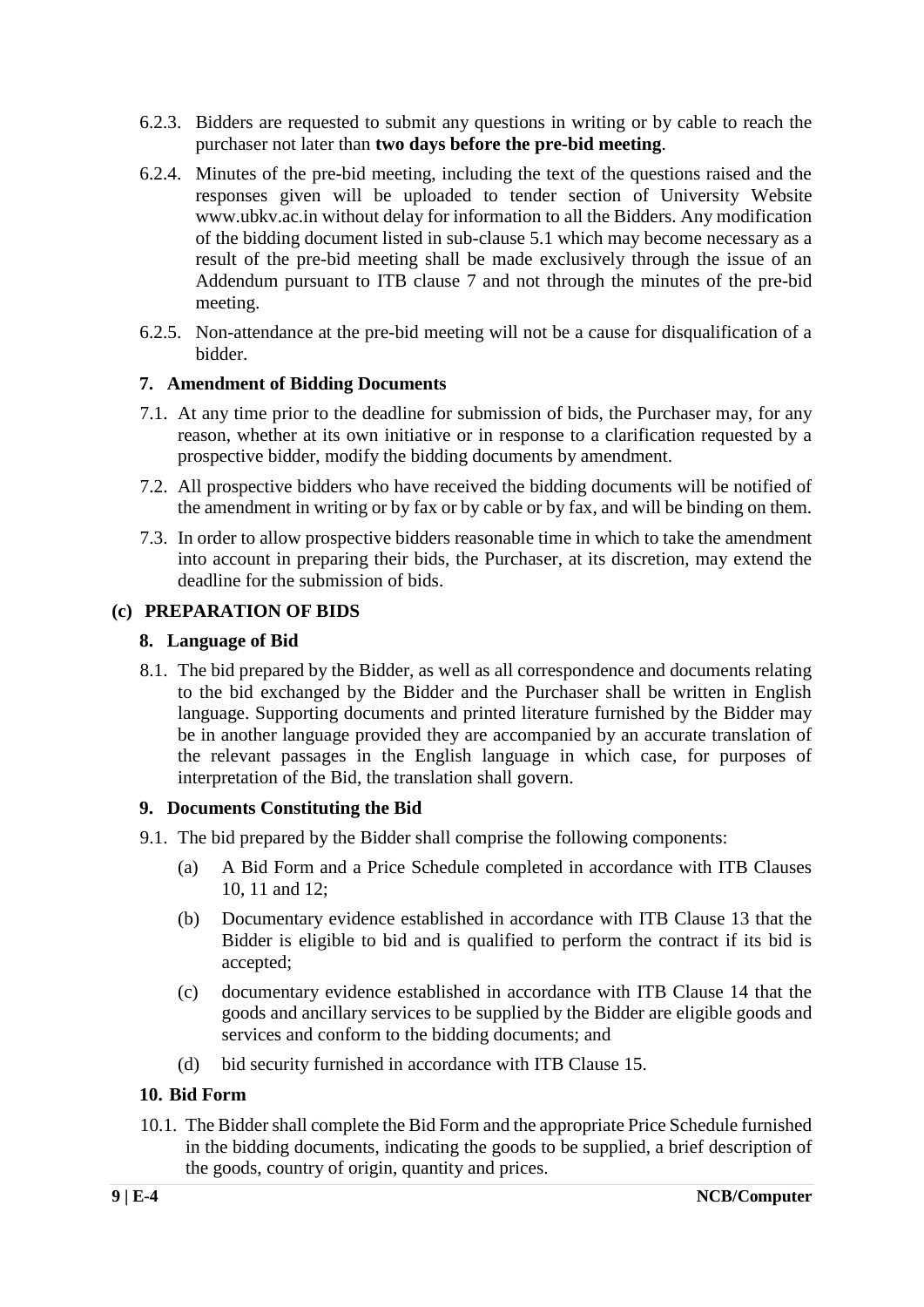#### **11. Bid Prices**

- 11.1. The Bidder shall indicate, on the Price Schedule, the unit prices and total bid prices of the goods it proposes to supply under the Contract. The bidders shall quote for all the goods along with incidental services specified in the Schedule of Requirements as a single responsibility basis, failing which, such bids will not be taken into account for evaluation and will not be considered for award.
- 11.2. Prices indicated on the Price Schedule shall be entered separately in the following manner:
	- (i) the price of the goods, quoted (ex-works, ex-factory, ex-showroom, exwarehouse, or off-the-shelf, as applicable), including all duties and sales and other taxes already paid or payable:
		- (a) on components and raw material used in the manufacture or assembly of goods quoted ex-works or ex-factory; or
		- (b) on the previously imported goods of foreign origin quoted ex-showroom, ex-warehouse or off-the- shelf.
	- (ii) Excise duty on the finished Goods, if payable.
	- (iii) any Indian sales and other taxes which will be payable on the goods if this Contract is awarded;
	- (iv) the price for inland transportation, insurance and other local costs incidental to delivery of the goods to their final destination;
	- (v) the price of other incidental services listed in Clause 8 of the Special Conditions of Contract (SCC) including the price of annual maintenance services for 3 years after expiry of warranty, if any, as indicated in Clause 8 of the SCC.
- 11.3. The Bidder's separation of the price components in accordance with ITB Clause 11.2 above will be solely for the purpose of facilitating the comparison of bids by the Purchaser and will not in any way limit the Purchaser's right to contract on any of the terms offered.
- 11.4. Fixed Price. Prices quoted by the Bidder shall be fixed during the Bidder's performance of the Contract and not subject to variation on any account. A bid submitted with an adjustable price quotation will be treated as non- responsive and rejected, pursuant to ITB Clause 24.

#### **12. Bid Currencies**

12.1. Prices shall be quoted in Indian Rupees.

#### **13. Documents Establishing Bidder's Eligibility and Qualifications**

- 13.1. Pursuant to ITB Clause 9, the Bidder shall furnish, as part of its bid, documents establishing the Bidder's eligibility to bid and its qualifications to perform the Contract if its bid is accepted.
- 13.2. The documentary evidence of the Bidder's eligibility to bid shall establish to the Purchaser's satisfaction that the Bidder, at the time of submission of its bid, is from an eligible country as defined under ITB Clause 2.
- 13.3. The documentary evidence of the Bidder's qualifications to perform the Contract if its bid is accepted, shall establish to the Purchaser's satisfaction:
	- (a) that, in the case of a Bidder offering to supply goods under the contract which the Bidder did not manufacture or otherwise produce, the Bidder has been duly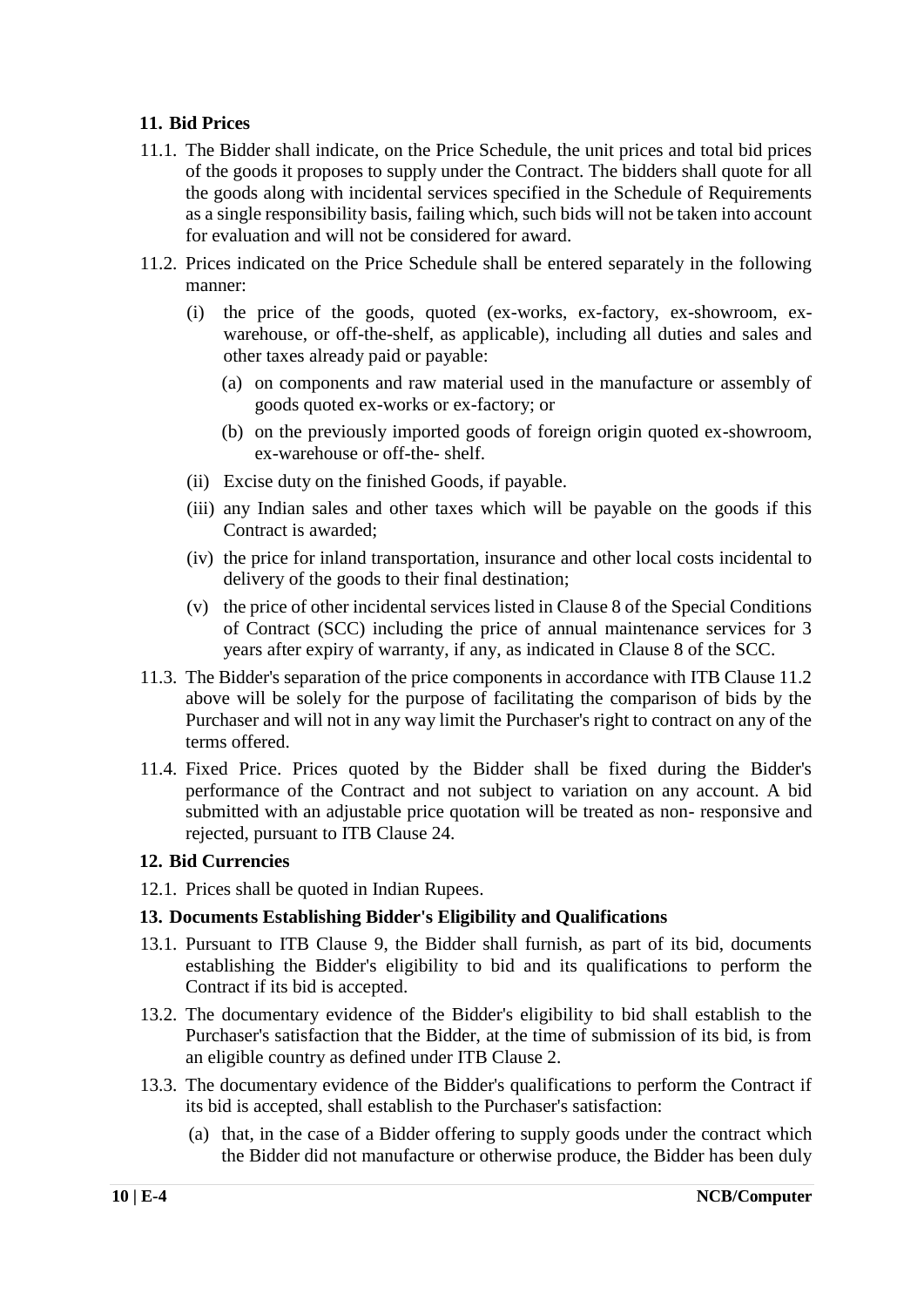authorized (as per authorization form in Section XII) by the goods' Manufacturer or producer to supply the goods in India for the items mentioned in the section V: Schedule of Requirements.

[**Note:** Supplies for any particular item in each schedule of the bid should be from one manufacturer only. Bids from agents offering supplies from different manufacturers for the same item of the schedule in the bid will be treated as nonresponsive.]

- (b) that the Bidder has the financial, technical, and production capability necessary to perform the Contract and meets the criteria outlined in the Qualification requirements specified in Section VI-A. To this end, all bids submitted shall include the following information:
	- (i) The legal status, place of registration and principal place of business of the company or firm or partnership, etc.;
	- (ii) Details of experience and past performance of the bidder on equipment offered and on those of similar nature within the past three years and details of current contracts in hand and other commitments.

#### **14. Documents Establishing Goods' Eligibility and Conformity to Bidding Documents**

- 14.1. Pursuant to ITB Clause 9, the Bidder shall furnish, as part of its bid, documents establishing the eligibility and conformity to the bidding documents of all goods and services which the Bidder proposes to supply under the contract.
- 14.2. The documentary evidence of the goods and services eligibility shall consist of a statement in the Price Schedule on the country of origin of the goods and services offered which shall be confirmed by a certificate of origin at the time of shipment.
- 14.3. The documentary evidence of conformity of the goods and services to the bidding documents may be in the form of literature, drawings and data, and shall consist of :
	- (a) a detailed description of the essential technical and performance characteristics of the goods;
	- (b) a list giving full particulars, including available sources and current prices, of spare parts, special tools, etc., necessary for the proper and continuing functioning of the goods, following commencement of the use of the goods by the Purchaser;
	- (c) an item-by-item commentary on the Purchaser's Technical Specifications demonstrating substantial responsiveness of the goods and services to those specifications or a statement of deviations and exceptions to the provisions of the Technical Specifications;
	- (d) a confirmation that, if the Bidder offers system and/or other software manufactured by another company, such software operates effectively on the system offered by the Bidder; and the Bidder is willing to accept responsibility for it's successful operations; and
	- (e) a confirmation that the Bidder is either the owner of the intellectual Property Rights in the hardware and the software items offered, or that it has proper authorization and/or license from the owner to offer them. Willful misrepresentation of these facts will lead to the cancellation of the contract without prejudice of other remedies that the Purchaser and/or the World Bank may take.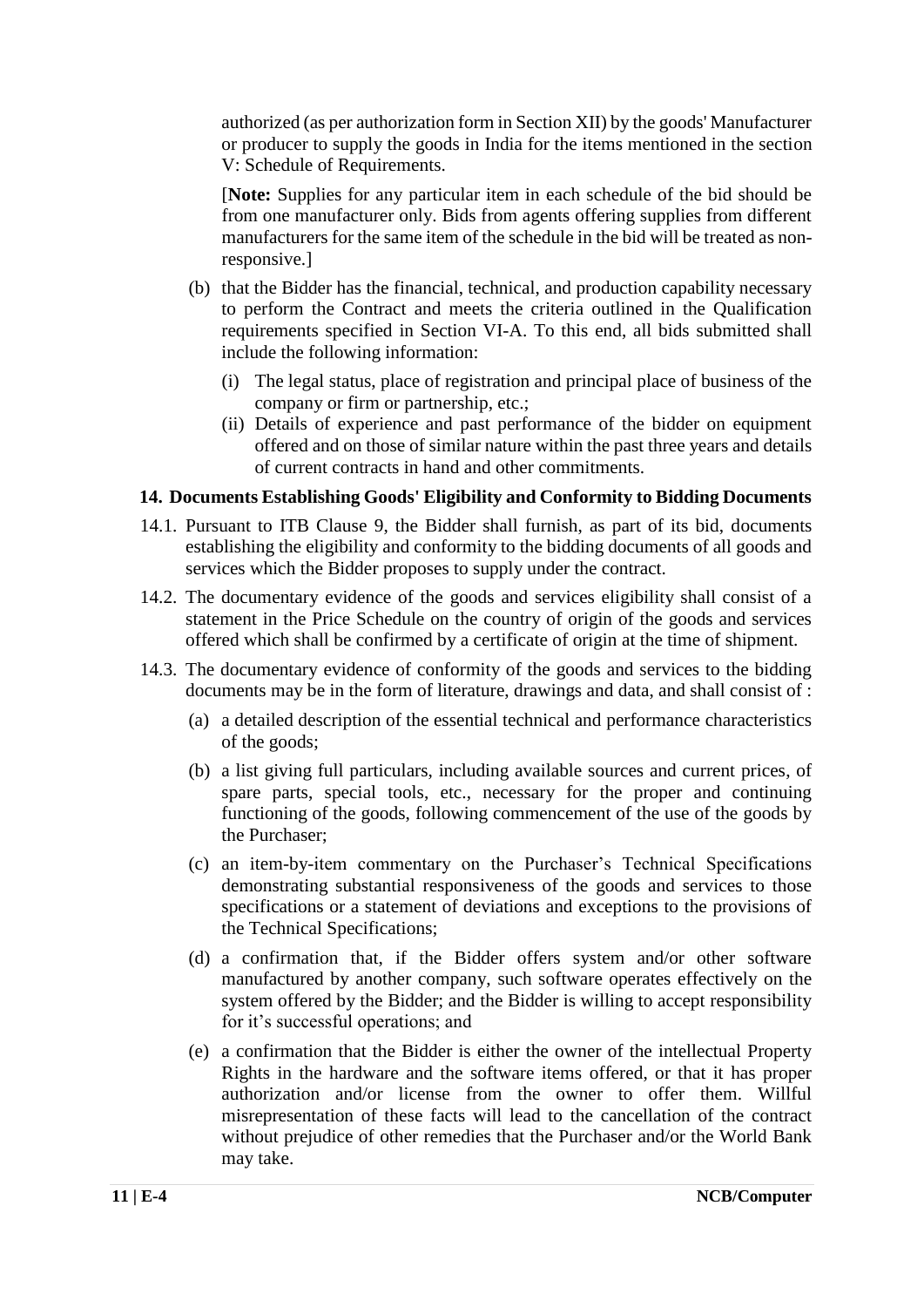14.4. For purposes of the commentary to be furnished pursuant to ITB Clause 14.3(c) above, the Bidder shall note that standards for workmanship, material and equipment, and references to brand names or catalogue numbers designated by the Purchaser in its Technical Specifications are intended to be descriptive only and not restrictive. The Bidder may substitute alternative standards, brand names and/or catalogue numbers in its bid, provided that it demonstrates to the Purchaser's satisfaction that the substitutions ensure substantial equivalence to those designated in the Technical Specifications.

#### **15. Bid Security**

- 15.1. Pursuant to ITB Clause 9, the Bidder shall furnish, as part of its bid, a bid security in the amount as specified in Section-V - Schedule of Requirements.
- 15.2. The bid security is required to protect the Purchaser against the risk of Bidder's conduct which would warrant the security's forfeiture, pursuant to ITB Clause 15.7.
- 15.3. The bid security and document bid price shall be denominated in **Indian Rupees** in favour of "**Uttar Banga Krishi Viswavidyalaya**" and shall be in forms below mentioned (a):
	- (a) be in the form of demand draft payable at Cooch Behar for bid document price and bid security in the form of bank guarantee from a nationalized/scheduled bank located in India or by a reputable banking institution selected by the bidder and located abroad in any eligible country;
	- (b) be substantially in accordance with the form of bid security included in Section VIII;
	- (c) be payable promptly upon written demand by the Purchaser in case any of the conditions listed in ITB Clause 15.7 are invoked;
	- (d) be submitted in its original form; **copies will not be accepted**; and
	- (e) remain valid for a period of 15 days beyond the original validity period of bids, or beyond any period of extension subsequently requested under ITB Clause 16.2.
- 15.4. Any bid not secured in accordance with ITB Clauses 15.1 and 15.3 above will be rejected by the Purchaser as non- responsive, pursuant to ITB Clause 24.
- 15.5. Unsuccessful bidder's bid security will be discharged/returned as promptly as possible but not later than 30 days after the expiration of the period of bid validity prescribed by the Purchaser, pursuant to ITB Clause 16.
- 15.6. The successful Bidder's bid security will be discharged upon the Bidder signing the Contract, pursuant to ITB Clause 34, and furnishing the performance security, pursuant to ITB Clause 35.
- 15.7. The bid security may be forfeited:
	- (a) if a Bidder (i) withdraws its bid during the period of bid validity specified by the Bidder on the Bid Form; or (ii) does not accept the correction of errors pursuant to ITB Clause 24.2;

or

(b) in case of a successful Bidder, if the Bidder fails: (i) to sign the Contract in accordance with ITB Clause 34; or (ii) to furnish performance security in accordance with ITB Clause 35.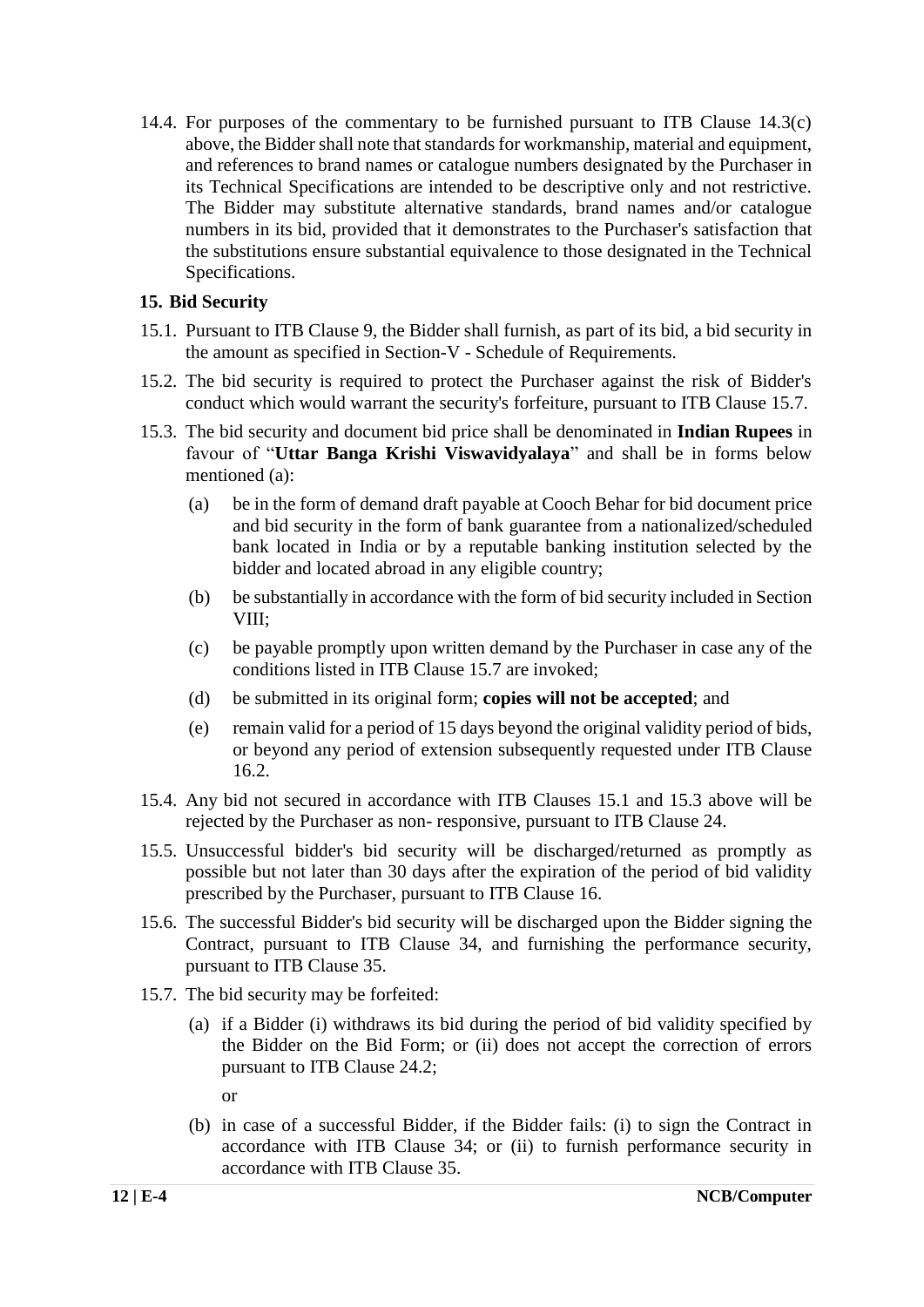#### **16. Period of Validity of Bids**

- 16.1. Bids shall remain valid for 90 days after the date of bid opening prescribed by the Purchaser, pursuant to ITB Clause 19. A bid valid for a shorter period shall be rejected by the Purchaser as non-responsive.
- 16.2. In exceptional circumstances, the Purchaser may solicit the Bidder's consent to an extension of the period of validity. The request and the responses thereto shall be made in writing (or by cable or telex or fax). The bid security provided under ITB Clause 15 shall also be suitably extended. A Bidder may refuse the request without forfeiting its bid security. A Bidder granting the request will not be required nor permitted to modify its bid.

#### **17. Format and Signing of Bid**

- 17.1. The Bidder shall prepare two copies of the bid, clearly marking each "Original Bid" and "Copy Bid", as appropriate. In the event of any discrepancy between them, the original shall govern.
- 17.2. The original and all copies of the bid shall be typed or written in indelible ink and shall be signed by the Bidder or a person or persons duly authorized to bind the Bidder to the Contract. The latter authorization shall be indicated by written powerof-attorney accompanying the bid. All pages of the bid, except for un-amended printed literature, shall be initialed by the person or persons signing the bid.
- 17.3. Any interlineations, erasures or overwriting shall be valid only if they are initialed by the persons or persons signing the bid.
- 17.4. The Bidder shall furnish information as described in the Form of Bid on commissions or gratuities, if any, paid or to be paid to agents relating to this Bid, and to contract execution if the Bidder is awarded the contract.

#### **(d) SUBMISSION OF BIDS**

#### **18. Sealing and Marking of Bids**

- 18.1. The Bidders shall seal the original and each copy of the bid in separate inner envelopes, duly marking the envelopes as "original" and "copy". He shall then place all the inner envelopes in an outer envelope.
- 18.2. The inner and outer envelopes shall:
	- (a) Be addressed to the Purchaser at the following address:

Principal Investigator, NAHEP-IG, and Dean, Faculty of Horticulture, Uttar Banga Krishi Viswavidyalaya, Pundibari, Cooch Behar, West Bengal-736165.

- (b) Bear "Bid for Supply of Desktop Computers for Computer Lab under National Agricultural Higher Education Project (NAHEP) vide number UBKV/NAHEP-IG/ 20-21/018" and a statement "Do not open before 14:30 hours on 14-09-2020."
- 18.3. The inner envelopes shall also indicate the name and address of the Bidder to enable the bid to be returned unopened in case it is declared "late".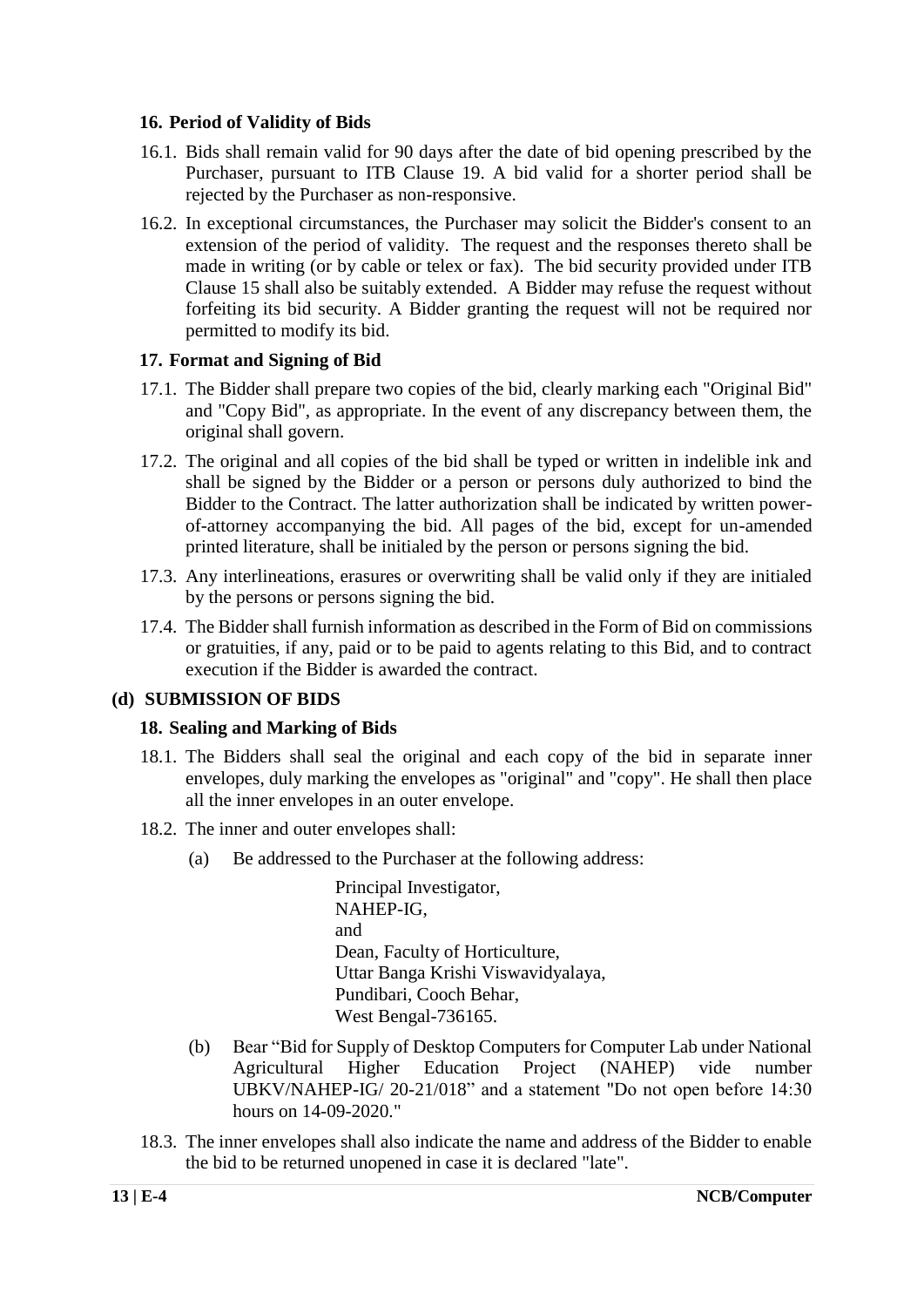- 18.4. If the outer envelope is not sealed and marked as required by ITB Clause 18.2, the Purchaser will assume no responsibility for the bid's misplacement or premature opening.
- 18.5. Telex, cable or facsimile bids will be rejected.

#### **19. Deadline for Submission of Bids**

- 19.1. Bids must be received by the Purchaser at the address specified under ITB Clause 18.2 (a) no later than the time and date specified in the Invitation for Bids (Section I). In the event of the specified date for the submission of Bids being declared a holiday for the Purchaser, the Bids will be received upto the appointed time on the next working day.
- 19.2. The Purchaser may, at its discretion, extend this deadline for submission of bids by amending the bid documents in accordance with ITB Clause 7, in which case all rights and obligations of the Purchaser and Bidders previously subject to the deadline will thereafter be subject to the deadline as extended.

#### **20. Late Bids**

20.1. Any bid received by the Purchaser after the deadline for submission of bids prescribed by the Purchaser, pursuant to ITB Clause 19, will be rejected and/or returned unopened to the Bidder.

#### **21. Modification and Withdrawal of Bids**

- 21.1. The Bidder may modify or withdraw its bid after the bid's submission, provided that written notice of the modification or withdrawal is received by the Purchaser prior to the deadline prescribed for submission of bids.
- 21.2. The Bidder's modification or withdrawal notice shall be prepared, sealed, marked and dispatched in accordance with the provisions of ITB Clause 18. A withdrawal notice may also be sent by telex or cable or fax but followed by a signed confirmation copy, post marked not later than the deadline for submission of bids.
- 21.3. No bid may be modified subsequent to the deadline for submission of bids.
- 21.4. No bid may be withdrawn in the interval between the deadline for submission of bids and the expiration of the period of bid validity specified by the Bidder on the bid form. Withdrawal of a bid during this interval may result in the Bidder's forfeiture of its bid security, pursuant to ITB Clause 15.7.

#### **(e) BID OPENING AND EVALUATION OF BIDS**

#### **22. Opening of Bids by the Purchaser**

22.1. The Purchaser will open all bids, in the presence of Bidders' representatives who choose to attend, at 14:30 hours on 14-09-2020 and in the following location:

> Administrative Building, Uttar Banga Krishi Viswavidyalaya, Pundibari, Cooch Behar, West Bengal-736165

The Bidders' representatives who are present shall sign a register evidencing their attendance. In the event of the specified date of Bid opening being declared a holiday for the Purchaser, the Bids shall be opened at the appointed time and location on the next working day.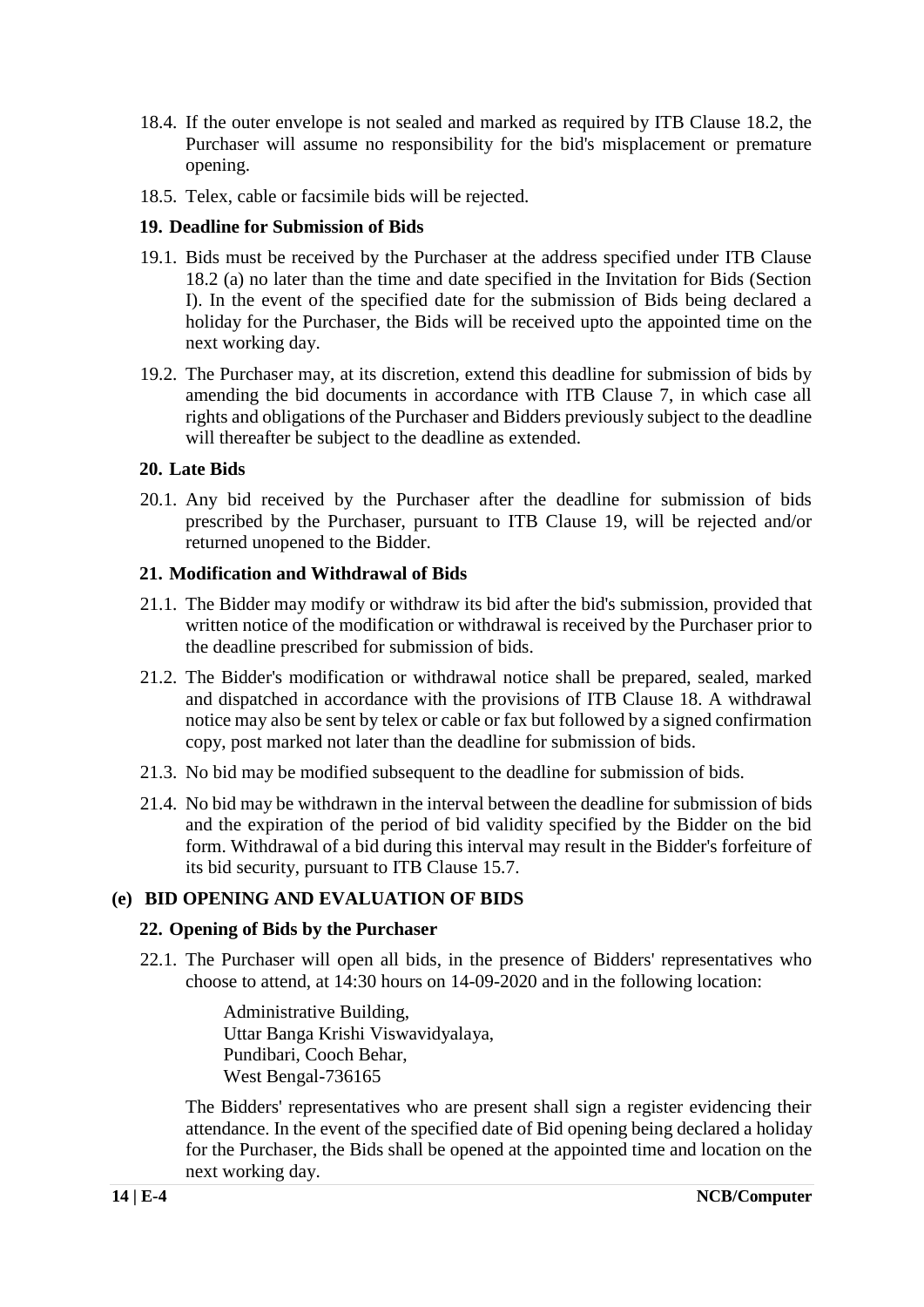- 22.2. The bidders' names, bid modifications or withdrawals, bid prices, discounts, and the presence or absence of requisite bid security and such other details as the Purchaser, at its discretion, may consider appropriate, will be announced at the opening. No bid shall be rejected during bid opening, except for late bids, which shall be returned unopened to the Bidder pursuant to ITB Clause 20.
- 22.3. Bids (and modifications sent pursuant to ITB Clause 21.2) that are not opened and read out at bid opening shall not be considered further for evaluation, irrespective of the circumstances.
- 22.4. The Purchaser will prepare minutes of the bid opening.
- 22.5. Bidders can also participate in bid opening process over ZOOM virtual meeting platform. Bidder willing to participate virtually in bid opening process may request for Meeting ID and Password through E-mail: [sdey1119@gmail.com](mailto:sdey1119@gmail.com) on or before 11-09-2020.
- 22.6. Bidders willing to participate physically in the bid opening process must intimate Mr. Suman Dey (E-Mail: [sdey1119@gmail.com\)](mailto:sdey1119@gmail.com) on or before 11-09-2020. To avoid mass gathering, only one person/representative of participating agency will be allowed. Such bidders are required to maintain personal protection measure and social distancing norms of the Government of India and Government of West Bengal and must adhere to Covid-19 containment protocol of the University.

#### **23. Clarification of Bids**

23.1. During evaluation of bids, the Purchaser may, at its discretion, ask the Bidder for a clarification of its bid. The request for clarification and the response shall be in writing and no change in prices or substance of the bid shall be sought, offered or permitted.

#### **24. Preliminary Examination**

- 24.1. The Purchaser will examine the bids to determine whether they are complete, whether any computational errors have been made, whether required sureties have been furnished, whether the documents have been properly signed, and whether the bids are generally in order. Bids from Agents, without proper authorization from the manufacturer as per Section XII, shall be treated as non-responsive.
	- 24.1.1.Where the bidder has quoted for more than one schedule, if the bid security furnished is inadequate for all the schedules, the purchaser shall take the price bid into account only to the extent the bid is secured. For this purpose, the extent to which the bid is secured shall be determined by evaluating the requirement of bid security for the schedules included in his bid in the serial order of the Schedule of Requirements of the Bidding Document.
- 24.2. Arithmetical errors will be rectified on the following basis. If there is a discrepancy between the unit price and the total price that is obtained by multiplying the unit price and quantity, the unit price shall prevail and the total price shall be corrected. If there is a discrepancy between words and figures, the amount in words will prevail. If the supplier does not accept the correction of errors, its bid will be rejected and its bid security may be forfeited.
- 24.3. The Purchaser may waive any minor informality or non-conformity or irregularity in a bid which does not constitute a material deviation, provided such a waiver does not prejudice or affect the relative ranking of any Bidder.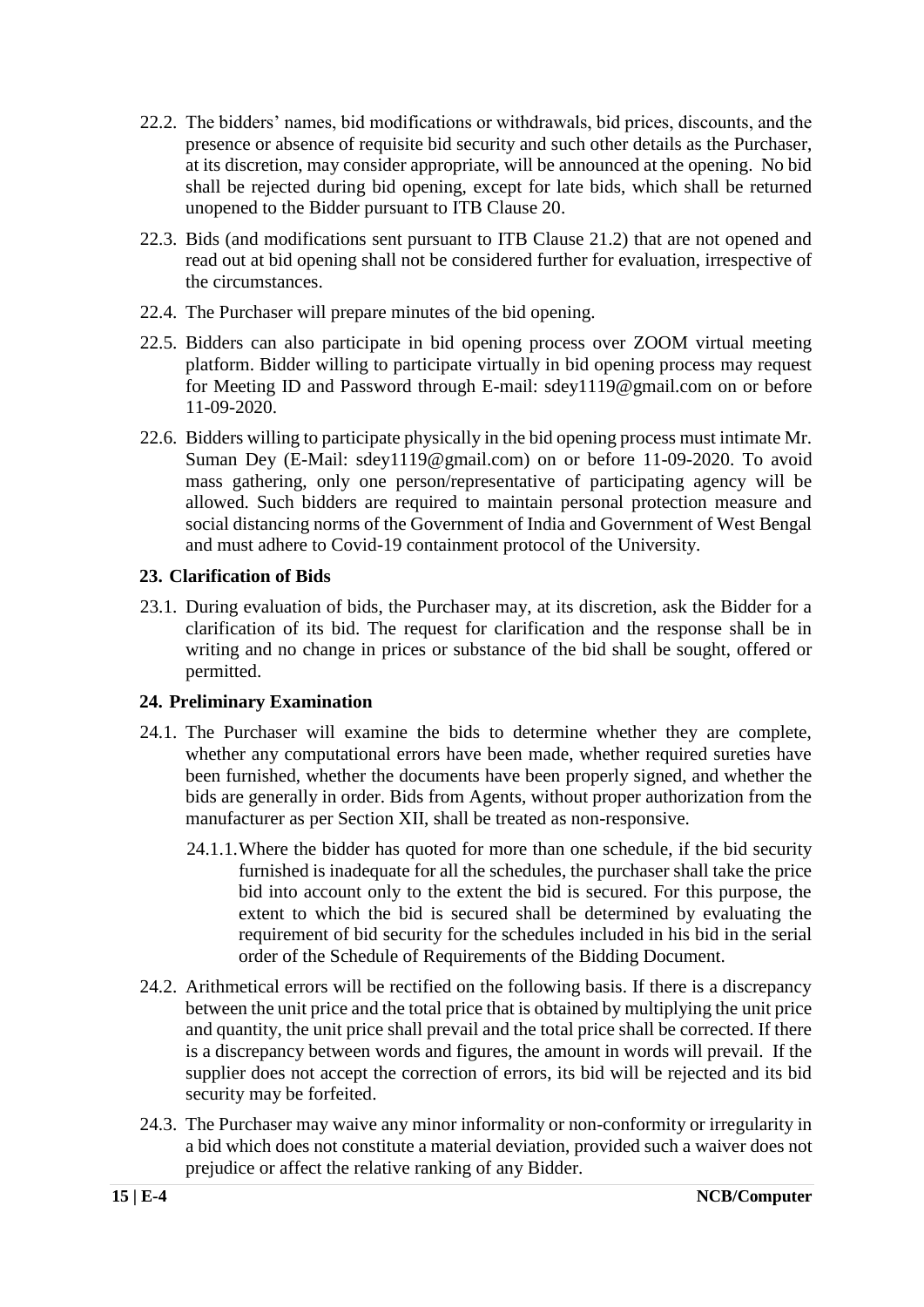- 24.4. Prior to the detailed evaluation, pursuant to ITB Clause 26, the Purchaser will determine the substantial responsiveness of each bid to the bidding documents. For purposes of these Clauses, a substantially responsive bid is one which conforms to all the terms and conditions of the bidding documents without material deviations. **Deviations from or objections or reservations to critical provisions such as those concerning Performance Security (GCC Clause 7). Warranty (GCC Clause 15), <br>Payment Terms (GCC 16), Delivery Period (GCC22/Schedule of** (GCC 16), Delivery Period (GCC22/Schedule of **Requirements), Force Majeure (GCC Clause 25), Limitation of liability (GCC Clause 29), Applicable law (GCC Clause 31), and Taxes & Duties (GCC Clause 33) will be deemed to be a material deviation. The Purchaser's determination of a bid's responsiveness is to be based on the contents of the bid itself without recourse to extrinsic evidence.**
- 24.5. If a bid is not substantially responsive, it will be rejected by the Purchaser and may not subsequently be made responsive by the Bidder by correction of the nonconformity. Conditional Bid will summarily be rejected.

#### **25. Conversion to Single Currency: Deleted**

#### **26. Evaluation and Comparison of Bids**

- 26.1. The Purchaser will evaluate and compare the bids which have been determined to be substantially responsive, pursuant to ITB Clause 24. No bid will be considered if the complete requirements covered in the schedule is not included in the bid.
- 26.2. The Purchaser's evaluation of a bid will exclude and not take into account:
	- (a) In the case of goods manufactured in India or goods of foreign origin already located in India, GST and other similar taxes, which will be payable on the goods if a contract is awarded to the Bidder;
	- (b) Any allowance for price adjustment during the period of execution of the Contract, if provided in the bid.
- 26.3. Deleted.
- 26.4. The Purchaser's evaluation of a bid will take into account, in addition to the bid price (Ex-factory/ex-warehouse/off- the-shelf price of the goods offered from within India, such price to include all costs as well as duties and taxes paid or payable on components and raw material incorporated or to be incorporated in the goods, and Excise duty on the finished goods, if payable) and price of incidental services, the following factors, in the manner and to the extent indicated in the Technical Specifications:
	- (a) cost of inland transportation, insurance and other costs within India incidental to the delivery of the goods to their final destination;
- 26.5. Deleted

#### **27. Domestic Preference: Deleted.**

#### **28. Contacting the Purchaser**

28.1. Subject to ITB Clause 23, no Bidder shall contact the Purchaser on any matter relating for its bid, from the time of the bid opening to the time the Contract is awarded. If the bidder wishes to bring additional information to the notice of the purchaser, it should do so in writing.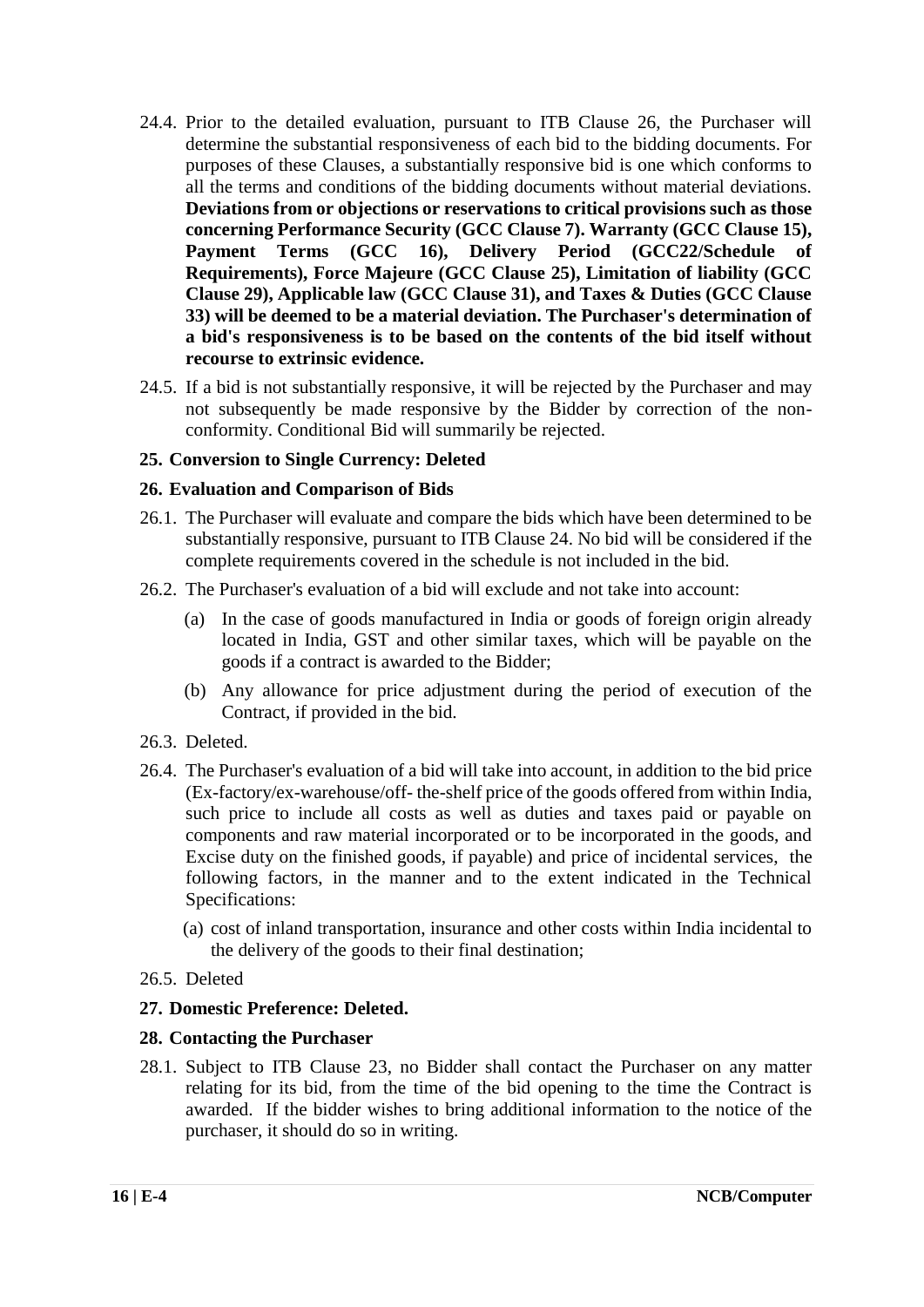28.2. Any effort by a Bidder to influence the Purchaser in its decisions on bid evaluation, bid comparison or contract award may result in rejection of the Bidder's bid.

#### **(f) AWARD OF CONTRACT**

#### **29. Post qualification**

- 29.1. In the absence of prequalification, the Purchaser will determine to its satisfaction whether the Bidder that is selected as having submitted the lowest evaluated responsive bid meets the criteria specified in ITB Clause 13.3 (b) and is qualified to perform the contract satisfactorily.
- 29.2. The determination will take into account the Bidder's financial, technical and production capabilities. It will be based upon an examination of the documentary evidence of the Bidder's qualifications submitted by the Bidder, pursuant to ITB Clause 13, as well as such other information as the Purchaser deems necessary and appropriate.
- 29.3. An affirmative determination will be a prerequisite for award of the Contract to the Bidder. A negative determination will result in rejection of the Bidder's bid, in which event the Purchaser will proceed to the next lowest evaluated bid to make a similar determination of that Bidder's capabilities to perform the contract satisfactorily.

#### **30. Award Criteria**

30.1. Subject to ITB Clause 32, the Purchaser will award the Contract to the successful Bidder whose bid has been determined to be substantially responsive and has been determined as the lowest evaluated bid, provided further that the Bidder is determined to be qualified to perform the Contract satisfactorily.

#### **31. Purchaser's right to vary Quantities at Time of Award**

31.1. The Purchaser reserves the right at the time of Contract award to increase or decrease by up to 20 percent the quantity of goods and services originally specified in the Schedule of Requirements (rounded off to the next whole number) without any change in unit price or other terms and conditions.

#### **32. Purchaser's Right to Accept Any Bid and to Reject Any or All Bids**

32.1. The Purchaser reserves the right to accept or reject any bid, and to annul the bidding process and reject all bids at any time prior to contract award, without thereby incurring any liability to the affected Bidder or bidders.

#### **33. Notification of Award**

- 33.1. Prior to the expiration of the period of bid validity, the Purchaser will notify the successful bidder in writing by registered letter or by cable or telex or fax, to be confirmed in writing by registered letter, that its bid has been accepted.
- 33.2. The notification of award will constitute the formation of the Contract.
- 33.3. Upon the successful Bidder's furnishing of performance security pursuant to ITB Clause 35, the Purchaser will promptly notify the name of the winning Bidder to each unsuccessful Bidder and will discharge its bid security, pursuant to ITB Clause 15.
- 33.4. If, after notification of award, a Bidder wishes to ascertain the grounds on which its bid was not selected, it should address its request to the Purchaser. The Purchaser will promptly respond in writing to the unsuccessful Bidder.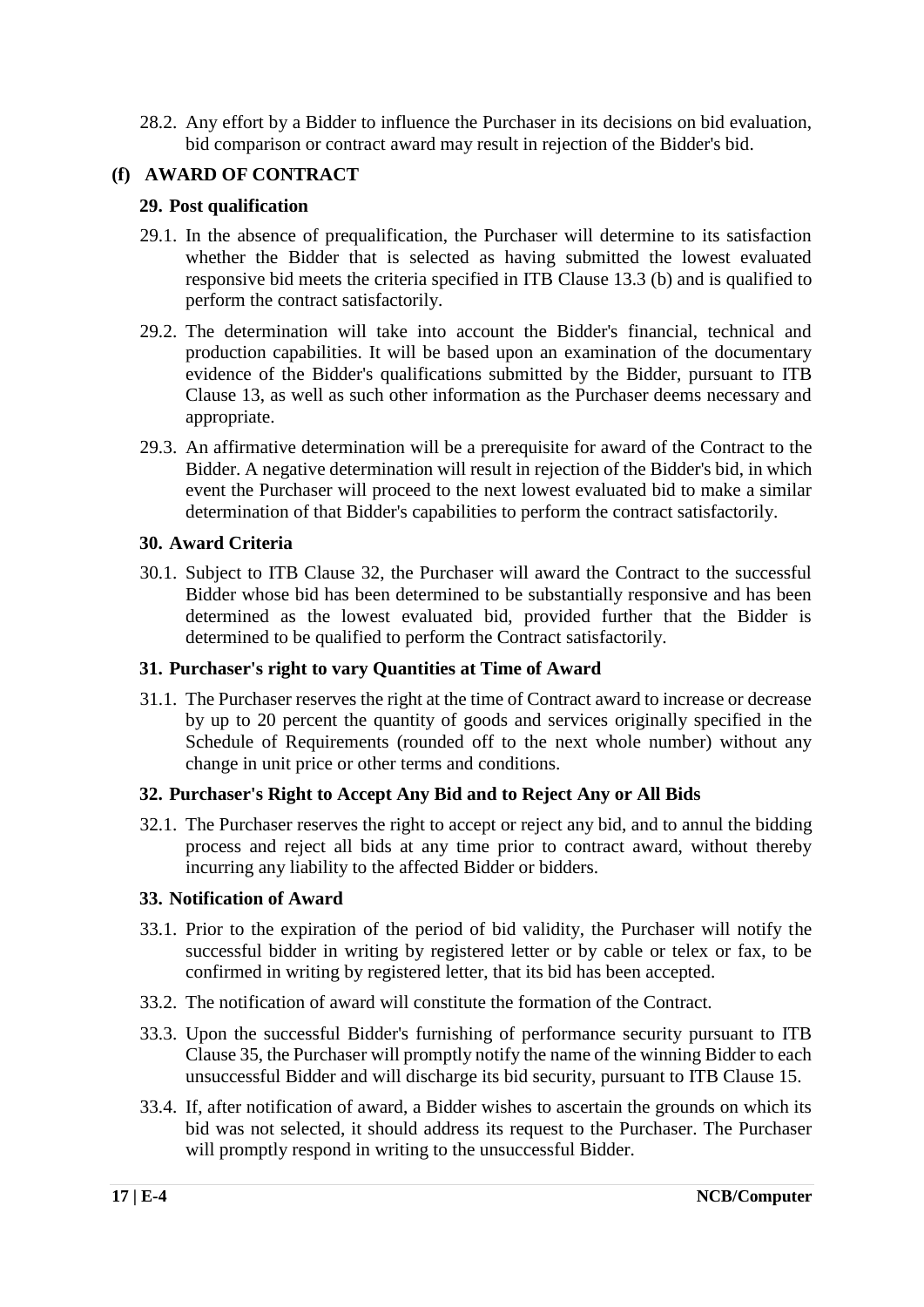#### **34. Signing of Contract**

- 34.1. At the same time as the Purchaser notifies the successful bidder that its bid has been accepted, the Purchaser will send the bidder the Contract Form provided in the bidding documents, incorporating all agreements between the parties.
- 34.2. Within 21 days of receipt of the Contract Form, the successful bidder shall sign and date the Contract and return it to the Purchaser.

#### **35. Performance Security**

- 35.1. Within 21 days of the receipt of notification of award from the Purchaser, the successful Bidder shall furnish the performance security in accordance with the Conditions of Contract, in the Performance Security Form provided in the bidding documents or in another form acceptable to the Purchaser.
- 35.2. Failure of the successful bidder to comply with the requirement of ITB Clause 34.2 or ITB Clause 35.1 shall constitute sufficient grounds for the annulment of the award and forfeiture of the bid security, in which event the Purchaser may make the award to the next lowest evaluated bidder or call for new bids.

#### **36. Corrupt or Fraudulent Practices**

- 36.1. It is the Bank's policy to require that Borrowers (including beneficiaries of Bank loans), as well as bidders, suppliers, and contractors and their agents (whether declared or not), personnel, subcontractors, sub-consultants, service providers or suppliers, under Bank-financed contracts, observe the highest standard of ethics during the procurement and execution of such contracts. In pursuance of this policy, the Bank:
	- (a) defines, for the purposes of this provision, the terms set forth below as follows:
		- (i) "corrupt practice"<sup>1</sup> is the offering, giving, receiving or soliciting, directly or indirectly, of anything of value to influence improperly the actions of another party;
		- (ii) "fraudulent practice"<sup>2</sup> is any act or omission, including a misrepresentation, that knowingly or recklessly misleads, or attempts to mislead, a party to obtain a financial or other benefit or to avoid an obligation;
		- (iii) "Collusive practice"<sup>3</sup> is an arrangement between two or more parties designed to achieve an improper purpose, including to influence improperly the actions of another party;
		- (iv) "Coercive practice"<sup>4</sup> is impairing or harming, or threatening to impair or harm, directly or indirectly, any party or the property of the party to influence improperly the actions of a party;
		- (v) "Obstructive practice" is
			- deliberately destroying, falsifying, altering or concealing of evidence material to the investigation or making false statements to investigators in order to materially impede a Bank investigation into allegations of a corrupt, fraudulent, coercive or collusive practice; and/or threatening, harassing or intimidating any party to prevent it from disclosing its knowledge of matters relevant to the investigation or from pursuing the investigation, or
			- acts intended to materially impede the exercise of the Bank's inspection and audit rights provided for under par. 1.14 (e) below.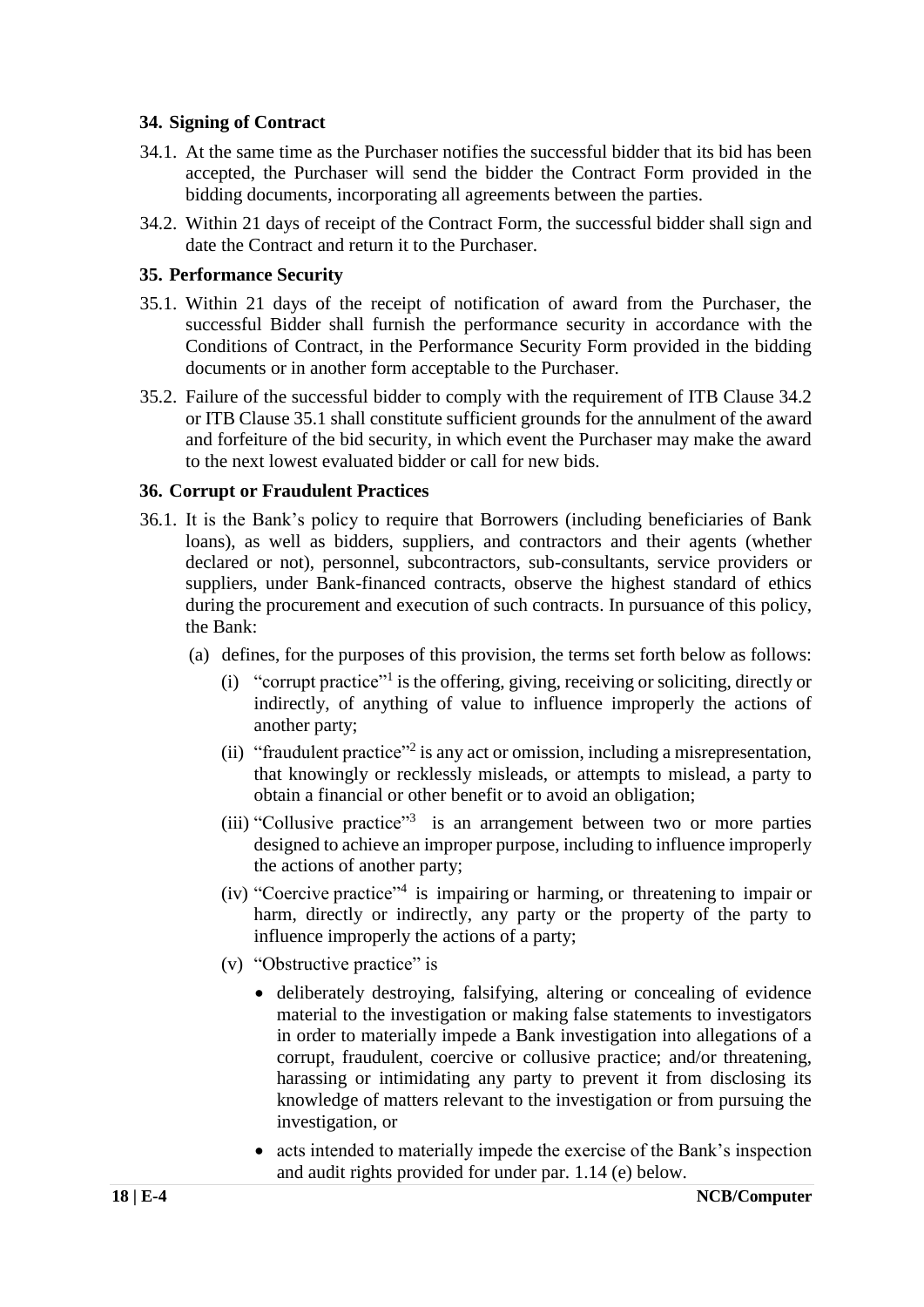- (b) will reject a proposal for award if it determines that the bidder recommended for award has, directly or through an agent, engaged in corrupt, fraudulent, collusive, coercive or obstructive practices in competing for the contract in question;
- (c) will cancel the portion of the loan allocated to a contract if it determines at any time that representatives of the Borrower or of a beneficiary of the loan engaged in corrupt, fraudulent, collusive, or coercive practices during the procurement or the execution of that contract, without the Borrower having taken timely and appropriate action satisfactory to the Bank to address such practices when they occur;
- (d) will sanction a firm or individual, at any time, in accordance with prevailing Bank's sanctions procedures, <sup>a</sup> including by publicly declaring such firm or individual ineligible, either indefinitely or for a stated period of time: (i) to be awarded a Bank-financed contract; and (ii) to be a nominated<sup>b</sup> sub-contractor, consultant, manufacturer or supplier, or service provider of an otherwise eligible firm being awarded a Bank-financed contract;
- (e) will have the right to require that a provision be included in bidding documents and in contracts financed by a Bank loan, requiring bidders, suppliers and contractors to permit the Bank to inspect their accounts and records and other documents relating to the bid submission and contract performance and to have them audited by auditors appointed by the Bank.
- 36.2. A Bidder that has been sanctioned by the Bank in accordance with the above ITB 36.1 (d), or in accordance with the Bank's Guidelines on Preventing and Combating Corruption in Projects Financed by IBRD Loans and IDA Loans and Grants, shall be ineligible to be awarded a Bank-financed contract, or benefit from a Bank- financed contract, financially or otherwise, during such period of time as the Bank shall determine.
- 36.3. Furthermore, bidders shall be aware of the provision stated in Sub-Clause 34 and Clause 35 of the Conditions of Contract."

<sup>&</sup>lt;sup>1</sup> For the purpose of these Guidelines, "another party" refers to a public official acting in relation to the procurement process or contract execution. In this context, "public official" includes World Bank staff and employees of other organizations taking or reviewing procurement decisions.

<sup>&</sup>lt;sup>2</sup>For the purpose of these Guidelines, "party" refers to a public official; the terms "benefit" and "obligation" relate to the procurement process or contract execution; and the "act or omission" is intended to influence the procurement process or contract execution.

<sup>&</sup>lt;sup>3</sup> For the purpose of these Guidelines, "parties" refers to participants in the procurement process (including public officials) attempting to establish bid prices at artificial, non-competitive levels.

<sup>4</sup> For the purpose of these Guidelines, "party" refers to a participant in the procurement process or contract execution.

<sup>&</sup>lt;sup>b</sup> A nominated sub-contractor, consultant, manufacturer or supplier, or service provider (different names are used depending on the particular bidding document) is one which has: (i) either been included by the bidder in its pre- qualification application or bid because it brings specific and critical experience and know-how that allow the bidder to meet the qualification requirements for the particular bid; or (ii) appointed by the Borrower.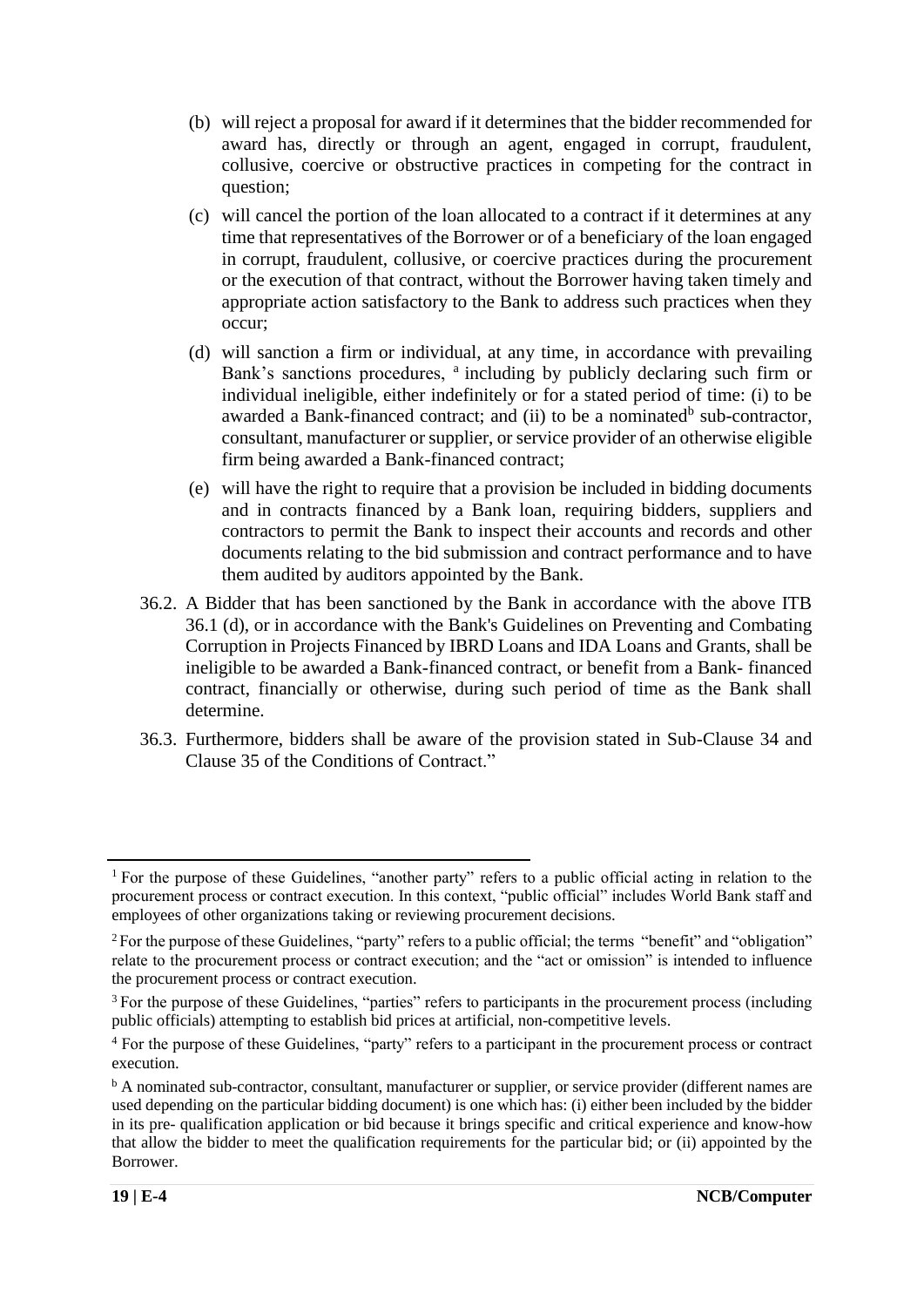## **SECTION-III:**

## **GENERAL CONDITIONS OF CONTRACT (GCC)**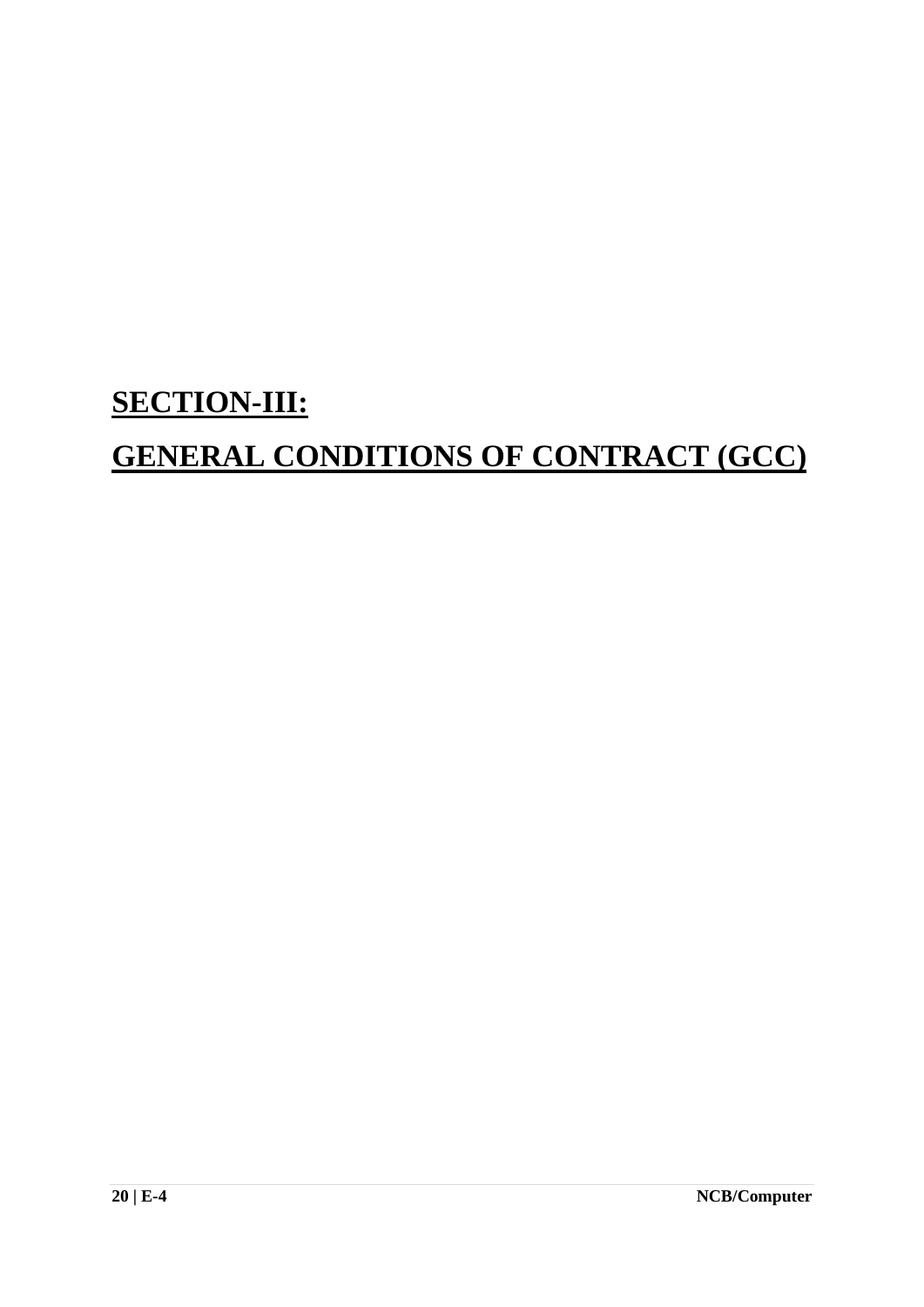### **SECTION III: GENERAL CONDITIONS OF CONTRACT**

| <b>Clause</b><br><b>Number</b> | <b>Topic</b>                              | Page<br><b>Number</b> |
|--------------------------------|-------------------------------------------|-----------------------|
| 1.                             | Definitions                               | 22                    |
| 2.                             | Application                               | 22                    |
| 3.                             | Country of Origin                         | 22                    |
| 4.                             | <b>Standards</b>                          | 23                    |
| 5.                             | Use of Contract Documents and Information | 23                    |
| 6.                             | <b>Patent Rights</b>                      | 23                    |
| 7.                             | <b>Performance Security</b>               | 23                    |
| 8.                             | <b>Inspection and Tests</b>               | 24                    |
| 9.                             | Packing                                   | 24                    |
| 10.                            | Delivery and Documents                    | 24                    |
| 11.                            | Insurance                                 | 24                    |
| 12.                            | Transportation                            | 25                    |
| 13.                            | <b>Incidental Services</b>                | 25                    |
| 14.                            | <b>Spare Parts</b>                        | 25                    |
| 15.                            | Warranty                                  | 25                    |
| 16.                            | Payment                                   | 26                    |
| 17.                            | Prices                                    |                       |
| 18.                            | <b>Change Orders</b>                      |                       |
| 19.                            | <b>Contract Amendments</b>                |                       |
| 20.                            | Assignment                                | 27                    |
| 21.                            | Subcontracts                              | 27                    |
| 22.                            | Delays in Supplier's Performance          | 27                    |
| 23.                            | <b>Liquidated Damages</b>                 | 27                    |
| 24.                            | <b>Termination for Default</b>            | 28                    |
| 25.                            | Force Majeure                             | 28                    |
| 26.                            | Termination for Insolvency                | 28                    |
| 27.                            | <b>Termination for Convenience</b>        | 28                    |
| 28.                            | <b>Resolution of Disputes</b>             |                       |
| 29.                            | <b>Limitation of Liability</b>            |                       |
| 30.                            | Governing Language                        |                       |
| 31.                            | Applicable Law                            | 30                    |
| 32.                            | <b>Notices</b>                            | 30                    |
| 33.                            | <b>Taxes and Duties</b>                   | 30                    |
| 34.                            | Fraud and Corruption                      | 30                    |
| 35.                            | Inspections and Audits by the Bank        |                       |

#### **TABLE OF CLAUSES**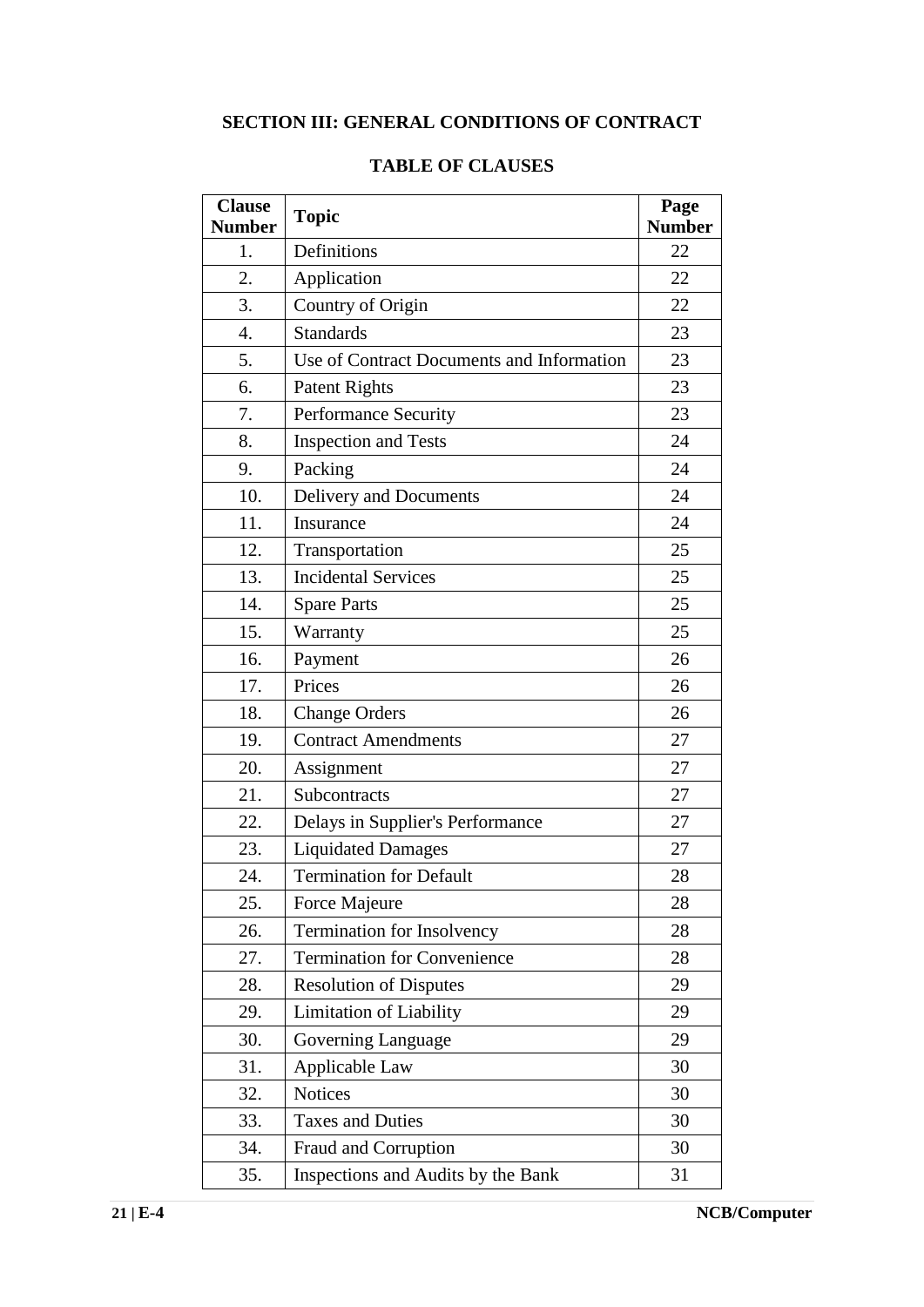#### **General Conditions of Contract**

#### **1. Definitions**

- 1.1. In this Contract, the following terms shall be interpreted as indicated:
	- (a) "The Contract" means the agreement entered into between the Purchaser and the Supplier, as recorded in the Contract Form signed by the parties, including all the attachments and appendices thereto and all documents incorporated by reference therein;
	- (b) "The Contract Price" means the price payable to the Supplier under the Contract for the full and proper performance of its contractual obligations;
	- (c) "The Goods" means all the equipment, machinery, and/or other materials which the Supplier is required to supply to the Purchaser under the Contract;
	- (d) "Services" means services ancillary to the supply of the Goods, such as transportation and insurance, and any other incidental services, such as installation, commissioning, provision of technical assistance, training and other obligations of the Supplier covered under the Contract;
	- (e) "GCC" means the General Conditions of Contract contained in this section.
	- (f) "SCC" means the Special Conditions of Contract.
	- (g) "The Purchaser" means the organization purchasing the Goods, as named in SCC.
	- (h) "The Purchaser's country" is the country named in SCC.
	- (i) "The Supplier" means the individual or firm supplying the Goods and Services under this Contract.
	- (j) "The World Bank" means the International Bank for Reconstruction and Development (IBRD) or the International Development Association (IDA).
	- (k) "The Project Site", where applicable, means the place or places named in SCC.
	- (l) "Day" means calendar day.

#### **2. Application**

2.1. These General Conditions shall apply to the extent that they are not superseded by provisions in other parts of the Contract.

#### **3. Country of Origin**

- 3.1. All Goods and Services supplied under the Contract shall have their origin in the member countries and territories eligible under the rules of the World Bank as further elaborated in SCC.
- 3.2. For purposes of this Clause "origin" means the place where the Goods are mined, grown or produced, or from which the Services are supplied. Goods are produced when, through manufacturing, processing or substantial and major assembling of components, a commercially recognized new product results that is substantially different in basic characteristics or in purpose or utility from its components.
- 3.3. The origin of Goods and Services is distinct from the nationality of the Supplier.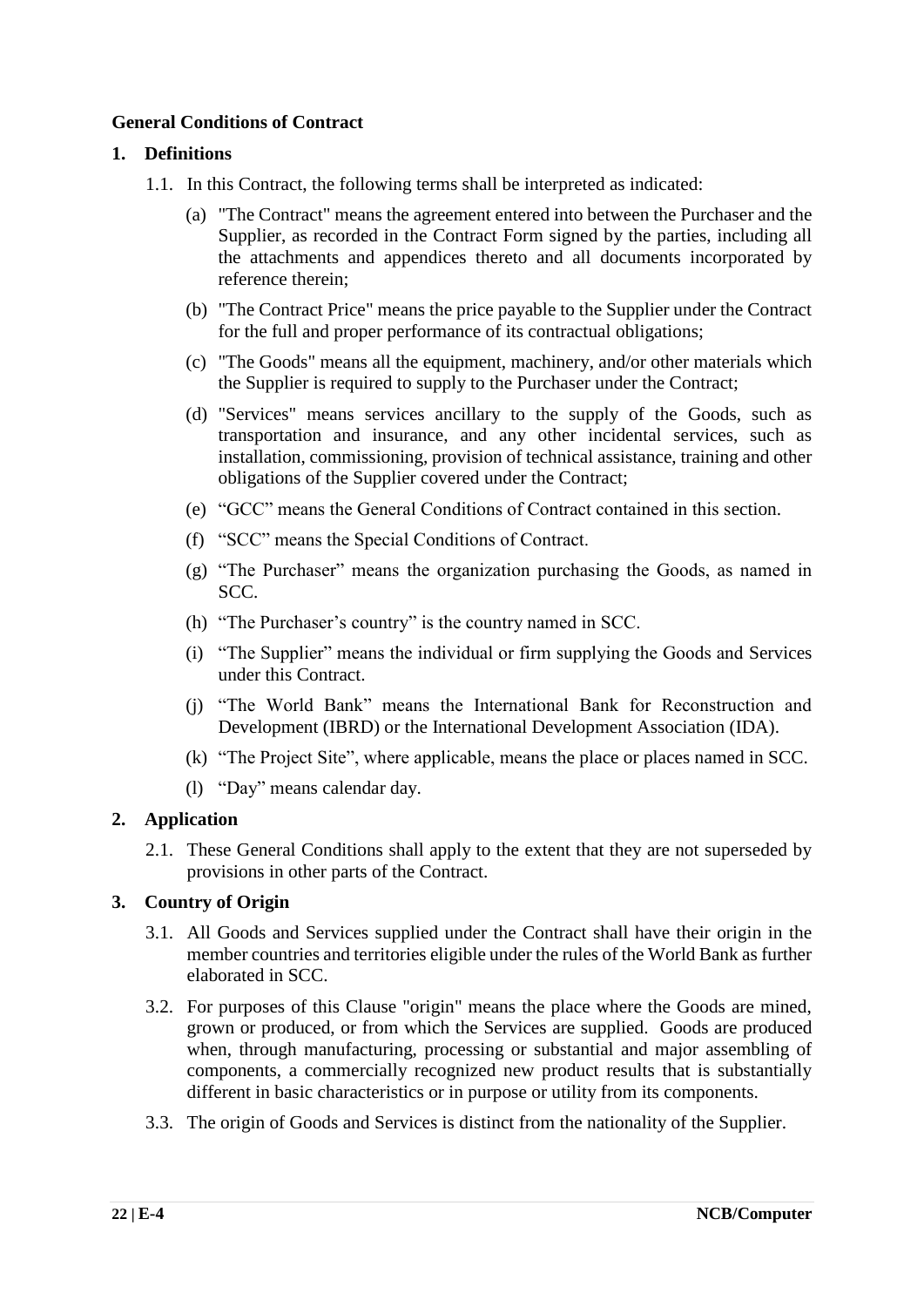#### **4. Standards**

4.1. The Goods supplied under this Contract shall conform to the standards mentioned in the Technical Specifications, and, when no applicable standard is mentioned, to the authoritative standard appropriate to the Goods' country of origin and such standards shall be the latest issued by the concerned institution. Goods supplied should be of original and reputed OEM like HP, Dell, Acer, IBM etc.

#### **5. Use of Contract Documents and Information; Inspection & Audit by the Bank**

- 5.1. The Supplier shall not, without the Purchaser's prior written consent, disclose the Contract, or any provision thereof, or any specification, plan, drawing, pattern, sample or information furnished by or on behalf of the Purchaser in connection therewith, to any person other than a person employed by the Supplier in performance of the Contract. Disclosure to any such employed person shall be made in confidence and shall extend only so far as may be necessary for purposes of such performance.
- 5.2. The Supplier shall not, without the Purchaser's prior written consent, make use of any document or information enumerated in GCC Clause 5.1 except for purposes of performing the Contract.
- 5.3. Any document, other than the Contract itself, enumerated in GCC Clause 5.1 shall remain the property of the Purchaser and shall be returned (in all copies) to the Purchaser on completion of the Supplier's performance under the Contract if so required by the Purchaser.

#### **6. Patent Rights**

6.1. The Supplier shall indemnify the Purchaser against all third-party claims of infringement of patent, trademark or industrial design rights arising from use of the Goods or any part thereof in India.

#### **7. Performance Security**

- 7.1. Within 21 days of receipt of the notification of contract award, the Supplier shall furnish performance security in the amount specified in SCC.
- 7.2. The proceeds of the performance security shall be payable to the Purchaser as compensation for any loss resulting from the Supplier's failure to complete its obligations under the Contract.
- 7.3. The Performance Security shall be denominated in Indian Rupees and shall be in one of the following forms:
	- (a) A Bank guarantee or irrevocable Letter of Credit, issued by a nationalized/scheduled bank located in India or a bank located abroad acceptable to the Purchaser, in the form provided in the bidding documents or another form acceptable to the Purchaser; or
	- (b) A cashier's check, certified check, or demand draft.
- 7.4. The performance security will be discharged by the Purchaser and returned to the Supplier not later than 30 days following the date of completion of the Supplier's performance obligations, including any warranty obligations under the contract and upon the supplier submitting a bank guarantee for a value as specified in Clause 11 of S.C.C. for annual maintenance service after the warranty period, three months prior to the expiry of the validity period of the performance guarantee.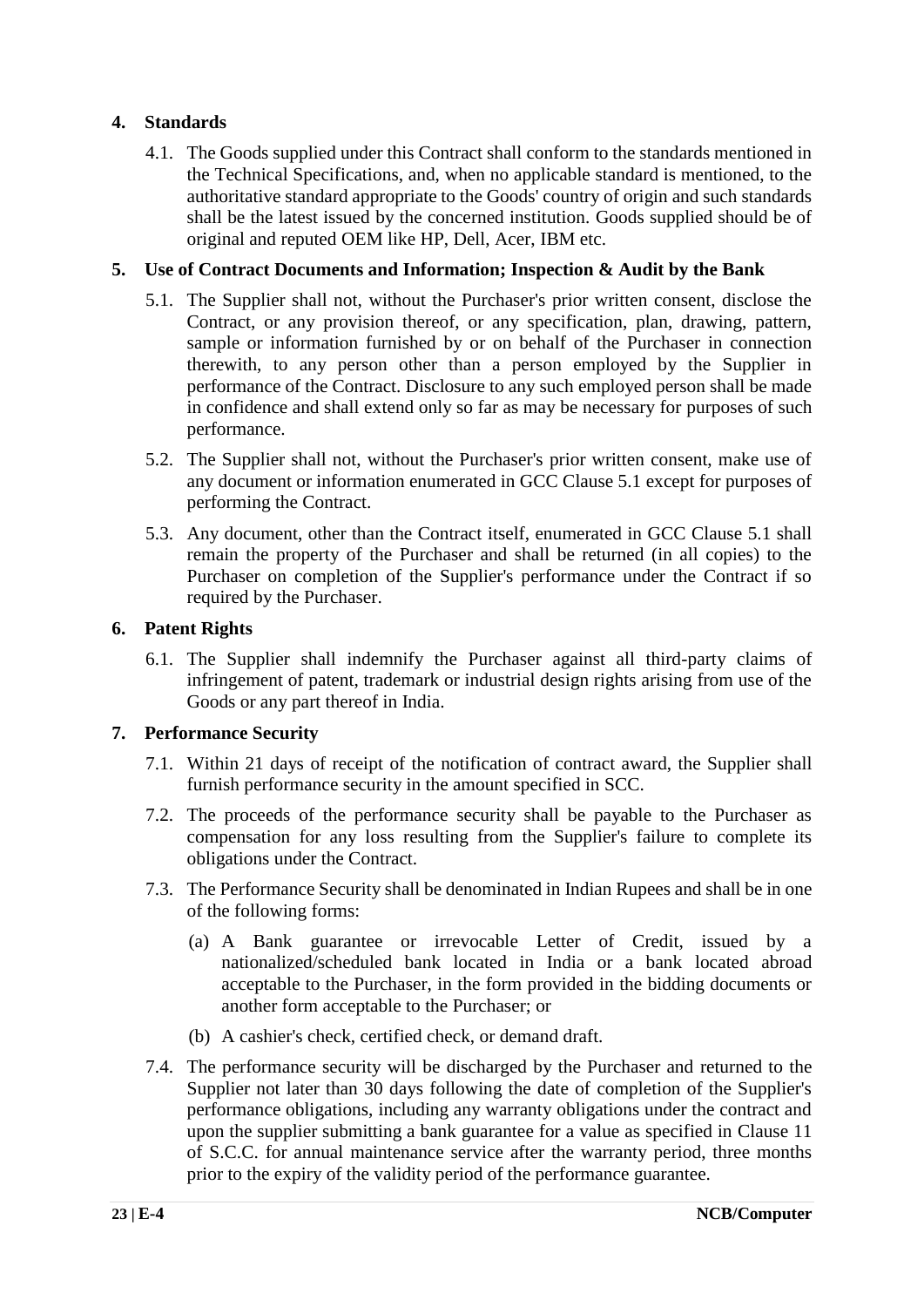7.5. Failure to submit the bank guarantee for annual maintenance service in the period specified above will constitute sufficient ground for forfeiture of the performance guarantee.

#### **8. Inspections and Tests**

- 8.1. The Purchaser or its representative shall have the right to inspect and/or to test the Goods to confirm their conformity to the Contract specifications at no extra cost to the Purchaser. SCC and the Technical Specifications shall specify what inspections and tests the Purchaser requires and where they are to be conducted. The Purchaser shall notify the Supplier in writing in a timely manner of the identity of any representatives retained for these purposes.
- 8.2. The inspections and tests may be conducted on the premises of the Supplier or its subcontractor(s), at point of delivery and/or at the Goods final destination. If conducted on the premises of the Supplier or its subcontractor(s), all reasonable facilities and assistance, including access to drawings and production data - shall be furnished to the inspectors at no charge to the Purchaser.
- 8.3. Should any inspected or tested Goods fail to conform to the specifications, the Purchaser may reject the goods and the Supplier shall either replace the rejected Goods or make alterations necessary to meet specification requirements free of cost to the Purchaser.
- 8.4. The Purchaser's right to inspect, test and, where necessary, reject the Goods after the Goods' arrival at Project Site shall in no way be limited or waived by reason of the Goods having previously been inspected, tested and passed by the Purchaser or its representative prior to the Goods shipment.
- 8.5. Nothing in GCC Clause 8 shall in any way release the Supplier from any warranty or other obligations under this Contract.

#### **9. Packing**

- 9.1. The Supplier shall provide such packing of the Goods as is required to prevent their damage or deterioration during transit to their final destination as indicated in the Contract. The packing shall be sufficient to withstand, without limitation, rough handling during transit and exposure to extreme temperatures, salt and precipitation during transit and open storage. Packing case size and weights shall take into consideration, where appropriate, the remoteness of the Goods' final destination and the absence of heavy handling facilities at all points in transit.
- 9.2. The packing, marking and documentation within and outside the packages shall comply strictly with such special requirements as shall be provided for in the Contract including additional requirements, if any, specified in SCC and in any subsequent instructions ordered by the Purchaser.

#### **10. Delivery and Documents**

10.1. Delivery of the Goods shall be made by the Supplier in accordance with the terms specified by the Purchaser in the Notification of Award. The details of shipping and/or other documents to be furnished by the supplier are specified in SCC.

#### **11. Insurance**

11.1. The Goods supplied under the Contract shall be fully insured in Indian Rupees against loss or damage incidental to manufacture or acquisition, transportation, storage and delivery in the manner specified in SCC.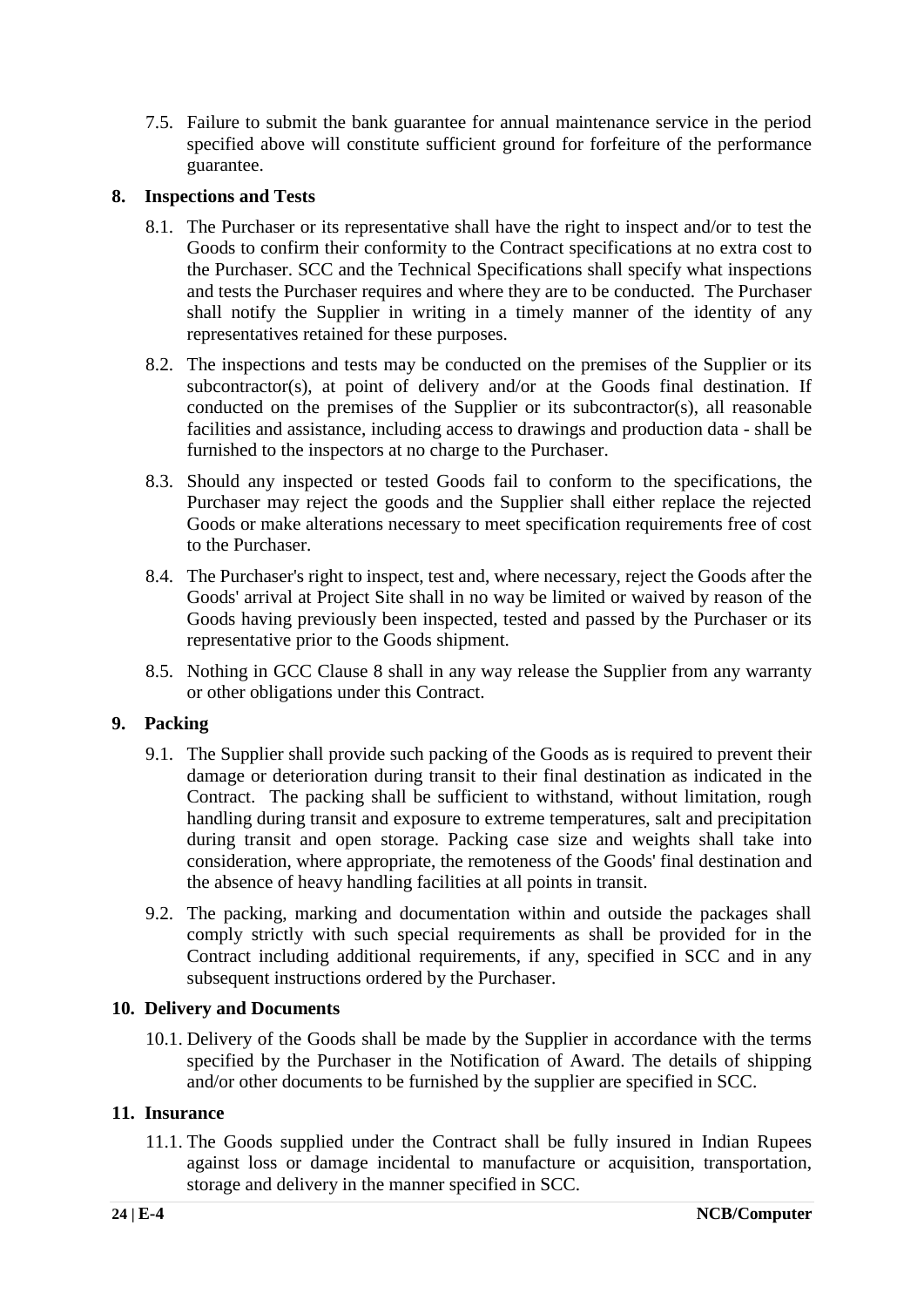#### **12. Transportation**

- 12.1. Deleted.
- 12.2. Deleted.
- 12.3. Where the Supplier is required under the Contract to transport the Goods to a specified place of destination within India defined as Project site, transport to such place of destination in India including insurance, as shall be specified in the Contract, shall be arranged by the Supplier, and the related cost shall be included in the Contract Price.
- 12.4. Deleted

#### **13. Incidental Services**

- 13.1. The supplier may be required to provide any or all of the following services, including additional services, if any, specified in SCC:
	- (a) performance or supervision of the on-site assembly and/or start-up of the supplied Goods;
	- (b) furnishing of tools required for assembly and/or maintenance of the supplied Goods;
	- (c) furnishing of detailed operations and maintenance manual for each appropriate unit of supplied Goods;
	- (d) performance or supervision or maintenance and/or repair of the supplied Goods, for a period of time agreed by the parties, provided that this service shall not relieve the Supplier of any warranty obligations under this Contract; and
	- (e) training of the Purchaser's personnel, at the Supplier's plant and/or on-site, in assembly, start-up, operation, maintenance and/or repair of the supplied Goods.
- 13.2. Prices charged by the Supplier for incidental services, if not included in the Contract Price for the Goods, shall be agreed upon in advance by the parties and shall not exceed the prevailing rates charged to other parties by the Supplier for similar services.

#### **14. Spare Parts**

- 14.1. As specified in the SCC, the Supplier may be required to provide any or all of the following materials, notifications, and information pertaining to spare parts manufactured or distributed by the Supplier:
	- (a) such spare parts as the Purchaser may elect to purchase from the Supplier, providing that this election shall not relieve the Supplier of any warranty obligations under the Contract; and
	- (b) In the event of termination of production of the spare parts:
		- (i) advance notification to the Purchaser of the pending termination, in sufficient time to permit the Purchaser to procure needed requirements; and
		- (ii) following such termination, furnishing at no cost to the Purchaser, the blueprints, drawings and specifications of the spare parts, if requested.

#### **15. Warranty**

15.1. The Supplier warrants that the Goods supplied under this Contract are new, unused, of the most recent or current models and that they incorporate all recent improvements in design and materials unless provided otherwise in the Contract. The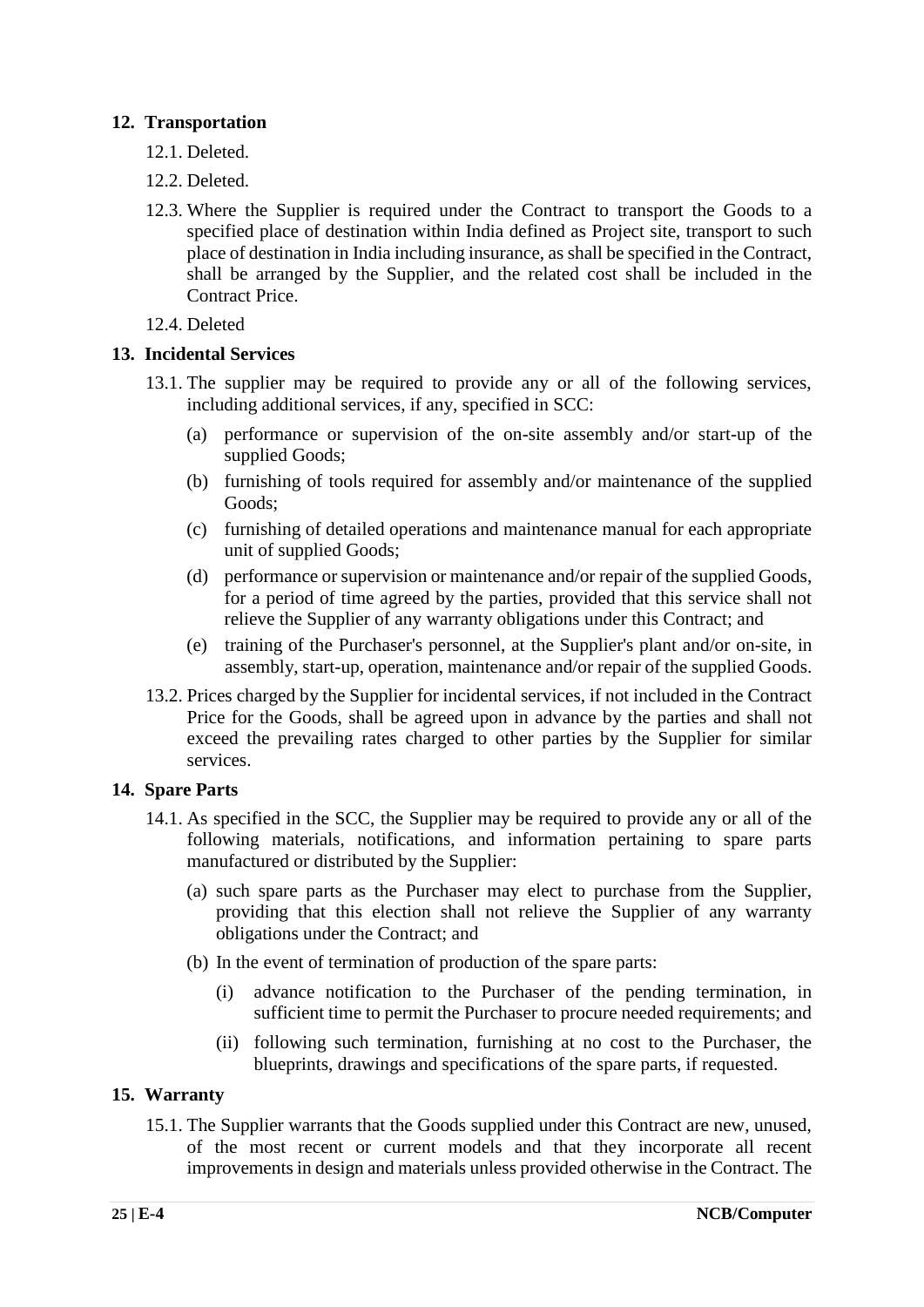Supplier further warrants that all Goods supplied under this Contract shall have no defect arising from design, materials or workmanship (except when the design and/or material is required by the Purchaser's Specifications) or from any act or omission of the Supplier, that may develop under normal use of the supplied Goods in the conditions prevailing in the country of final destination.

- 15.2. This warranty shall remain valid for 36 (thirty six) months after the Goods or any portion thereof as the case may be, have been delivered, installed, commissioned and accepted at the final destination indicated in the Contract, or for 39 (thirty nine) months after the date of receipt of goods whichever period concludes earlier, unless specified otherwise in the SCC.
- 15.3. The Purchaser shall promptly notify the Supplier in writing of any claims arising under this warranty.
- 15.4. Upon receipt of such notice, the Supplier shall, within the period specified in SCC and with all reasonable speed, repair or replace the defective Goods or parts thereof, without cost to the Purchaser other than, where applicable, the cost of inland delivery of the repaired or replaced Goods or parts from ex-works or ex-factory or exshowroom to the final destination.
- 15.5. If the Supplier, having been notified, fails to remedy the defect(s) within the period specified in SCC, the Purchaser may proceed to take such remedial action as may be necessary, at the Supplier's risk and expense and without prejudice to any other rights which the Purchaser may have against the Supplier under the Contract.

#### **16. Payment**

- 16.1. The method and conditions of payment to be made to the Supplier under this Contract shall be specified in the SCC.
- 16.2. The Supplier's request(s) for payment shall be made to the Purchaser in writing, accompanied by an invoice describing, as appropriate, the Goods delivered and the Services performed, and by documents, submitted pursuant to GCC Clause 10, and upon fulfillment of other obligations stipulated in the contract.
- 16.3. Payments shall be made promptly by the Purchaser but in no case later than sixty (60) days after submission of the invoice or claim by the Supplier subject to fulfillment of other obligations stipulated in the Contract..
- 16.4. Payment shall be made in Indian Rupees.

#### **17. Prices**

17.1. Prices charged by the Supplier for Goods delivered and Services performed under the Contract shall not vary from the prices quoted by the Supplier in its bid, with the exception of any price adjustments authorized in SCC or in the Purchaser's request for bid validity extension, as the case may be.

#### **18. Change Orders**

- 18.1. The Purchaser may at any time, by written order given to the Supplier pursuant to GCC Clause 31, make changes within the general scope of the Contract in any one or more of the following:
	- (a) drawings, designs, or specifications, where Goods to be furnished under the Contract are to be specifically manufactured for the Purchaser;
	- (b) the method of shipping or packing;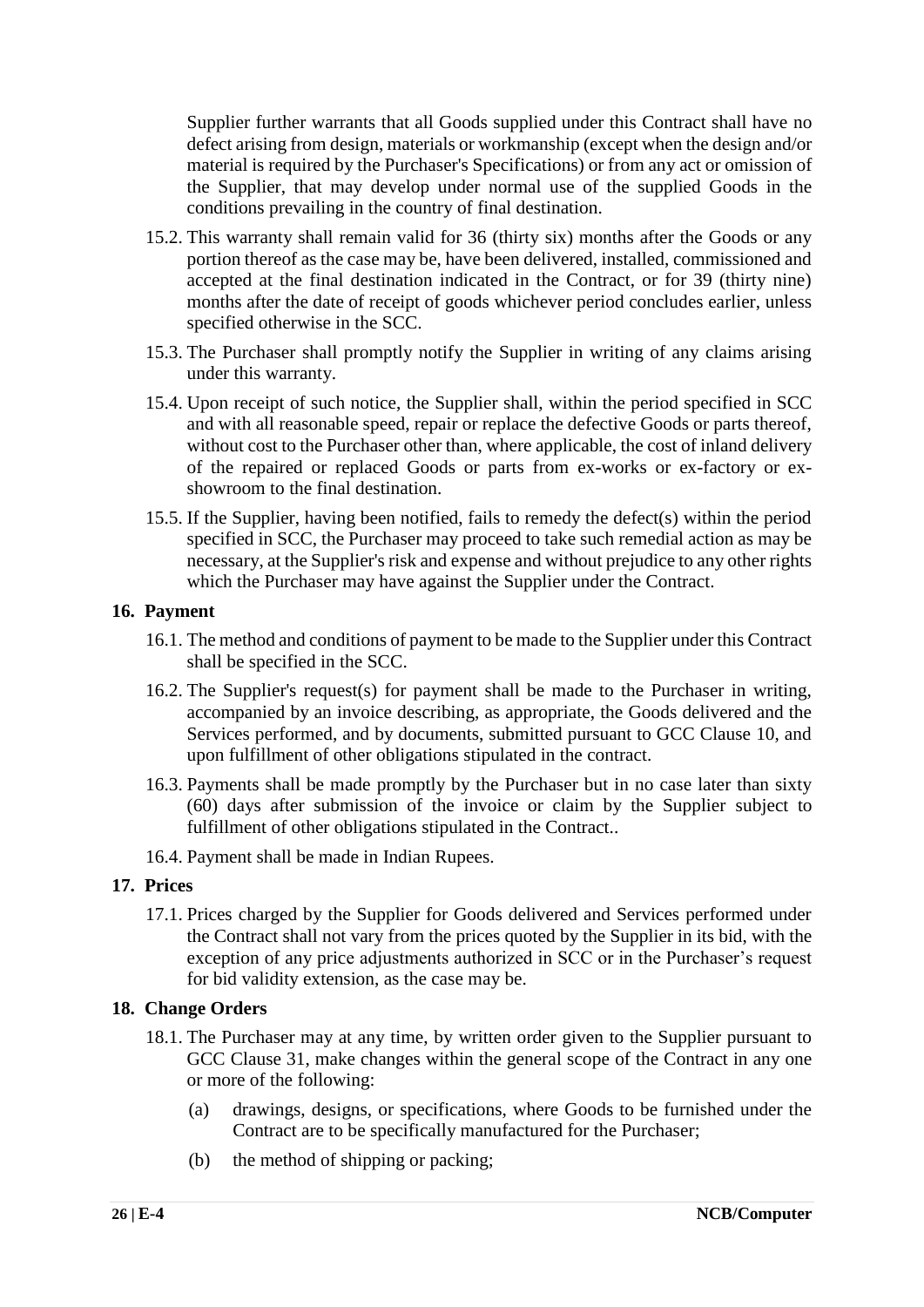- (c) the place of delivery; and/or
- (d) the Services to be provided by the Supplier.
- 18.2. If any such change causes an increase or decrease in the cost of, or the time required for, the Supplier's performance of any provisions under the Contract, an equitable adjustment shall be made in the Contract Price or delivery schedule, or both, and the Contract shall accordingly be amended. Any claims by the Supplier for adjustment under this clause must be asserted within thirty (30) days from the date of the Supplier's receipt of the Purchaser's change order.

#### **19. Contract Amendments**

19.1. Subject to GCC Clause 18, no variation in or modification of the terms of the Contract shall be made except by written amendment signed by the parties.

#### **20. Assignment**

20.1. The Supplier shall not assign, in whole or in part, its obligations to perform under the Contract, except with the Purchaser's prior written consent.

#### **21. Subcontracts**

- 21.1. The Supplier shall notify the Purchaser in writing of all subcontracts awarded under this Contract if not already specified in the bid. Such notification, in his original bid or later, shall not relieve the Supplier from any liability or obligation under the Contract.
- 21.2. Subcontracts must comply with the provisions of GCC Clause 3.

#### **22. Delays in the Supplier's Performance**

- 22.1. Delivery of the Goods and performance of the Services shall be made by the Supplier in accordance with the time schedule specified by the Purchaser in the Schedule of Requirements.
- 22.2. If at any time during performance of the Contract, the Supplier or its subcontractor(s) should encounter conditions impeding timely delivery of the Goods and performance of Services, the Supplier shall promptly notify the Purchaser in writing of the fact of the delay, its likely duration and its cause(s). As soon as practicable after receipt of the Supplier's notice, the Purchaser shall evaluate the situation and may, at its discretion, extend the Supplier's time for performance with or without liquidated damages, in which case the extension shall be ratified by the parties by amendment of the Contract.
- 22.3. Except as provided under GCC Clause 25, a delay by the Supplier in the performance of its delivery obligations shall render the Supplier liable to the imposition of liquidated damages pursuant to GCC Clause 23, unless an extension of time is agreed upon pursuant to GCC Clause 22.2 without the application of liquidated damages.

#### **23. Liquidated Damages**

23.1. Subject to GCC Clause 25, if the Supplier fails to deliver any or all of the Goods or to perform the Services within the period(s) specified in the Contract, the Purchaser shall, without prejudice to its other remedies under the Contract, deduct from the Contract Price, as liquidated damages, a sum equivalent to the percentage specified in SCC of the delivered price of the delayed Goods or unperformed Services for each week or part thereof of delay until actual delivery or performance, up to a maximum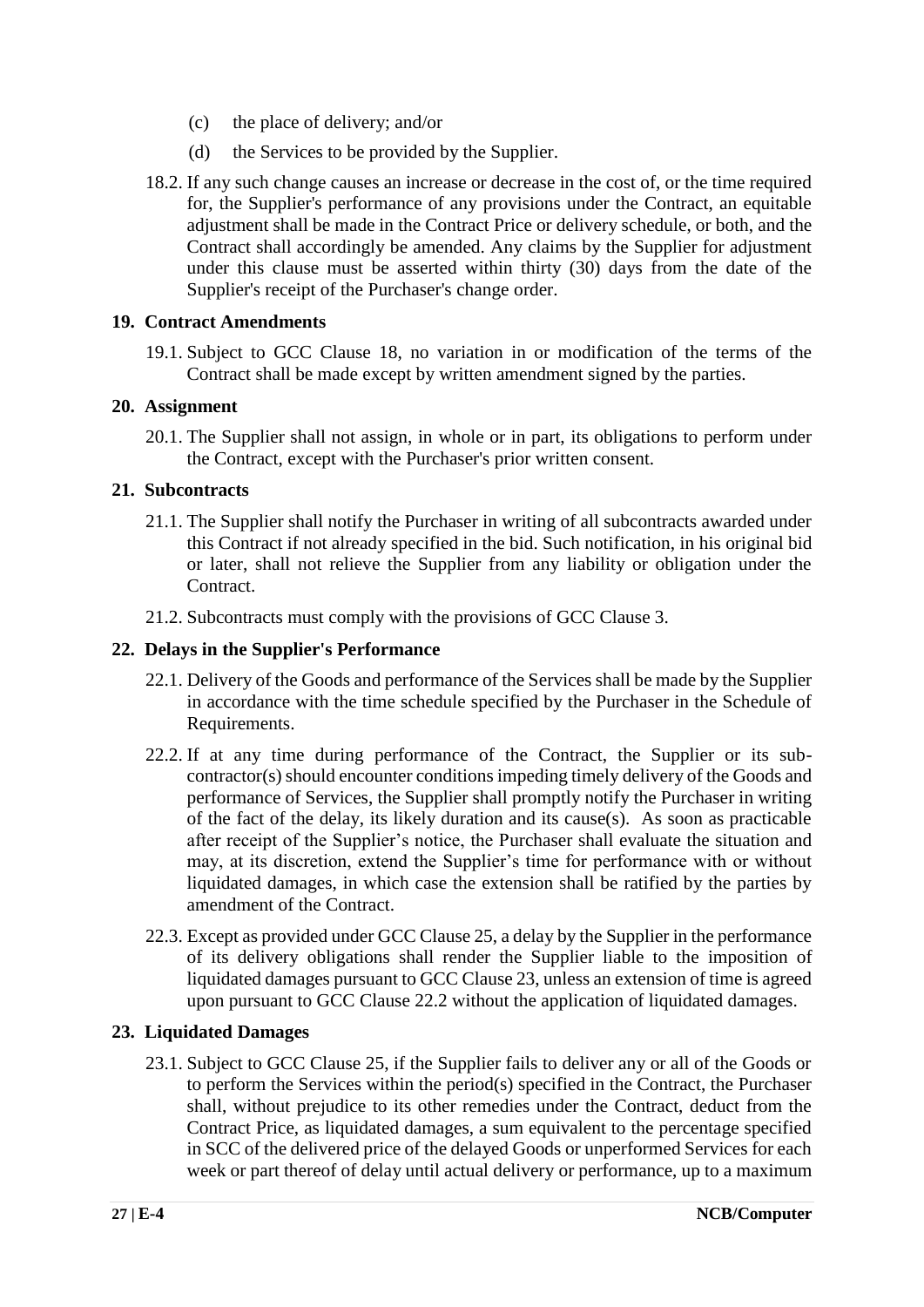deduction of the Percentage specified in SCC. Once the maximum is reached, the Purchaser may consider termination of the Contract pursuant to GCC Clause 24.

#### **24. Termination for Default**

- 24.1. The Purchaser may, without prejudice to any other remedy for breach of contract, by written notice of default sent to the Supplier, terminate the Contract in whole or part:
	- (a) if the Supplier fails to deliver any or all of the Goods within the period(s) specified in the Contract, or within any extension thereof granted by the Purchaser pursuant to GCC Clause 22; or
	- (b) if the Supplier fails to perform any other obligation(s) under the Contract.
	- (c) if the Supplier, in the judgment of the Purchaser has engaged in fraud and corruption, as defined in GCC Clause 34, in competing for or in executing the **Contract**
- 24.2. In the event the Purchaser terminates the Contract in whole or in part, pursuant to GCC Clause 24.1, the Purchaser may procure, upon such terms and in such manner as it deems appropriate, Goods or Services similar to those undelivered, and the Supplier shall be liable to the Purchaser for any excess costs for such similar Goods or Services. However, the Supplier shall continue the performance of the Contract to the extent not terminated.

#### **25. Force Majeure**

- 25.1. Notwithstanding the provisions of GCC Clauses 22, 23, 24, the Supplier shall not be liable for forfeiture of its performance security, liquidated damages or termination for default, if and to the extent that, its delay in performance or other failure to perform its obligations under the Contract is the result of an event of Force Majeure.
- 25.2. For purposes of this Clause, "Force Majeure" means an event beyond the control of the Supplier and not involving the Supplier's fault or negligence and not foreseeable. Such events may include, but are not limited to, acts of the Purchaser either in its sovereign or contractual capacity, wars or revolutions, fires, floods, epidemics, quarantine restrictions and freight embargoes.
- 25.3. If a Force Majeure situation arises, the Supplier shall promptly notify the Purchaser in writing of such conditions and the cause thereof. Unless otherwise directed by the Purchaser in writing, the Supplier shall continue to perform its obligations under the Contract as far as is reasonably practical, and shall seek all reasonable alternative means for performance not prevented by the Force Majeure event.

#### **26. Termination for Insolvency**

26.1. The Purchaser may at any time terminate the Contract by giving written notice to the Supplier, if the Supplier becomes bankrupt or otherwise insolvent. In this event, termination will be without compensation to the Supplier, provided that such termination will not prejudice or affect any right of action or remedy which has accrued or will accrue thereafter to the Purchaser.

#### **27. Termination for Convenience**

27.1. The Purchaser, by written notice sent to the Supplier, may terminate the Contract, in whole or in part, at any time for its convenience. The notice of termination shall specify that termination is for the Purchaser's convenience, the extent to which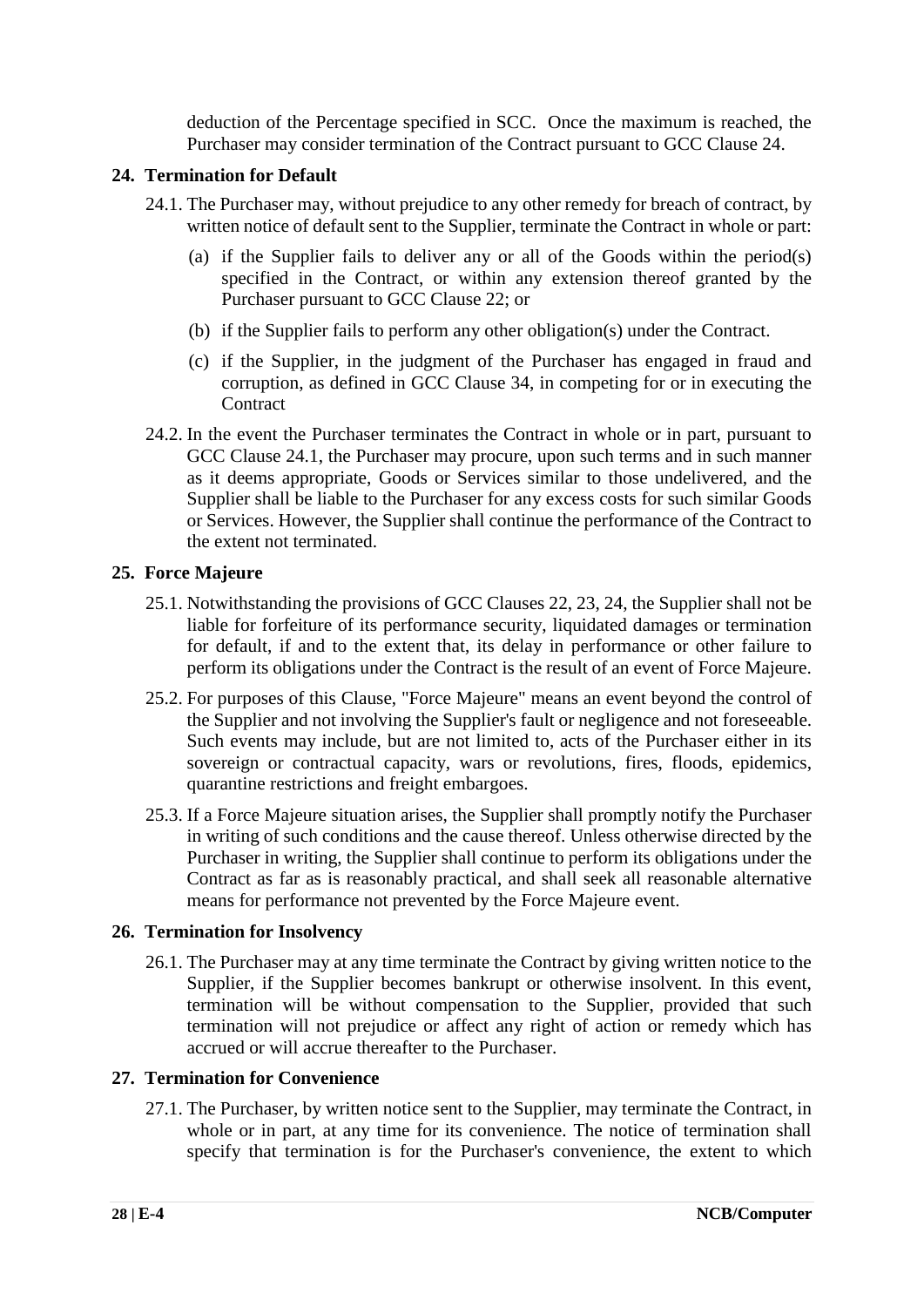performance of the Supplier under the Contract is terminated, and the date upon which such termination becomes effective.

- 27.2. The Goods that are complete and ready for shipment within 30 days after the Supplier's receipt of notice of termination shall be accepted by the Purchaser at the Contract terms and prices. For the remaining Goods, the Purchaser may elect:
	- (a) to have any portion completed and delivered at the Contract terms and prices; and/or
	- (b) to cancel the remainder and pay to the Supplier an agreed amount for partially completed Goods and for materials and parts previously procured by the Supplier.

#### **28. Settlement of Disputes**

- 28.1. If any dispute or difference of any kind whatsoever shall arise between the Purchaser and the Supplier in connection with or arising out of the Contract, the parties shall make every effort to resolve amicably such dispute or difference by mutual consultation.
- 28.2. If, after thirty (30) days, the parties have failed to resolve their dispute or difference by such mutual consultation, then either the Purchaser or the Supplier may give notice to the other party of its intention to commence arbitration, as hereinafter provided, as to the matter in dispute, and no arbitration in respect of this matter may be commenced unless such notice is given.
	- 28.2.1. Any dispute or difference in respect of which a notice of intention to commence arbitration has been given in accordance with this Clause shall be finally settled by arbitration. Arbitration may be commenced prior to or after delivery of the Goods under the Contract.
	- 28.2.2. Arbitration proceedings shall be conducted in accordance with the rules of procedure specified in the SCC.
- 28.3. Notwithstanding any reference to arbitration herein,
	- (a) the parties shall continue to perform their respective obligations under the Contract unless they otherwise agree; and
	- (b) the Purchaser shall pay the Supplier any money due the Supplier.

#### **29. Limitation of Liability**

- 29.1. Except in cases of criminal negligence or willful misconduct, and in the case of infringement pursuant to Clause 6,
	- (a) the Supplier shall not be liable to the Purchaser, whether in contract, tort, or otherwise, for any indirect or consequential loss or damage, loss of use, loss of production, or loss of profits or interest costs, provided that this exclusion shall not apply to any obligation of the Supplier to pay liquidated damages to the Purchaser; and
	- (b) the aggregate liability of the Supplier to the Purchaser, whether under the Contract, in tort or otherwise, shall not exceed the total Contract Price, provided that this limitation shall not apply to the cost of repairing or replacing defective equipment.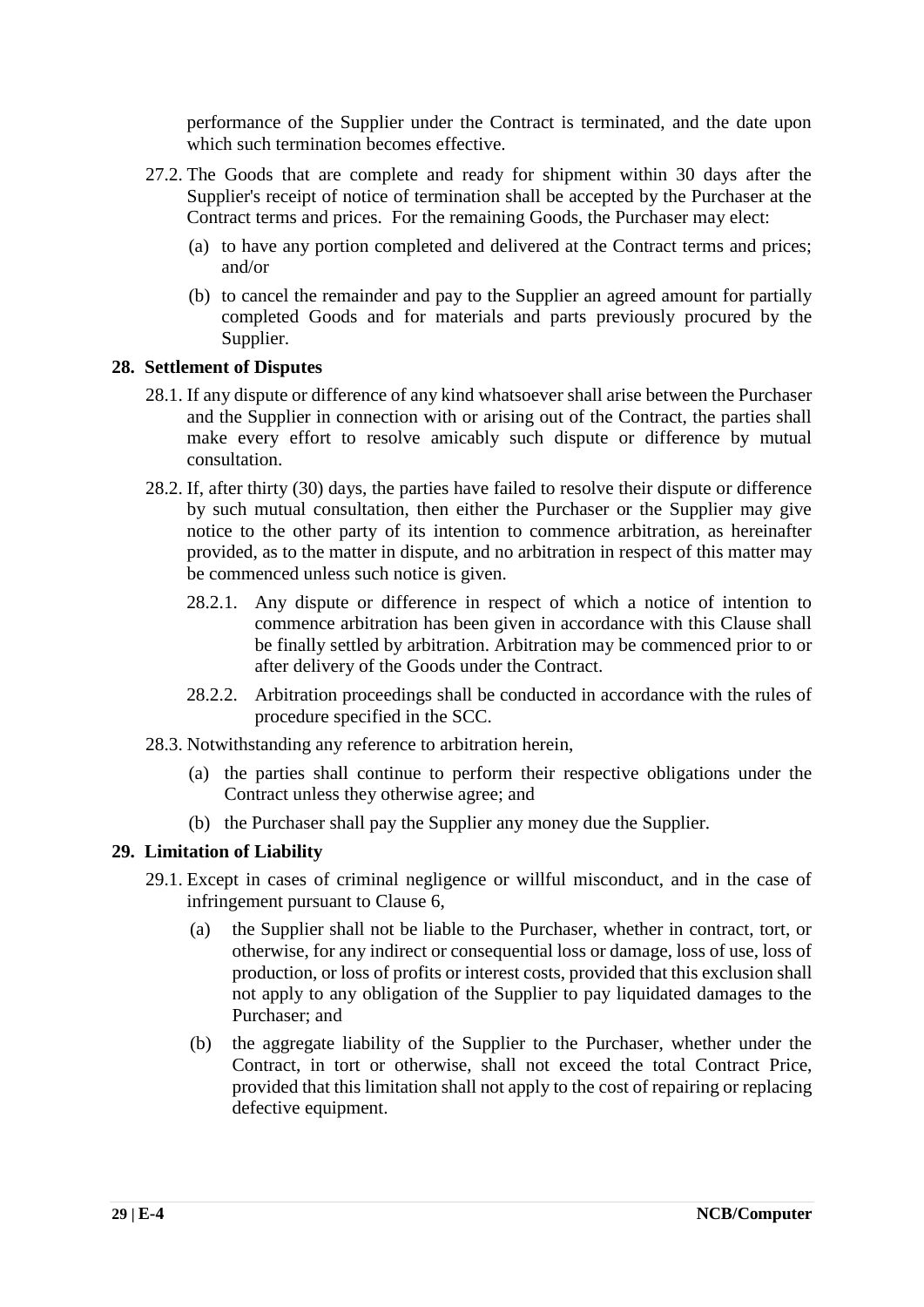#### **30. Governing Language**

30.1. The contract shall be written in English language. Subject to GCC Clause 30, English language version of the Contract shall govern its interpretation. All correspondence and other documents pertaining to the Contract which are exchanged by the parties shall be written in the same language.

#### **31. Applicable Law**

31.1. The Contract shall be interpreted in accordance with the laws of the Union of India.

#### **32. Notices**

- 32.1. Any notice given by one party to the other pursuant to this Contract shall be sent to other party in writing or by cable, telex or facsimile and confirmed in writing to the other Party's address specified in SCC.
- 32.2. A notice shall be effective when delivered or on the notice's effective date, whichever is later.

#### **33. Taxes and Duties**

- 33.1. Deleted.
- 33.2. Suppliers shall be entirely responsible for all taxes, duties, license fees, octroi, road permits, etc., incurred until delivery of the contracted Goods to the Purchaser.

#### **34. Fraud and Corruption**

- 34.1. If the Purchaser determines that the Supplier has engaged in corrupt, fraudulent, collusive, coercive or obstructive practices, in competing for or in executing the Contract, then the Purchaser may, after giving 14 days' notice to the Supplier, terminate the Supplier's employment under the Contract and cancel the contract, and the provisions of Clause 24 shall apply as if such termination had been made under Sub-Clause 24.1.
	- (a) For the purposes of this Sub-Clause:
		- (i) "corrupt practice"<sup>5</sup> is the offering, giving, receiving or soliciting, directly or indirectly, of anything of value to influence improperly the actions of another party;
		- (ii) "fraudulent practice"<sup>6</sup> is any act or omission, including a misrepresentation, that knowingly or recklessly misleads, or attempts to mislead, a party to obtain a financial or other benefit or to avoid an obligation;
		- (iii) "collusive practice"<sup>7</sup> is an arrangement between two or more parties designed to achieve an improper purpose, including to influence improperly the actions of another party;
		- (iv) "coercive practice"<sup>8</sup> is impairing or harming, or threatening to impair or harm, directly or indirectly, any party or the property of the party to influence improperly the actions of a party;
		- (v) "obstructive practice" is
			- deliberately destroying, falsifying, altering or concealing of evidence material to the investigation or making false statements to investigators in order to materially impede a Bank investigation into allegations of a corrupt, fraudulent, coercive or collusive practice; and/or threatening, harassing or intimidating any party to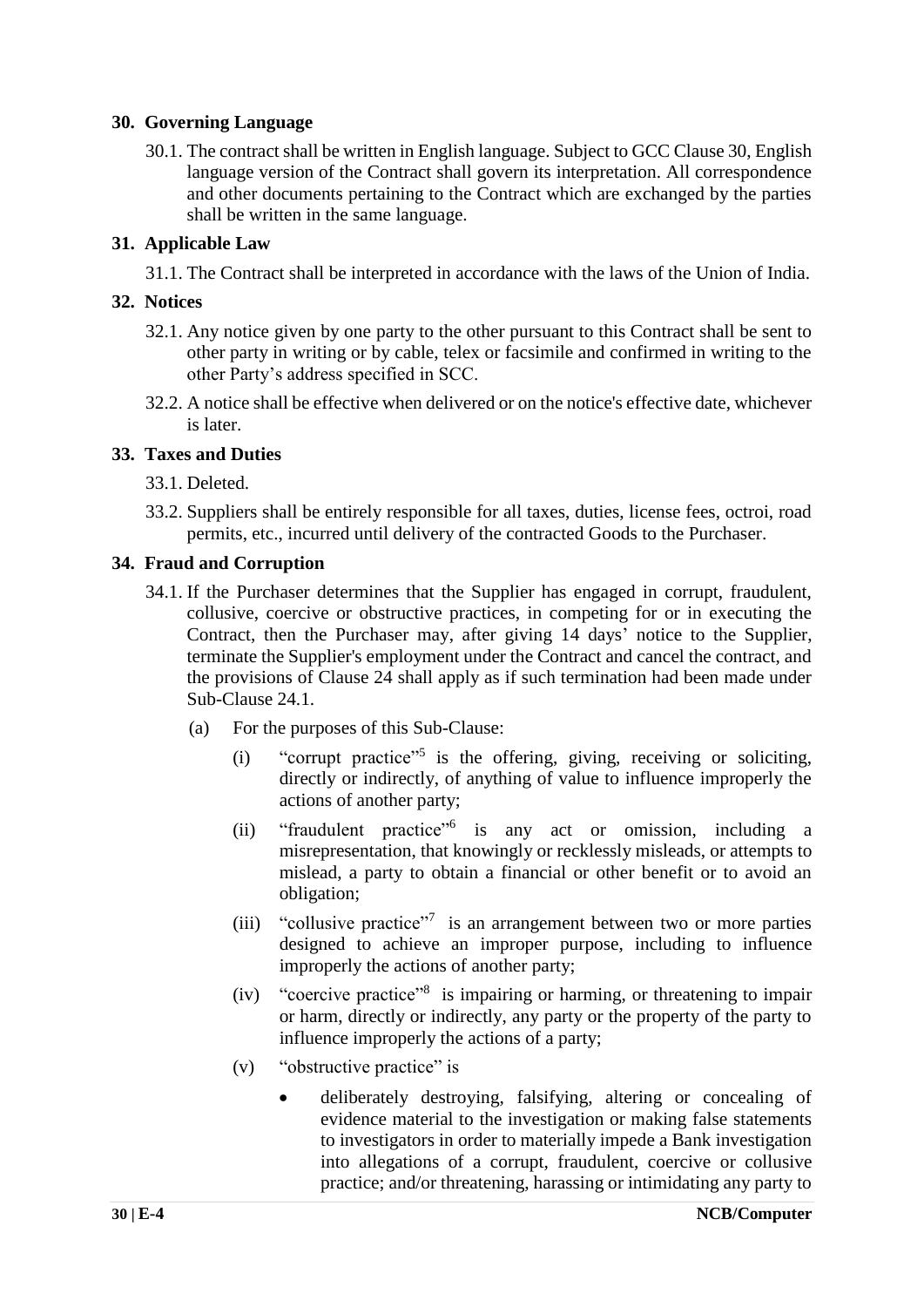prevent it from disclosing its knowledge of matters relevant to the investigation or from pursuing the investigation, or

- acts intended to materially impede the exercise of the Bank's inspection and audit rights provided for under Clause 35 [Inspections and Audits by the Bank].
- 34.2. Should any employee of the Supplier be determined to have engaged in corrupt, fraudulent, collusive, coercive, or obstructive practice during the purchase of the Goods, then that employee shall be removed."

#### **35. Inspections and Audits by the Bank**

The Contractor shall permit the Bank and/or persons appointed by the Bank to inspect the Site and/or the accounts and records of the Contractor and its subcontractors relating to the performance of the Contract, and to have such accounts and records audited by auditors appointed by the Bank if required by the Bank. The Contractor's attention is drawn to Clause 34 [Fraud and Corruption] which provides, inter alia, that acts intended to materially impede the exercise of the Bank's inspection and audit rights provided for under Clause 35 constitute a prohibited practice subject to contract termination (as well as to a determination of ineligibility under the Procurement Guidelines)."

<sup>5</sup> "another party" refers to a public official acting in relation to the procurement process or contract execution]. In this context, "public official" includes World Bank staff and employees of other organizations taking or reviewing procurement decisions.

<sup>6</sup>a "party" refers to a public official; the terms "benefit" and "obligation" relate to the procurement process or contract execution; and the "act or omission" is intended to influence the procurement process or contract execution.

<sup>&</sup>lt;sup>7</sup> "parties" refers to participants in the procurement process (including public officials) attempting to establish bid prices at artificial, non-competitive levels.

<sup>&</sup>lt;sup>8</sup> a "party" refers to a participant in the procurement process or contract execution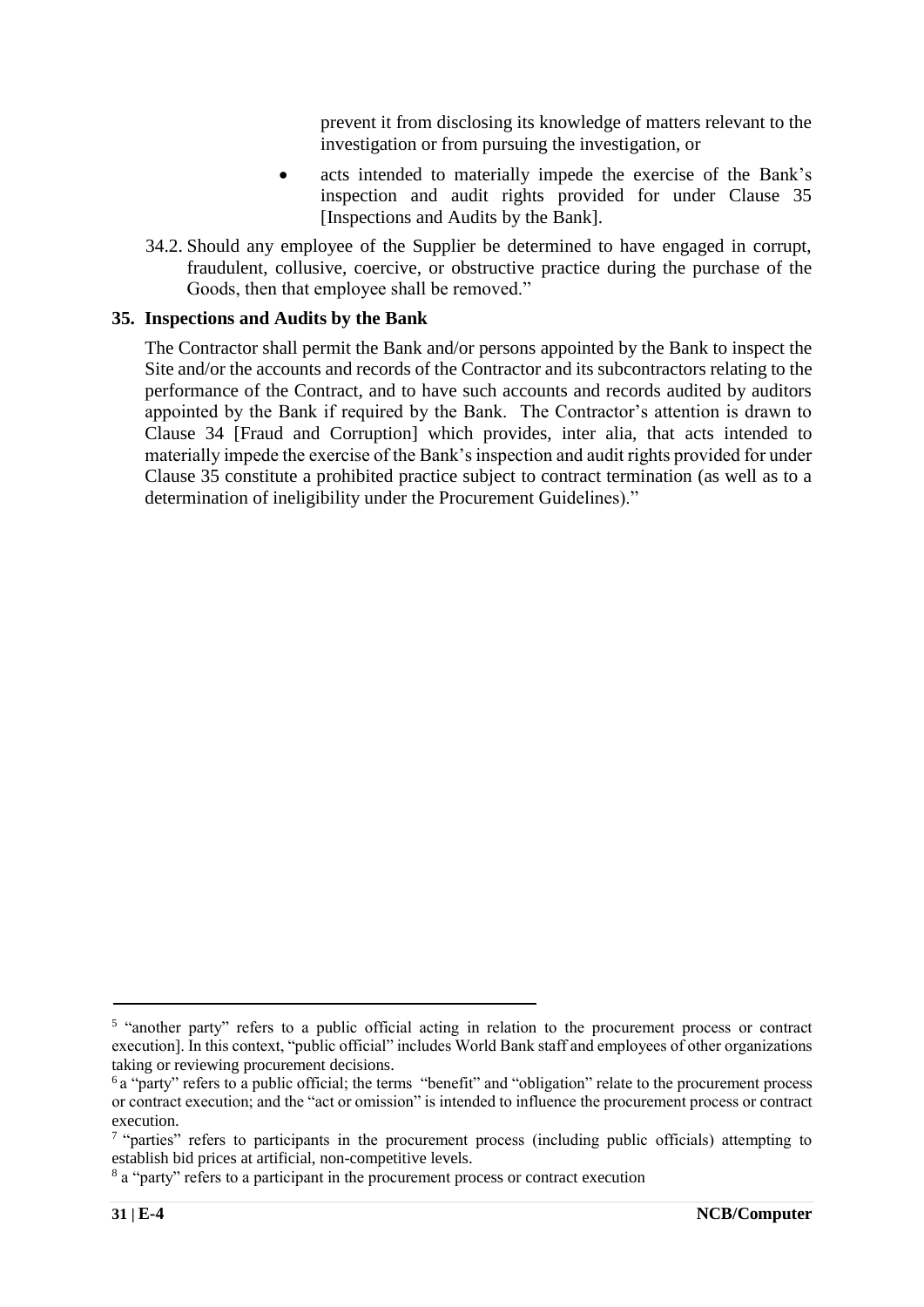## **SECTION IV: SPECIAL CONDITIONS OF CONTRACT**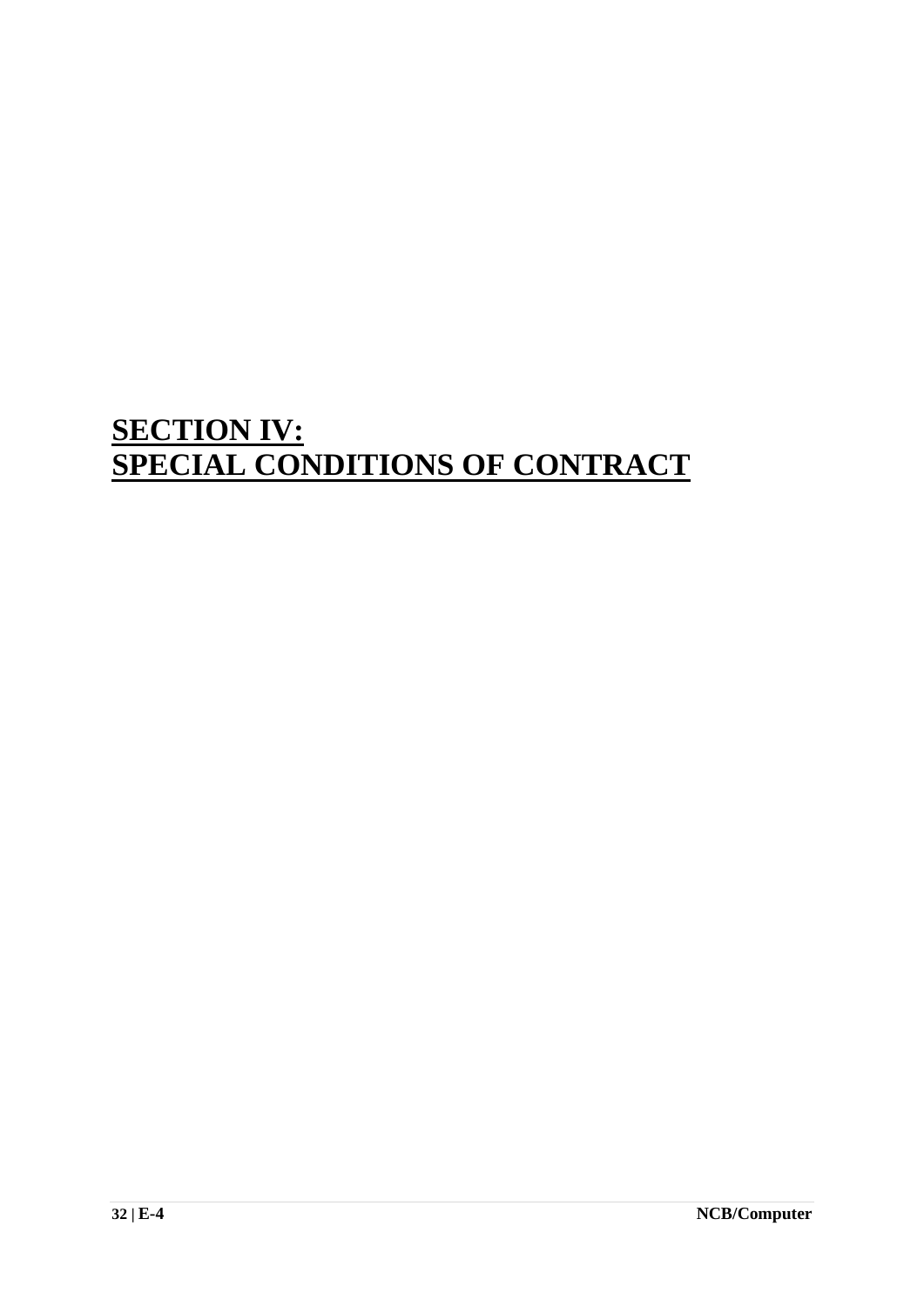### **SECTION IV: SPECIAL CONDITIONS OF CONTRACT**

| <b>Clause</b><br><b>Number</b> | <b>Topic</b>                           | Page<br><b>Number</b> |
|--------------------------------|----------------------------------------|-----------------------|
| 1.                             | Definitions (GCC Clause 1)             | 34                    |
| 2.                             | Country of Origin (GCC Clause 3)       | 34                    |
| 3.                             | Performance Security (GCC Clause 7)    | 34                    |
| 4.                             | Inspection and Tests (GCC Clause 8)    | 35                    |
| 5.                             | Packing (GCC Clause 9)                 | 36                    |
| 6.                             | Delivery and Documents (GCC Clause 10) | 36                    |
| 7.                             | Insurance (GCC Clause 11)              | 37                    |
| 8.                             | Incidental Services (GCC Clause 13)    | 37                    |
| 9.                             | Spare Parts (GCC Clause 14)            | 37                    |
| 10.                            | Warranty (GCC Clause 15)               | 37                    |
| 11.                            | Payment (GCC Clause 16)                | 38                    |
| 12.                            | Prices (GCC Clause 17)                 |                       |
| 13.                            | Sub-contracts (GCC Clause 21)          |                       |
| 14.                            | Liquidated Damages (GCC Clause 23)     |                       |
| 15.                            | Settlement of Disputes (GCC Clause 28) |                       |
| 16.                            | Notices (GCC Clause 32)                |                       |
| 17.                            | Right to use defective equipment       | 40                    |
| 18.                            | <b>Supplier Integrity</b>              | 40                    |
| 19.                            | Supplier's Obligations                 | 40                    |
| 20.                            | <b>Patent Rights</b>                   |                       |
| 21.                            | Site preparation and Installation      |                       |
| 22.                            | <b>Hardware Installation</b>           | 41                    |
| 23.                            | Hardware Maintenance                   | 41                    |
| 24.                            | Training                               | 41                    |
| 25.                            | <b>Technical Documentation</b>         | 41                    |

#### **TABLE OF CLAUSES**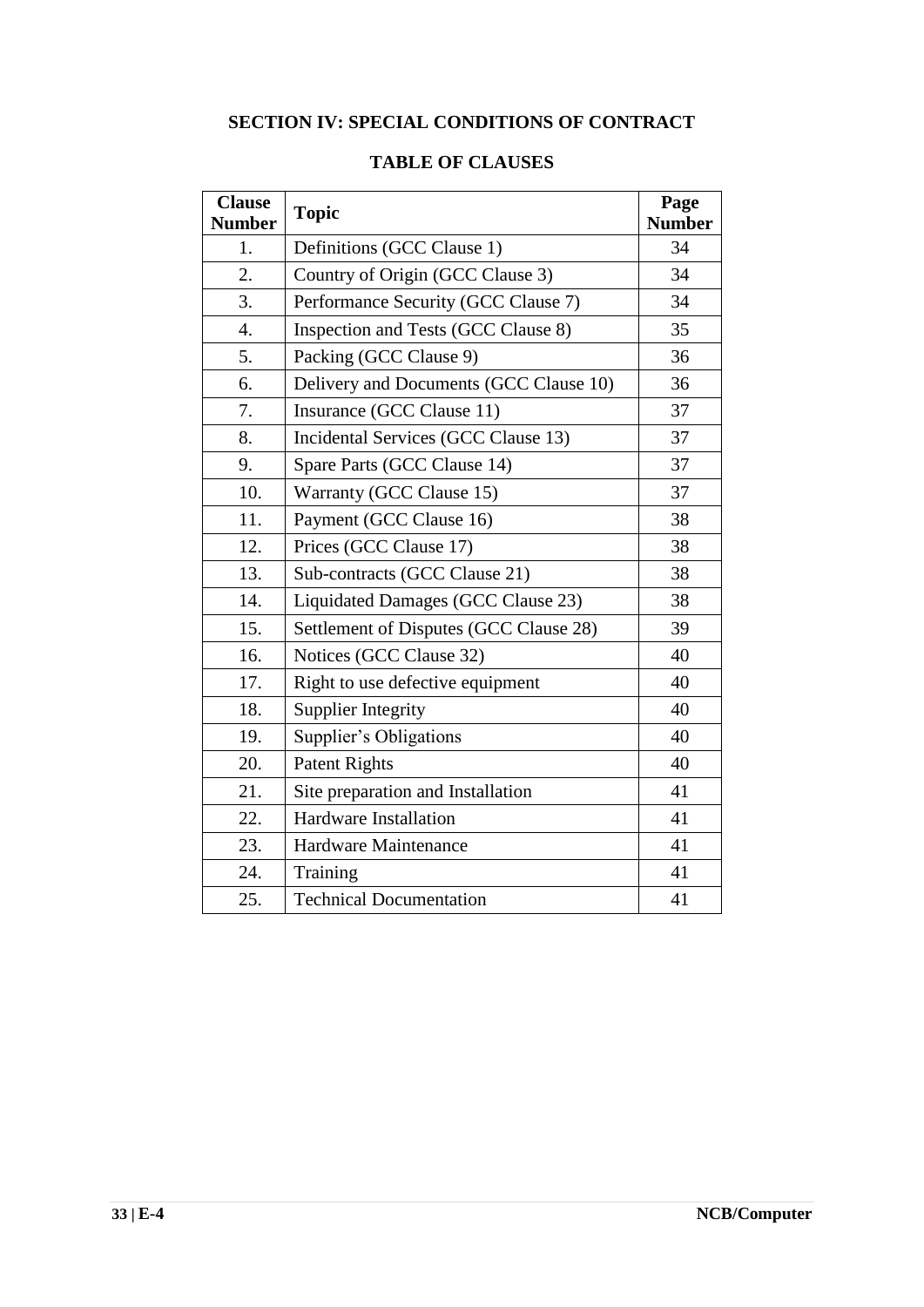#### **Special Conditions of Contract**

The following Special Conditions of Contract shall supplement the General Conditions of Contract. Whenever there is a conflict, the provisions herein shall prevail over those in the General Conditions of Contract. The corresponding clause number of the General Conditions is indicated in parentheses.

#### **1. Definitions (GCC Clause 1)**

| (a) The Purchaser is | The Principal Investigator,<br>NAHEP-IG,<br>Uttar Banga Krishi Viswavidyalaya<br>Pundibari, Cooch Behar, West Bengal-736165<br><b>INDIA</b> |
|----------------------|---------------------------------------------------------------------------------------------------------------------------------------------|
| (b) The Supplier is  | (To be filled in at the time of Contract signature)                                                                                         |
|                      |                                                                                                                                             |
|                      |                                                                                                                                             |
|                      |                                                                                                                                             |

#### **2. Country of Origin (GCC Clause 3)**

All countries and territories as indicated in Section XIII of the bidding documents, "Eligibility for the Provisions of Goods, Works, and Services in Bank-Financed Procurement".

#### **3. Performance Security (GCC Clause 7)**

3.1. Within 21 days after the Supplier's receipt of Notification of Award, the Supplier shall furnish Performance Security to the Purchaser for an amount equal to 5% of the contract value, valid upto 60 days after the date of completion of performance obligations including warranty obligations.

In the event of any correction of defects or replacement of defective material during the warranty period, the warranty for the corrected/replaced material shall be extended to a further period of 12 months over and above the initial Warranty Period of 36 Months. The Performance Bank Guarantee for proportionate value (which will be determined by the purchaser in consultation with the supplier) shall be extended 60 days over and above the extended warranty period.

3.2. Substitute Clause 7.3 (b) of the GCC by the following:

A cashier's cheque or banker's certified cheque or crossed demand draft or pay order drawn in favour of "Uttar Banga Krishi Viswavidyalaya"

3.3. Substitute Clause 7.4 of the GCC of the following:

The Performance Security will be discharged by the Purchaser and returned to the Supplier not later than 60 days following the date of completion of the Supplier's performance obligations, including the warranty obligation, under the contract.

3.4. Add as Clause 7.6 to the GCC the following:

In the event of any contract amendment, the Supplier shall, within 21 days of receipt of such amendment, furnish the amendment to the Performance Security, rendering the same valid for the duration of the Contract, as amended for 45 days after the completion of performance obligations including warranty obligations.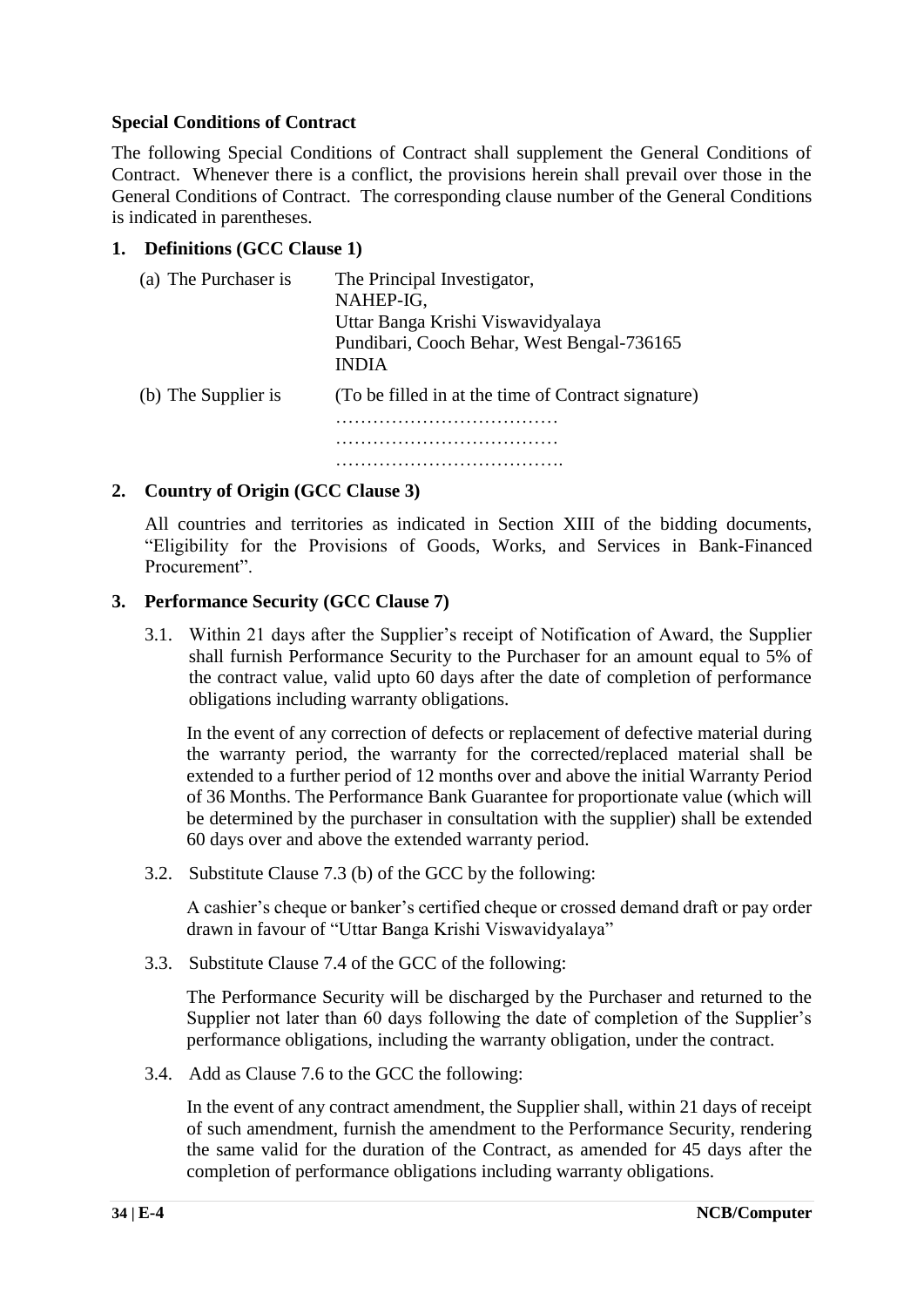#### **4. Inspection and Tests (GCC Clause 8)**

GCC 8.1: Inspection and tests prior to shipment of Goods and at final acceptance are as follows:

- (i) The inspection of the Goods shall be carried out to check whether the Goods are in conformity with the technical specifications attached to the contract and shall be in line with the inspection/test procedures laid down in the Technical Specifications and the General Conditions of contract. Broad test procedure will generally be followed for inspection and testing of machine. The supplier will dispatch the goods to the ultimate consignee after internal inspection testing along with the supplier's inspection report and manufacturer's warranty certificate. The purchaser will test the equipment after completion of the installation and commissioning at the site of the installation. For site preparation, as stated in Clause 21 of SCC the supplier should furnish all details to the purchaser sufficiently in advance so as to get the works completed before receipt of the equipment. Complete hardware and software as specified in Section V should be supplied, installed and commissioned properly by the supplier prior to commencement of performance tests.
- (ii) The acceptance test will be conducted by the purchaser/their consultant or any other person nominated by the purchaser, at its option. The acceptance will involve trouble-free operation for seven consecutive days. There shall not be any additional charges for carrying out acceptance tests. No malfunction, partial or complete failure of any part of hardware or excessive heating of motors attached to drivers etc. or bugs in the software should occur. All the software should be complete and no missing modules/sections will be allowed. The supplier shall maintain necessary log in respect of the results of the tests to establish to the entire satisfaction of the purchaser, the successful completion of the test specified. An average uptake efficiency of 98% for the duration of test period shall be considered as satisfactory.
- (iii) In the event of the hardware and software failing to pass the acceptance test, a period not exceeding two weeks will be given to rectify the defects and clear the acceptance test, failing which the purchaser reserves the rights to get the equipment/software replaced by the supplier at no extra cost to the purchaser.

#### **Add the following new GCC Clauses:**

#### **GCC 8.6: Manuals and Drawings**

- 8.6.1. Before the goods and equipment are taken over by the Purchaser, the Supplier shall supply operation and maintenance manuals together with drawings of the goods and equipment/software. These shall be in such detail as will enable the Purchaser to operate, maintain, adjust and repair all parts of the equipment as stated in the specifications.
- 8.6.2. The manuals and drawings shall be in the ruling language (English) and in such form and numbers as stated in the contract.
- 8.6.3. Unless and otherwise agreed, the goods and equipment shall not be considered to be completed for the purpose of taking over until such manuals and drawings have been supplied to the Purchaser.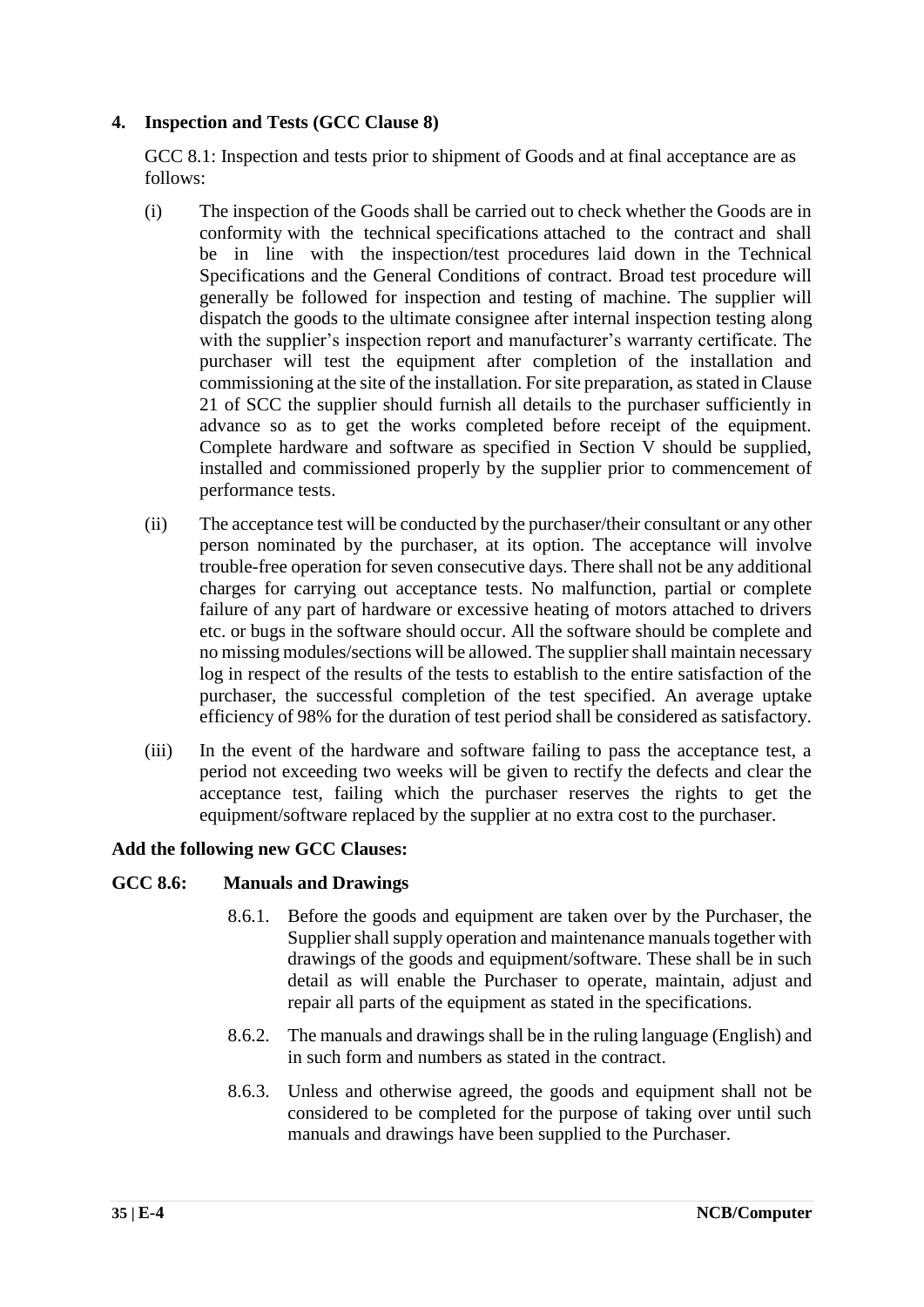#### **GCC 8.7: For the System & Other Software the following will apply**

The Supplier shall provide complete and legal documentation of hardware, all sub-systems, operating systems, compiler, system software and the other software. The Supplier shall also provide licenses in the name of purchaser for all software products, whether developed by it or acquired from others for the warranty pried. The supplier shall also ensure the delivery of patches & upgrade of the software for the warranty period. The supplier shall also indemnify the purchaser against any levies/penalties on account of any default in this regard.

#### **GCC 8.8: Acceptance Certificates**

- 8.8.1 On successful completion of acceptability test, receipt of deliverables etc, and after the purchaser is satisfied with the working of the system, the acceptance certificate signed by the supplier and the representative of the purchaser will be issued. The date on which such certificate is signed shall be deemed to be the date of successful commissioning of the systems.
- 8.8.2 The training as per clause 24 of Special Conditions of Contract shall be conducted on the dates mutually agreed upon and within two months from the date of acceptance of supply.

#### **5. Packing (GCC Clause 9)**

#### **Add as Clause 9.3 of the GCC the following:**

Packing Instructions: The Supplier will be required to make separate packages for each Consignee. Each package will be marked on three sides with proper paint/indelible ink, the following:

i) Project ii) Contract No. iii) Country of Origin of Goods iv) Supplier's Name, and v) Packing list reference number.

#### **6. Delivery and Documents (GCC Clause 10)**

The delivery of goods should be according to the delivery schedule mentioned in the section V "Schedule of Requirements":

Upon delivery of the Goods, the supplier shall notify the purchaser and the insurance company by cable/telex/fax the full details of the shipment including contract number, railway receipt number and date, description of goods, quantity, name of the consignee etc. The supplier shall mail the following documents to the purchaser with a copy to the insurance company:

- (i) Two Copies of the Supplier invoice showing Goods description, quantity, unit price, total amount;
- (ii) Railway receipt/Lorry Challan;
- (iii) Acknowledgment of receipt of goods from the consignee(s);
- (iv) Copies of packing list identifying the contents of each package.
- (v) Two Insurance Certificate;
- (vi) Manufacturer's/Supplier's warranty certificate;
- (vii) Inspection Certificate issued by the nominated inspection agency, and the Supplier's factory inspection report; and
- (viii) Certificate of Origin.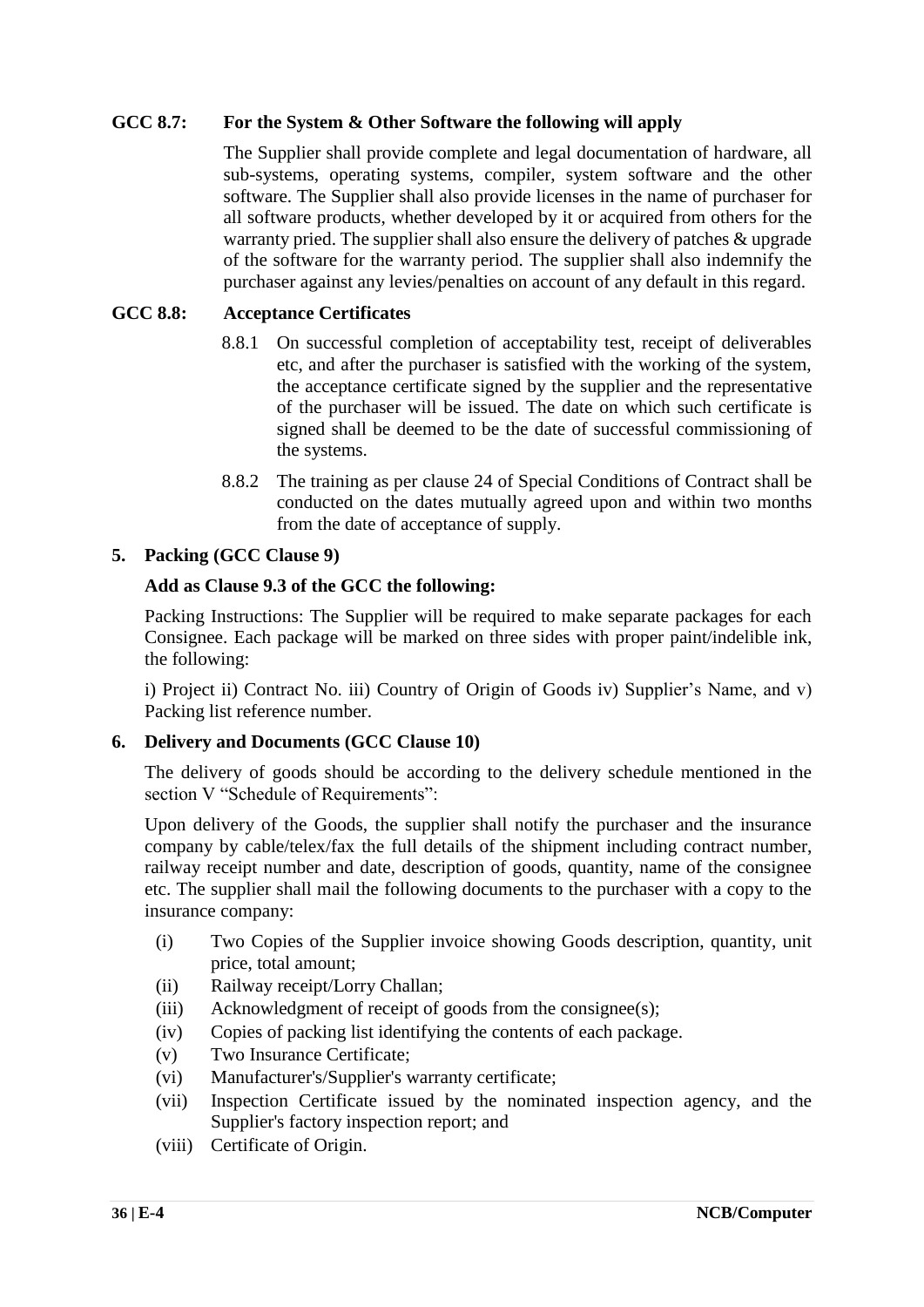The above documents shall be received by the Purchaser before arrival of the Goods (except where the Goods have been delivered directly to the Consignee with all documents) and, if not received, the Supplier will be responsible for any consequent expenses.

#### **7. Insurance (GCC Clause 11)**

For delivery of goods at site, the insurance shall be obtained by the Supplier in an amount equal to 110% of the value of the goods from "warehouse to warehouse (final destinations)" on "All Risks" basis including War Risks and Strikes.

#### **8. Incidental Services (GCC Clause 13)**

The following services shall be furnished and the cost shall be included in the contract price:

- (a) Furnishing the detailed operation and maintenance manuals for each items of supply at each location.
- (b) Training of the Purchaser's personnel at the Supplier's office or other facility for supplied hardware, software, Services and accessories, as specified in the Clause 24 of SCC.
- (c) Maintenance and repair of the equipment/software at each location during the warranty period including supply of all spares/upgrades. This shall not relieve the supplier of any warranty obligations under this contract.

#### **9. Spare Parts (GCC Clause 14)**

GCC 14.1 Supplier shall carry sufficient inventories to assure ex-stock supply of consumables and spares. Supplier shall ensure the availability of after sales service for a period of at least six years including the warranty period.

#### **10. Warranty (GCC Clause 15)**

10.1. GCC 15.2

This warranty shall remain valid for 36 (thirty six) months after the Goods or any portion thereof as the case may be, have been delivered, installed, commissioned and accepted at the final destination indicated in the Contract, or for 39 (thirty nine) months after the date of receipt of goods whichever period concludes earlier. The supplier shall, in addition, comply with the performance guarantees specified under the Contract. If, for reasons attributable to the Supplier, these guarantees are not attained in whole or in part, the Supplier shall, make such changes, modifications, and/or additions to the Goods or any part thereof as may be necessary in order to attain the contractual guarantees specified in the Contract at its own cost and expense and to carry out further performance tests in accordance with SCC-4.

#### **Substitute Clause 15.4 of the GCC by the following:**

"Upon receipt of such notice, the Supplier, within the period specified in SCC, repair or replace the defective goods or parts thereof, free of cost at the ultimate destination. The Supplier shall take over the replaced parts/goods at the time of their replacement. No claim whatsoever shall lie on the Purchaser for the replaced parts/goods thereafter.

In the event of any correction of defects or replacement of defective material during the warranty period, the warranty for the corrected/replaced material shall be extended to a further period of 36 months."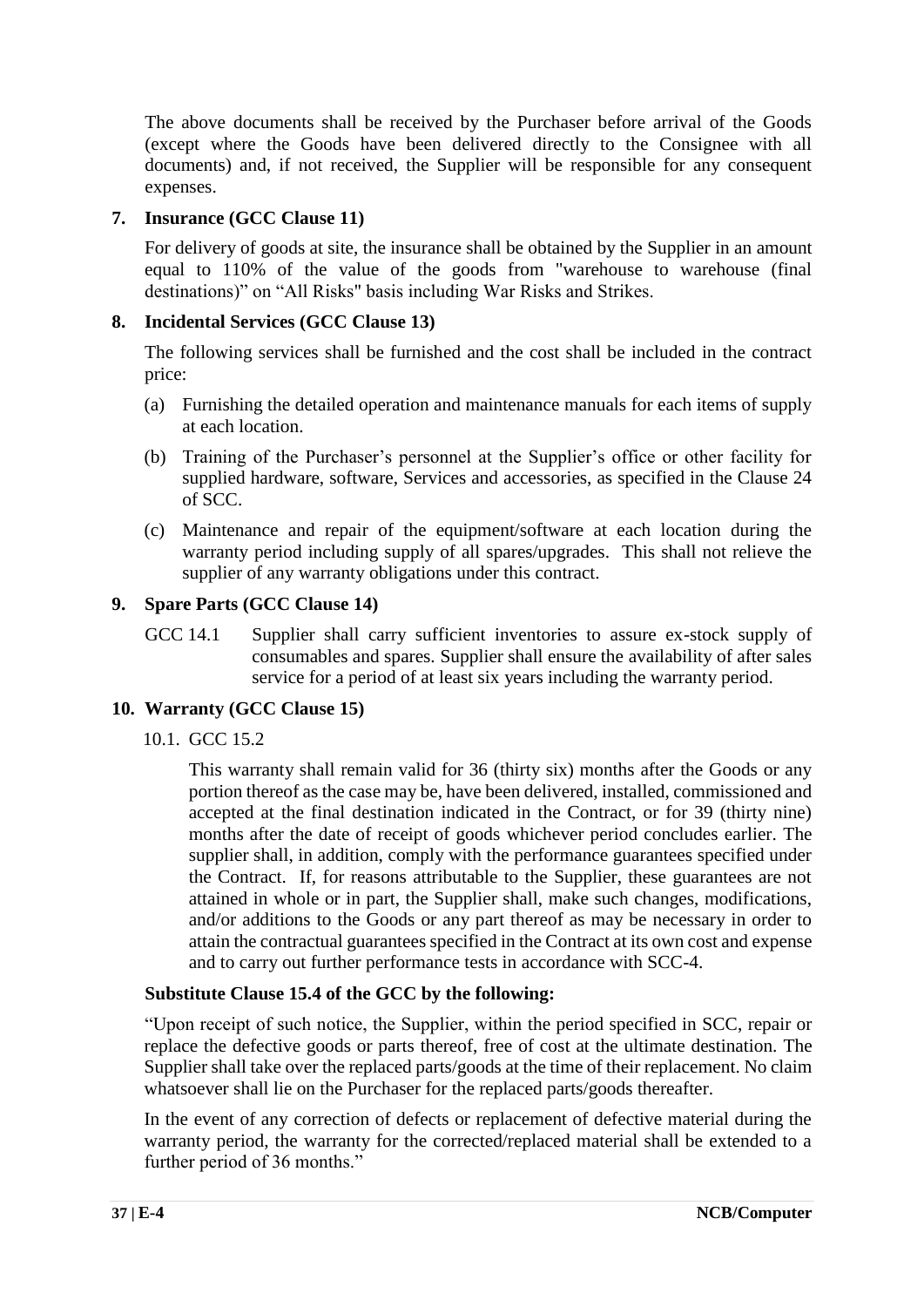- 10.2. The period for correction of defects in the warranty period specified in 15.4 and 15.5 of GCC is one week.
- 10.3. The supplier shall guarantee a 95% uptime of computer systems/peripherals.
- 10.4. If any system/software gives continuous trouble, say six times in one month during the warranty period, the supplier shall replace the system/software with new system/software without any additional cost to the purchaser.
- 10.5. Maintenance service
	- (i) Free maintenance services shall be provided by the Supplier during the period of warranty. After warranty period, for next three years, annual maintenance and repairs of the entire system including supply of spares/software etc. will be done by the Supplier.
	- (ii) The maximum response time for maintenance complaint from any of the destinations specified in the Schedule of Requirements (i.e. time required for supplier's maintenance engineer to report at the installation after a request call/telegram is made or letter is written) shall not exceed 24 hours.
	- (iii) It is expected that the bidder has to maintain uptime of the solution as defined Service Level Agreement (SLA) In case an item is not usable beyond the stipulated maximum downtime the supplier will be required to arrange for an immediate replacement of the same till it is repaired. Failure to arrange for the immediate repair/replacement will be liable for a penalty as per SLA. The amount of penalty will be recovered from the Performance Security guarantee during warranty period.
	- (iv) The Purchaser reserves the right to terminate maintenance and repairs contract, after warranty period, at any time without assigning any reasons and the Supplier cannot claim any compensation in this respect.

#### **11. Payment (GCC Clause 16)**

Payment for Goods and Services to be made in Indian Rupees shall be as follows:

*On Delivery and fulfillment of other obligations stipulated in the Contract:* Eighty percent (80%) of the Price of delivered Goods shall be paid on receipt of Goods in desired condition and upon submission of the documents specified in SCC Clause 6 above;

*On Final Acceptance:* The remaining twenty percent (20%) of the Contract Price shall be paid within 60 (sixty) days after the date of the Acceptance Certificate issued by the Purchaser's representative for the respective delivery, installation, commissioning and imparting training/demonstration by the supplier.

#### **12. Prices (GCC Clause 17)**

Substitute Clause 17.1 of the GCC with the following:

17.1. Prices payable to the Supplier as stated in the Contract shall be fixed during the performance of the Contract.

#### **13. Sub-contracts (GCC Clause 21)**

Add at the end of GCC sub-clause 21.1 the following:

"Sub-contract shall be only for bought-out items and sub-assemblies"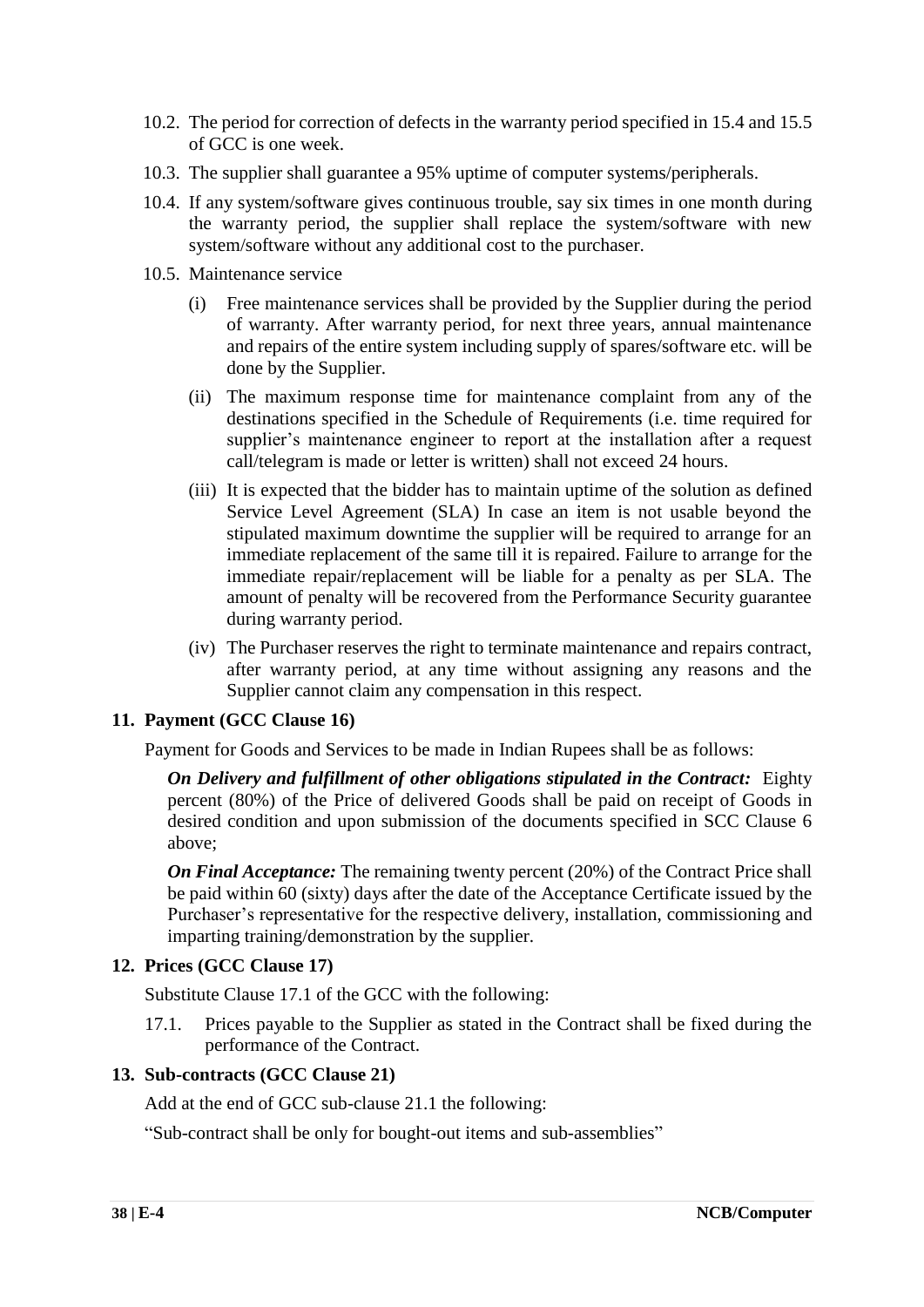#### **14. Liquidated Damages (GCC Clause 23)**

14.1. For delays:

GCC Clause 23.1; The applicable rate is 0.5% per week and the maximum deduction is 10% of the contract price.

#### **15. Settlement of Disputes (Clause 28)**

The dispute settlement mechanism to be applied pursuant to GCC Clause 28.2.2 shall be as follows:

- (a) In case of Dispute or difference arising between the Purchaser and a domestic supplier relating to any matter arising out of or connected with this agreement, such disputes or difference shall be settled in accordance with the Arbitration and Conciliation Act, 1996. The arbitral tribunal shall consist of 3 arbitrators one each to be appointed by the Purchaser and the Supplier. The third Arbitrator shall be chosen by the two Arbitrators so appointed by the Parties and shall act as presiding arbitrator. In case of failure of the two arbitrators appointed by the parties to reach upon a consensus within a period of 30 days from the appointment of the arbitrator appointed subsequently, the Presiding Arbitrator shall be appointed by The International Centre for Alternative Dispute Resolution (India).
- (b) In the case of a dispute with a Foreign Supplier, the dispute shall be settled in accordance with provisions of UNCITRAL (United Nations Commission on International Trade Law) Arbitration Rules. The Arbitral Tribunal shall consist of three Arbitrators one each to be appointed by the Purchaser and the Supplier. The third Arbitrator shall be chosen by the two Arbitrators so appointed by the Parties, and shall act as presiding arbitrator. In case of failure of the two arbitrators appointed by the parties to reach upon a consensus within a period of 30 days from the appointment of the arbitrator appointed subsequently, the Presiding Arbitrator shall be appointed by The International Centre of Alternative Dispute Resolution (India).
- (c) If one of the parties fails to appoint its arbitrator in pursuance of sub-clause (a) and (b) above, within 30 days after receipt of the notice of the appointment of its arbitrator by the other party, then the Presiding Arbitrator shall be nominated by The International Centre for Alternative dispute Resolution (India), both in cases of the Foreign supplier as well as Indian supplier, who shall appoint the arbitrator. A certified copy of the order of The International Centre for Alternative Disputes Resolution (India), making such an appointment shall be furnished to each of the parties.
- (d) Arbitration proceedings shall be held at Delhi, India, and the language of the arbitration proceedings and that of all documents and communications between the parties shall be English.
- (e) The decision of the majority of arbitrators shall be final and binding upon both parties. The cost and expenses of Arbitration proceedings will be paid as determined by the arbitral tribunal. However, the expenses incurred by each party in connection with the preparation, presentation etc. of its proceedings as also the fees and expenses paid to the arbitrator appointed by such party or on its behalf shall be borne by each party itself.
- (f) Where the value of the contract is Rs. 10 million and below, the disputes or differences arising shall be referred to the Sole Arbitrator. The Sole Arbitrator should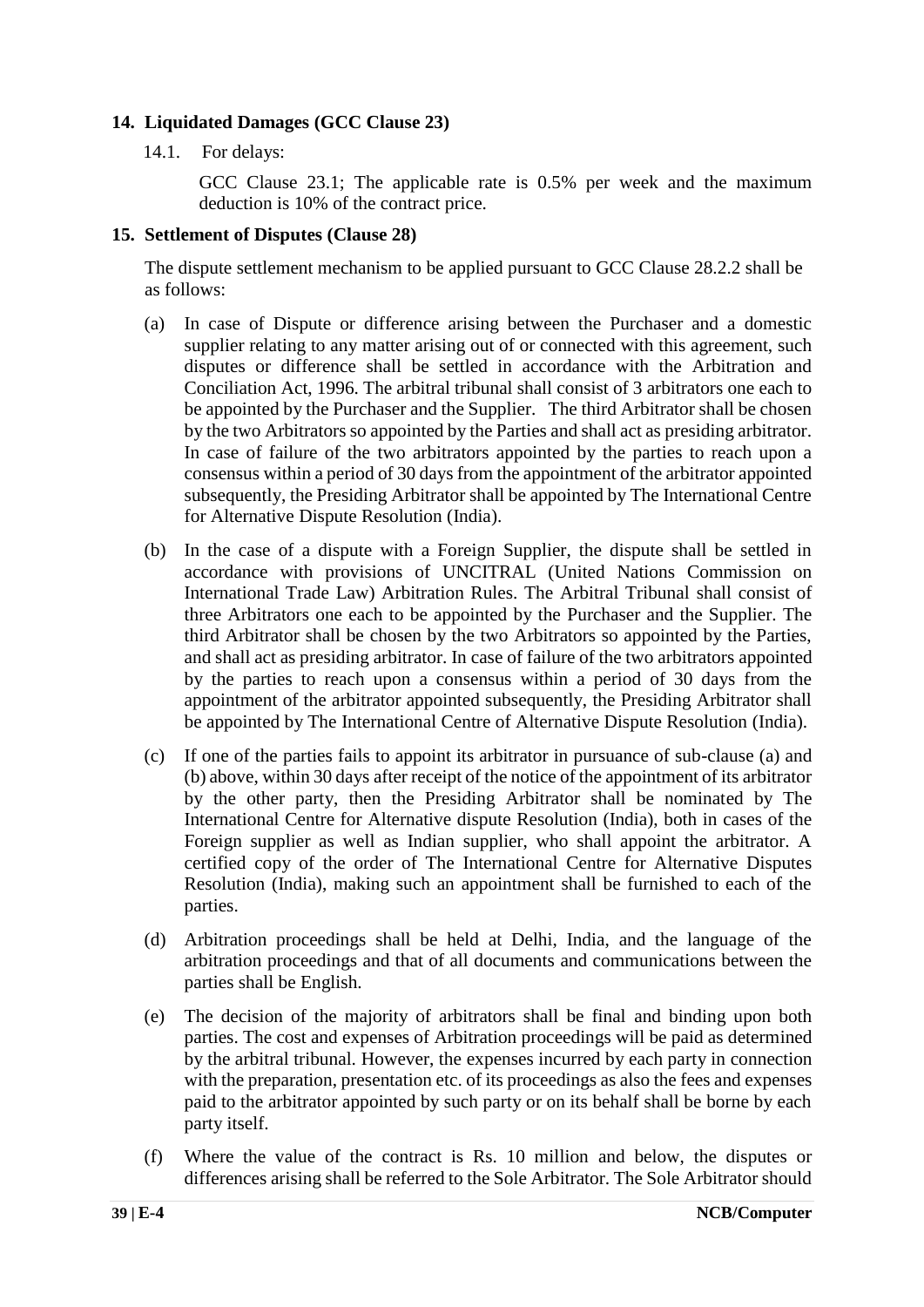be appointed by agreement between the parties; failing such agreement, by the appointing authority namely the \*Indian Council of Arbitration/President of the Institution of Engineers (India)/The International Centre for Alternative Dispute Resolution (India).

#### **16. Notices (Clause 32)**

For the purpose of all notices, the following shall be the address of the Purchaser and Supplier.

| Purchaser is | The Principal Investigator,<br>NAHEP-IG,<br>Uttar Banga Krishi Viswavidyalaya<br>Pundibari, Cooch Behar, West Bengal-736165<br><b>INDIA</b> |
|--------------|---------------------------------------------------------------------------------------------------------------------------------------------|
| Supplier is  | (To be filled in at the time of Contract signature)                                                                                         |
|              |                                                                                                                                             |
|              |                                                                                                                                             |
|              |                                                                                                                                             |

#### **17. Right to use defective equipment:**

If after delivery, acceptance and installation and within the guarantee and warranty period, the operation or use of the equipment proves to be unsatisfactory, the Purchase shall have the right to continue to operate or use such equipment until rectifications of defects, errors or omissions by repair or by partial or complete replacement is made without interfering with the Purchaser's operation.

#### **18. Supplier Integrity:**

The supplier is responsible for and obliged to conduct all contracted activities in accordance with the Contract using state-of-the-art methods and economic principles and exercising all means available to achieve the performance specified in the Contract.

#### **19. Supplier's Obligations:**

The Supplier is obliged to work closely with the Purchaser's staff, act within its own authority and abide by directives issued by the Purchaser and implementation activities.

The Supplier will abide by the job safety measures prevalent in India and will free the Purchaser from all demands or responsibilities arising from accidents or loss of life the cause of which is the Supplier's negligence. The Supplier will pay all indemnities arising from such incidents and will not hold the Purchaser responsible or obligated.

The Supplier is responsible for managing the activities of its personnel or sub-contracted personnel and will hold itself responsible for any misdemeanors.

The Supplier will treat as confidential all data and information about the Purchaser, obtained in the execution of his responsibilities, in strict confidence and will not reveal such information to any other party without the prior written approval of the Purchaser.

#### **20. Patent Rights:**

In the event of any claim asserted by a third party of infringement of copyright, patent, trademark or industrial design rights arising from the use of the Goods or any part thereof in the Purchaser's country, the supplier shall act expeditiously to extinguish such claim.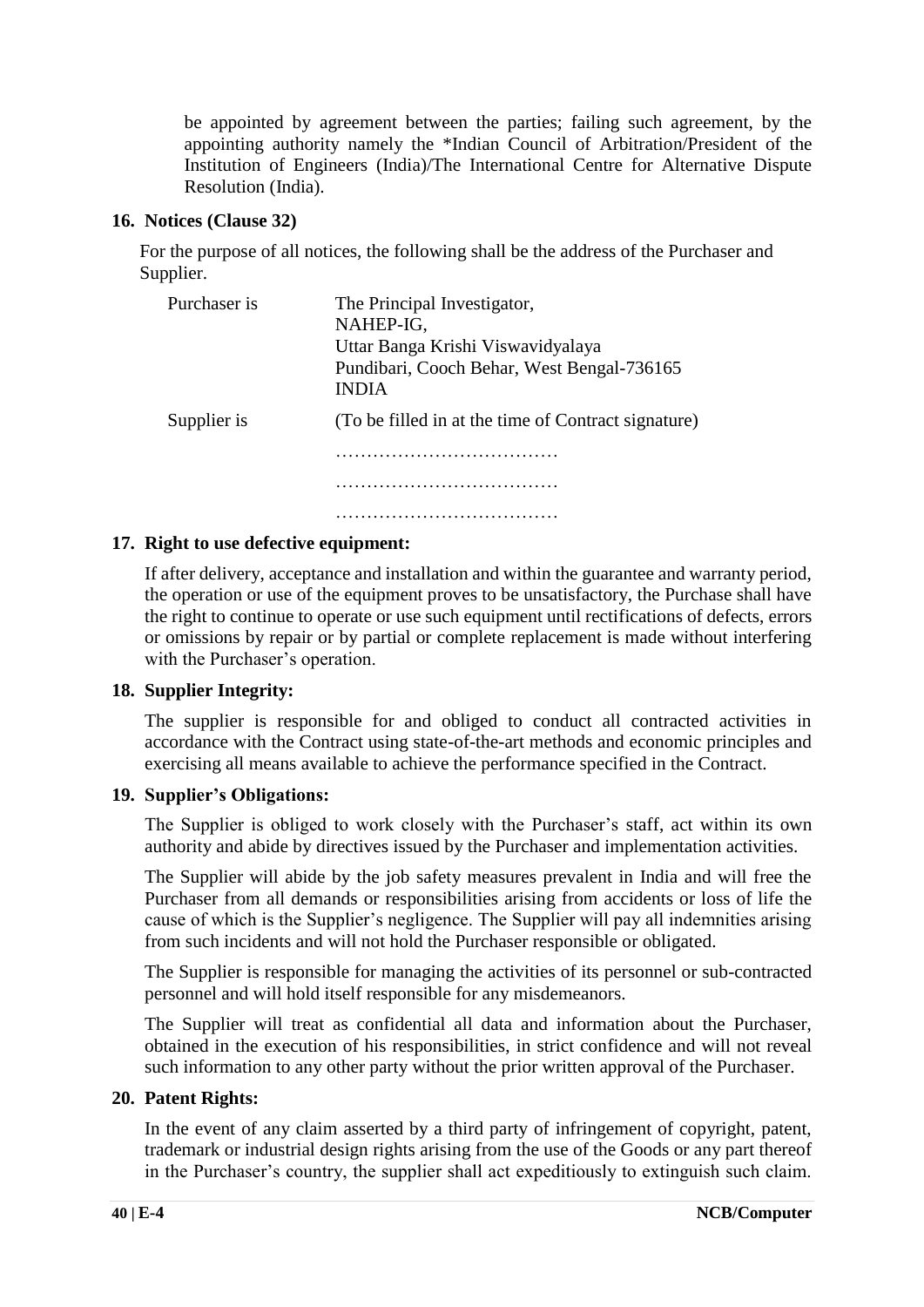If the supplier fails to comply and the Purchaser is required to pay compensation to a third party resulting from such infringement, the supplier shall be responsible for the compensation including all expenses, court costs and lawyer fees. The Purchaser will give notice to the supplier of such claim, if it is made, without delay.

#### **21. Site Preparation and Installation:**

The Purchaser is solely responsible for the construction of the hardware sites in compliance with the technical and environmental specifications defined by the Supplier. The Purchaser will designate the installation sites before the scheduled installation date to allow the Supplier to perform a site inspection to verify the appropriateness of the sites before the installation of the hardware.

#### **22. Hardware/ Software Installation:**

The Supplier is responsible for all unpacking, assemblies, wiring, installations, software installation, cabling between hardware units and connecting to power supplies. The Supplier will test all hardware and software operations and accomplish all adjustments necessary for successful and continuous operation of the hardware/software at all installation sites. Supplier will be responsible for providing all necessary support and software patches for supplied items/hardware.

#### **23. Hardware/Software Maintenance:**

The Supplier will accomplish preventive and breakdown maintenance activities to ensure that all hardware and software execute without defect or interruption for at least 95% uptime for 24 hours a day, 7 days a week of operation of the machine worked on a quarterly basis.

If any critical component of the entire configuration is out of service for more than three days, the Supplier shall either immediately replace the defective unit/software or replace it at its own cost.

The Supplier will respond to a site visit and commence repair work on the equipment within 12 hours of being notified of equipment malfunction.

#### **24. Training:**

For each hardware and software component installed, the Supplier is required to train the designated Purchaser's and end-user personnel to enable them to effectively operate the total system. The supplier shall arrange training preferably by the OEM if the OEM has training facility available in India. The training schedule will be mutually agreed to by purchaser and supplier during the performance of the Contract.

#### **25. Technical Documentation:**

The Technical Documentation involving detailed instruction for operation and maintenance is to be delivered with every unit of the equipment supplied. The language of the documentation should be English.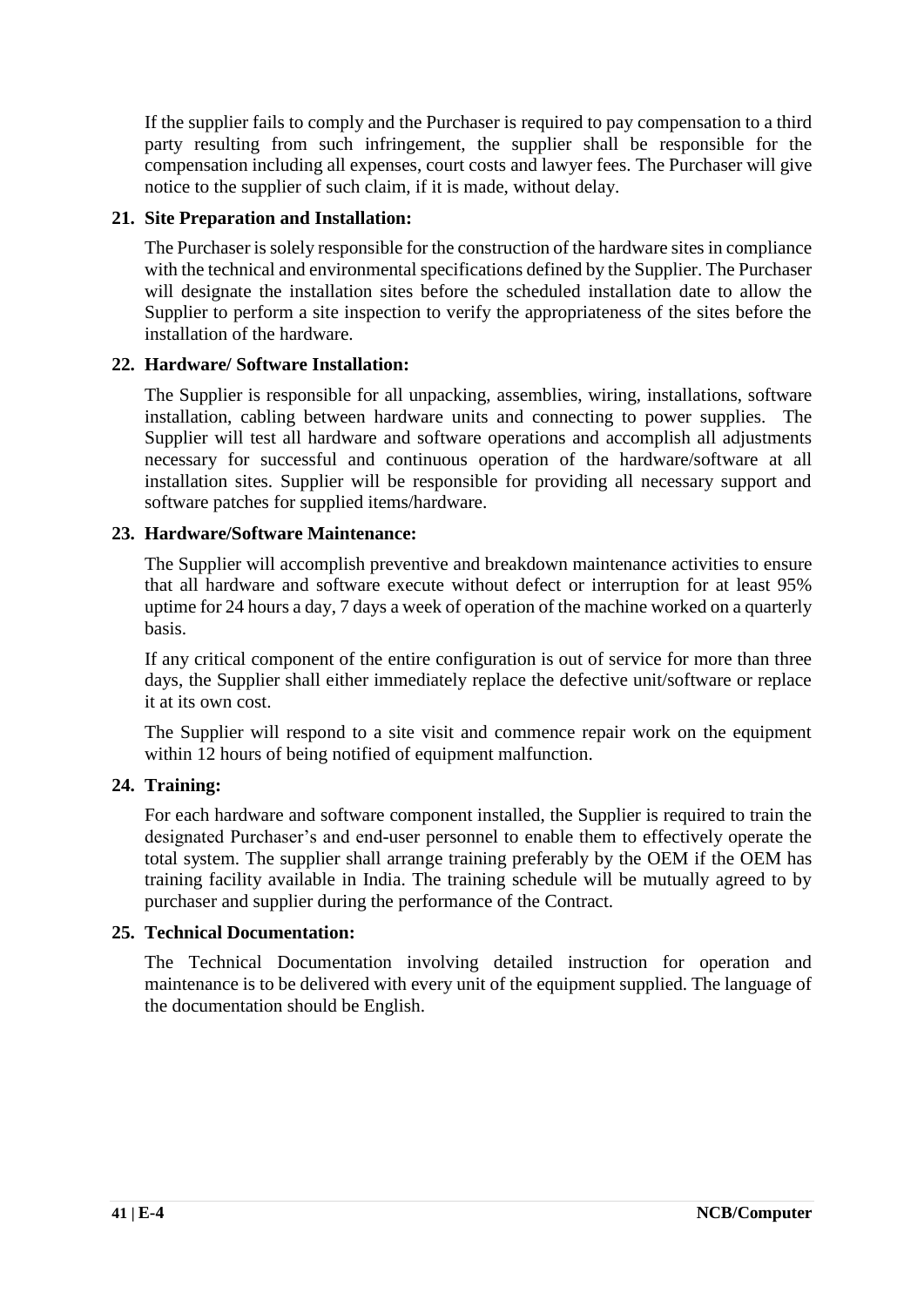# **SECTION-V: SCHEDULE OF REQUIREMENTS**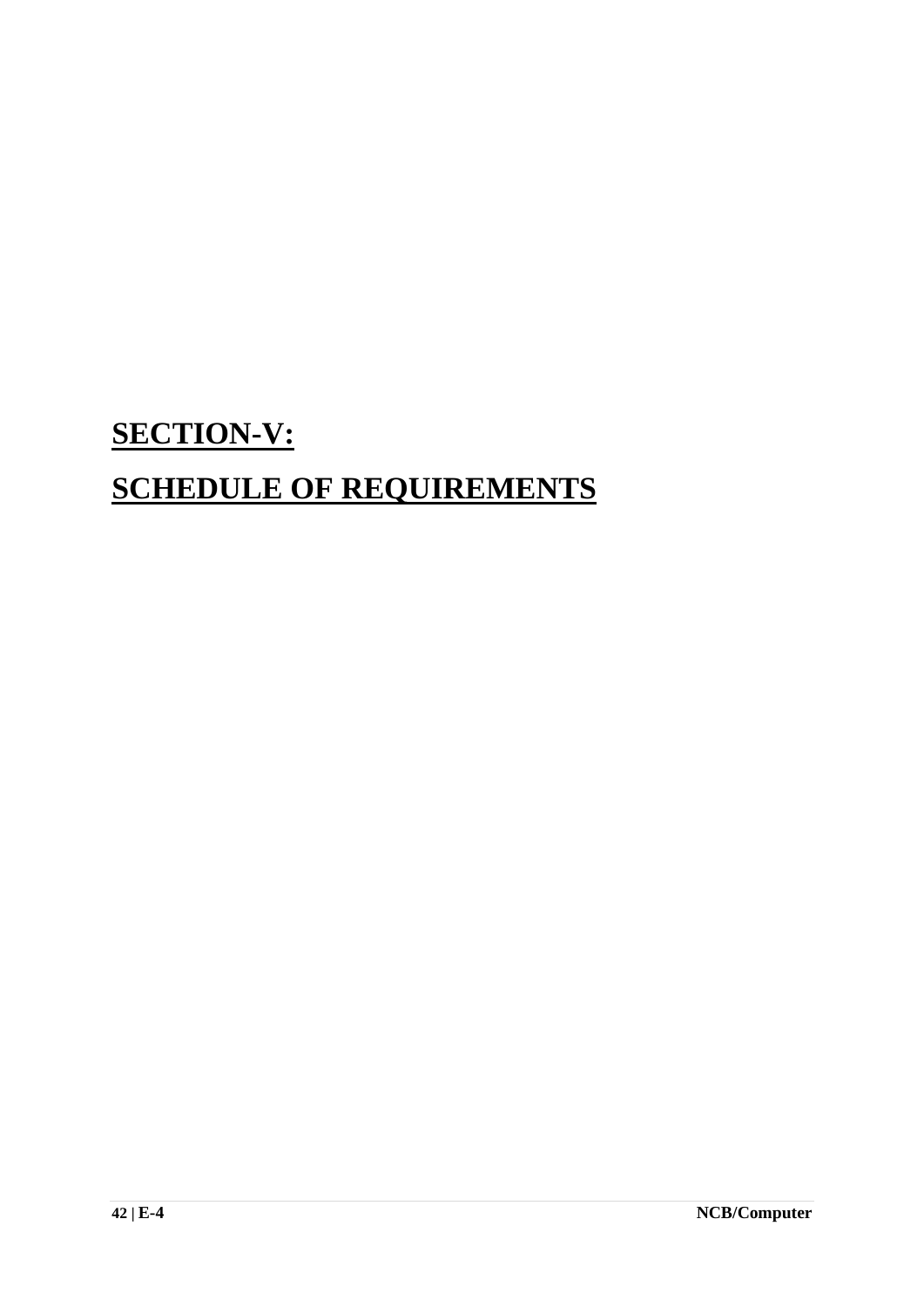#### **A. BACKROUND**

#### **1. The Purchaser**

- 1.1. The Purchaser is Uttar Banga Krishi Viswavidyalaya, Pundibari, Cooch Behar, West Bengal-736165, INDIA
- 1.2. Uttar Banga Krishi Viswavidyalaya (UBKV) is a State Agricultural University (SAU) located in northern part of West Bengal. The University is one of the best performing institute in terms of providing well nurtured brain to the National Agricultural Research System. The university has been consistently striving for achieving academic excellence and exhibiting envious performance in all competitive examinations in pan India basis. The University is in the process of revamping its IT infrastructure. In an effort to raise its academic output further, the University has engaged a good number Adjunct Professors with global intellectual reputation who are serving or had served various prestigious institution within the country and abroad. However, the university is unable to utilize this opportunity to the fullest, mainly because of huge contingent requirement to make these 'Best Brain' present in the university campus physically.
- 1.3. Apart from three colleges at main campus of the University, it also has a College of Agriculture at Majhian which is almost 350 km away from the main campus of the University. The University has a shortfall of teachers in all these colleges. To cater the need of extended campus, teachers from main campus need to travel there many a time in a semester. Though the academic pursuits are never compromised but are bound to suffer with extra burden to teachers.
- 1.4. The university, therefore, wants to establish Virtual classrooms and Computer labs at its constituent colleges to eliminate this space and time boundary.

#### **2. Business Objectives and Requirement of the Purchaser**

Following summarizes are the broad project objectives:

- (i) Supply and installation of Desktop Computer at two location of University Campus:
	- a) at main campus at Pundibari, Cooch Behar, West Bengal
	- b) at Majhian, Balurghat, Dakshin Dinajpur, West Bengal

#### **3. List of Goods, Quantity, Delivery Schedule and Bid Security**

| <b>Schedule</b><br>No. | <b>Description</b>                                    | Quantity   | <b>Delivery Schedule</b>                                                                                                 | <b>Bid Security</b>                                  |
|------------------------|-------------------------------------------------------|------------|--------------------------------------------------------------------------------------------------------------------------|------------------------------------------------------|
| Schedule-1             | Supply of<br>Desktop<br>Computer for<br>Computer labs | $140$ nos. | Within 90 days<br>from the date of<br>Notification of<br>Award at CIP Final<br>Destination <i>i.e.</i><br>sites location | INR 1,40,000 /-<br>(One Lakh forty<br>thousand only) |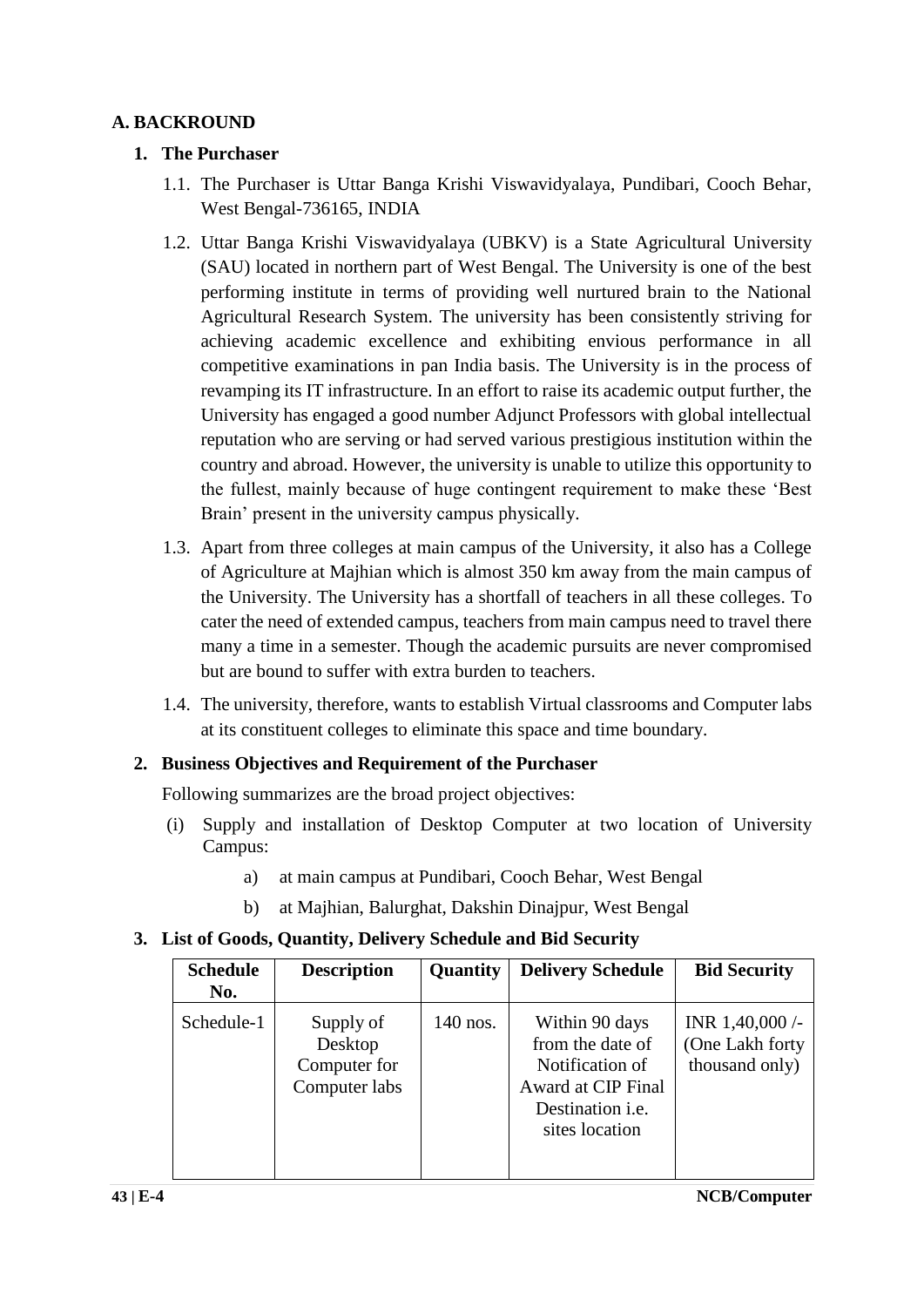#### **4. List of Related Services and Completion Schedule**

4.1. Implementation of proposed solution should be completed within 90 days from the date of Award of notification of Contract. Typical Schedule will be as follows:

| <b>Item</b><br>No. | <b>Description of services</b>      | <b>Completion schedule</b>  |
|--------------------|-------------------------------------|-----------------------------|
| 1.                 | Supply of Equipment                 | Within 6 Weeks from date of |
|                    |                                     | award of the contract.      |
| 2.                 | Installation and configuration of   | Within 10 Weeks from date   |
|                    | hardware and software               | of award of the contract.   |
| 3.                 | Acceptance testing and start of the | Within 90 days from date of |
|                    | operations                          | award of the contract.      |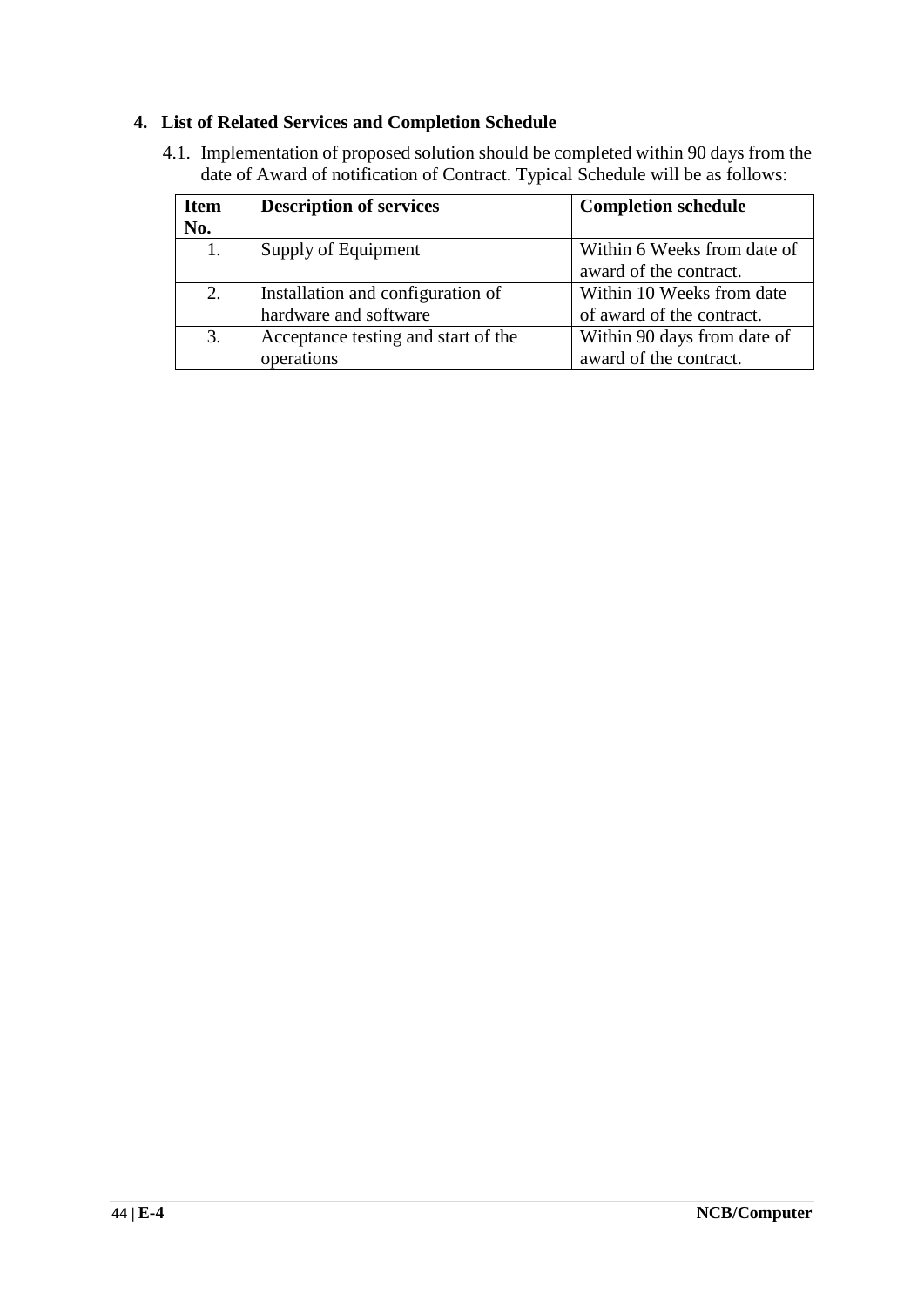#### **B. Service Level Agreement (SLA)**

#### **1. Service Level Agreement: Performance Requirements of the System**

The purpose of this Service Level Agreement (hereinafter referred to as SLA) is to clearly define the levels of service which shall be provided by the Bidder to UBKV for the duration of this contract. The benefits of this SLA are to:

- Trigger a process that applies Bidder's and UBKV's attention to an aspect of performance when that aspect drops below an agreed upon threshold, or target.
- Makes explicit the expectations that UBKV has for performance from the Bidder.

The Bidder and UBKV shall regularly review the performance of the services being provided by the Bidder and the effectiveness of this SLA

#### **1.1. Definitions**

For purposes of this Service Level Agreement, the definitions and terms as specified in the contract along with the following terms shall have the meanings set forth below:

- $\checkmark$  "Availability" shall mean the time for which the services and facilities are available for conducting operations from the equipment/solution.
- $\checkmark$  "Downtime" is the time the services and facilities are not available and excludes the scheduled outages planned in advance and the link failures.
- $\checkmark$  "Incident" refers to any event / abnormalities in the functioning of the installed Equipment/Solution/Services that may lead to disruption in normal operations of the solution.
- $\checkmark$  "Service Window" shall mean the duration for which the facilities and services shall be available at the sites. Service window in this case shall be 24x7x365.

#### **1.2. Category of SLAs**

This SLA document provides for minimum level of services required as per contractual obligations based on performance indicators and measurements thereof. The Bidder shall ensure provisioning of all required services while monitoring the performance of the same to effectively comply with the performance levels. The services provided by the Bidder may be reviewed by the purchaser that shall:

- $\checkmark$  Check performance of the Bidder against this SLA.
- $\checkmark$  Discuss escalated problems, new issues and matters still outstanding for resolution.
- $\checkmark$  Review of statistics related to rectification of outstanding faults and agreed changes.
- $\checkmark$  Obtain suggestions for changes to improve the service levels.

The Bidder Guarantees to provide comprehensive maintenance of equipment covered under the contract. The warranty would be on-site and comprehensive in nature and back to back support from the OEM. The vendor will warrant all the hardware and software including battery for UPS against defects arising out of faulty design, materials and media workmanship etc. for a period of Three years from the date of acceptance of the hardware. The vendor will provide support for Operating Systems and other pre-installed software components during the warranty period of the hardware on which these software & operating system will be installed. Defective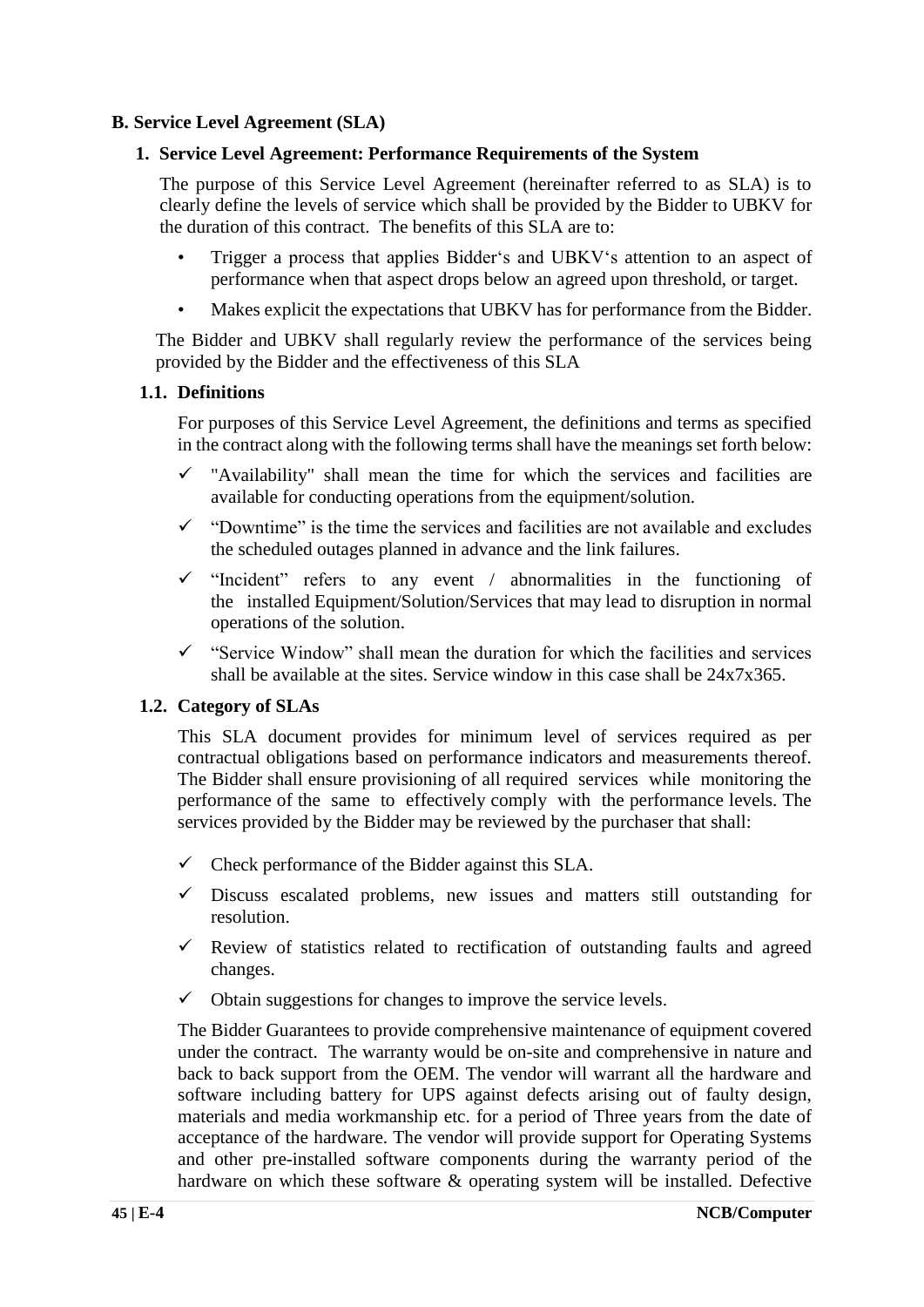hardware shall be replaced by the vendor at his own cost, including the cost of transport. Vendor's hardware engineer will report at the University offices within two hours of reporting of breakdown through telephone/ email or Fax or courier at the bidder's nearest office and repair the same at the earliest.

The downtime of a machine at any location should not exceed 5% in a month. The monthly downtime percent of a machine should be calculated as under:

Downtime  $% =$ (UN Hours − PM Hours) × Number of Desktop brokedown × 100 Available Hours × Number of Desktop Supplied under this contract Where,  $UN Hours = Unavailable hours due to breakdown$ PM hours = Preventive Maintenance Hour for Desktops that are unavailable Available hours = No. of working days  $X$  8

If the downtime percentage exceeds 5% in a month, proportionate amount for all such breakdowns during the warranty period, may be claimed/ adjusted while releasing the Performance Bank Guarantee or the warranty period for the supply will be extended accordingly. If the downtime percentage exceeds 5% in a month, penalty will be charged for shortfall and amount of penalty will be calculated quarterly as per the table given below, subject to maximum of 10% of cost of Hardware.

| Shortfall in SLA target/Compliance [exceeding 5% downtime] by | Penalty $(\% )$ |
|---------------------------------------------------------------|-----------------|
| $\epsilon = 1\%$                                              |                 |
| $> 1\%$ and $\leq 3\%$                                        |                 |
| $>$ 3% and $\leq$ 5 %                                         |                 |
| $> 5\%$ and $\leq 6\%$                                        |                 |
| $> 6\%$ and $\leq 8\%$                                        |                 |
| $> 8\%$ and $\leq 10\%$                                       |                 |

- **1.3.** During the Warranty period, the Bidder will have to undertake system maintenance and replacement or repair of defective parts or systems.
- **1.4.** The purchaser shall promptly notify the Bidder in writing / e-mail / fax of any claims arising under this warranty.
- **1.5.** Upon receipt of such notice the Bidder shall, as mentioned below, repair or replace the defective goods or parts thereof, without any cost to the purchaser.

| Item Description | <b>Resolution Time</b>                        | Compliance   Calculation |         |
|------------------|-----------------------------------------------|--------------------------|---------|
|                  |                                               | Level                    | Window  |
|                  | Desktop Computer   Same Business Day if calls | 95%                      | Monthly |
|                  | logged by 12 noon otherwise                   |                          |         |
|                  | NBD (Next Business Day)                       |                          |         |

- **1.6.** The Bidder must provide the following warranties:
	- (a) The equipment proposed is complete in every way.
	- (b) The hardware/software specification, capabilities and performance characteristics are as stated in the Bidder's proposal and accompanying documentation.
- **1.7.** In case an equipment, peripheral or components (such as CPU, SMPS, Circuit Boards, monitors, etc.) are taken away for repairs, the vendor shall provide a similar standby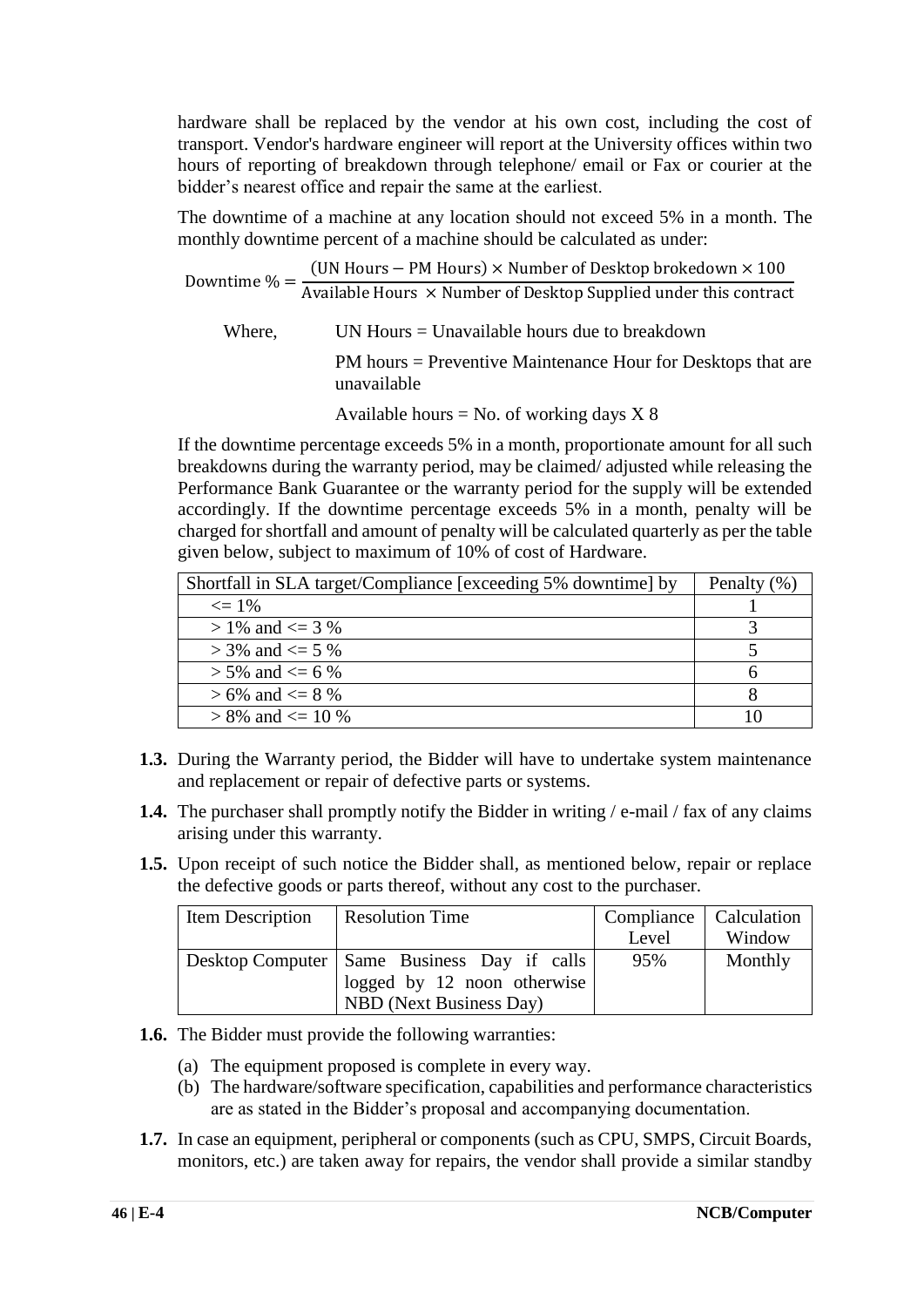equipment so that the equipment can be put to use in the absence of the originals/ replacements without disrupting the University's regular work.

- **1.8.** If during operation, the down time of any piece of equipment or component thereof does not prove to be within reasonable period, the bidder shall replace the unit of component with another of at least the same performance and quality, at no cost to the University.
- **1.9.** Free on-site maintenance services shall be provided by the bidder during the period of warranty. After the expiry of warranty period, the vendor may be asked to enter into AMC agreement with the University for providing post warranty maintenance of equipment viz. Computer Systems, Peripherals, UPS, Systems Software & other software for a period normally not less than 3 years, at the discretion of the purchaser. The AMC charges / rates should be quoted separately, if required by the Purchaser
- **1.10.**Further provided that the University may, during the currency of the warranty or AMC, shift the goods wholly or in part to other location(s) within the Country and in such case the Supplier undertakes to continue to warrant or maintain

#### **1.11.SLA Compliance requirements**

The prime objective of establishing computer lab is to provide high-quality academic support to student, faculty and academic departments, etc. In order to ensure that required services are available round the clock, in an efficient manner, the Service Level Agreement (SLA) shall be signed with the Successful Bidder. Therefore, this SLA would be the critical in implementation of this Project, as all the remuneration to the Successful Bidder shall depend on the same.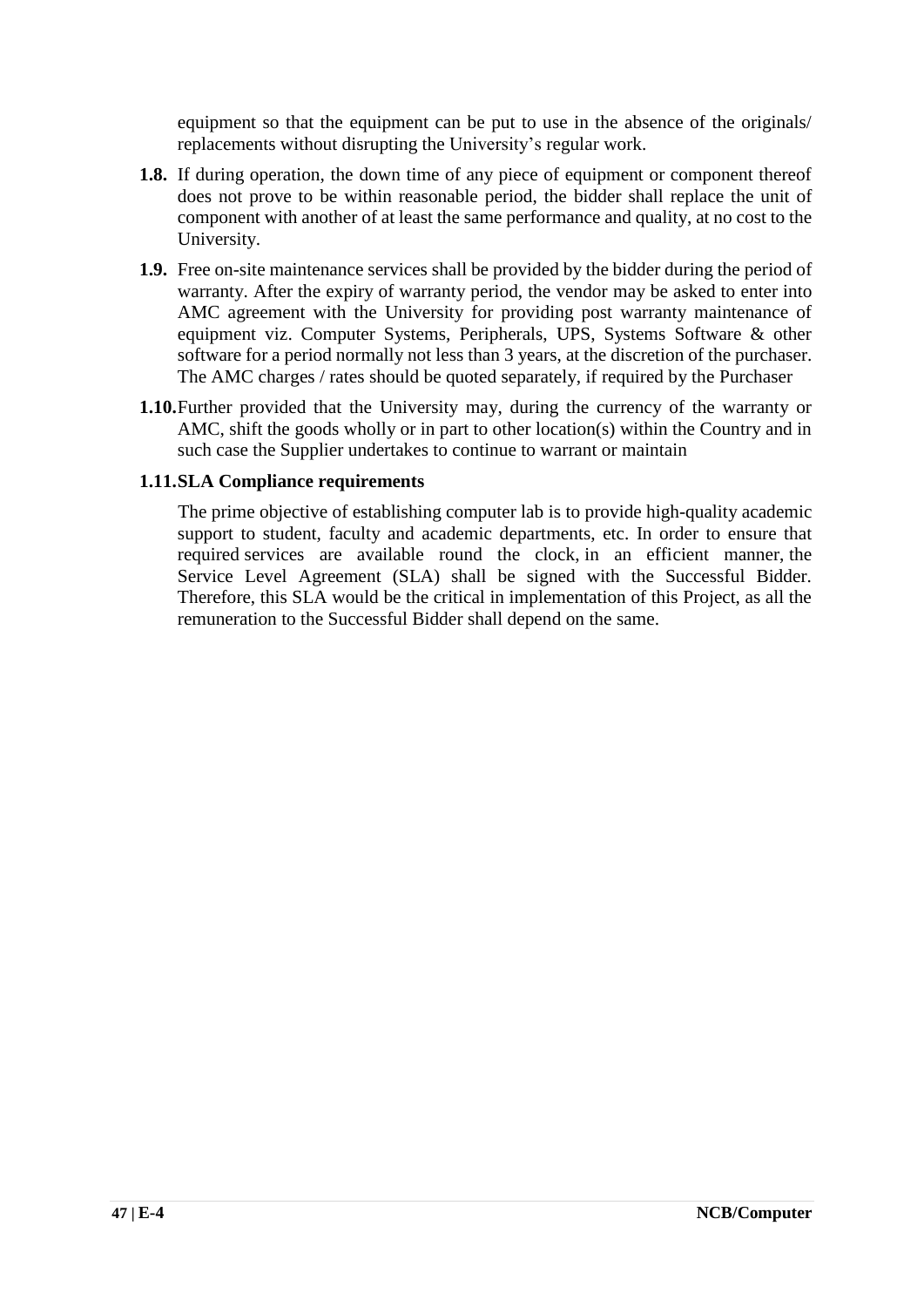## **SECTION-VI:**

## **TECHNICAL SPECIFICATIONS**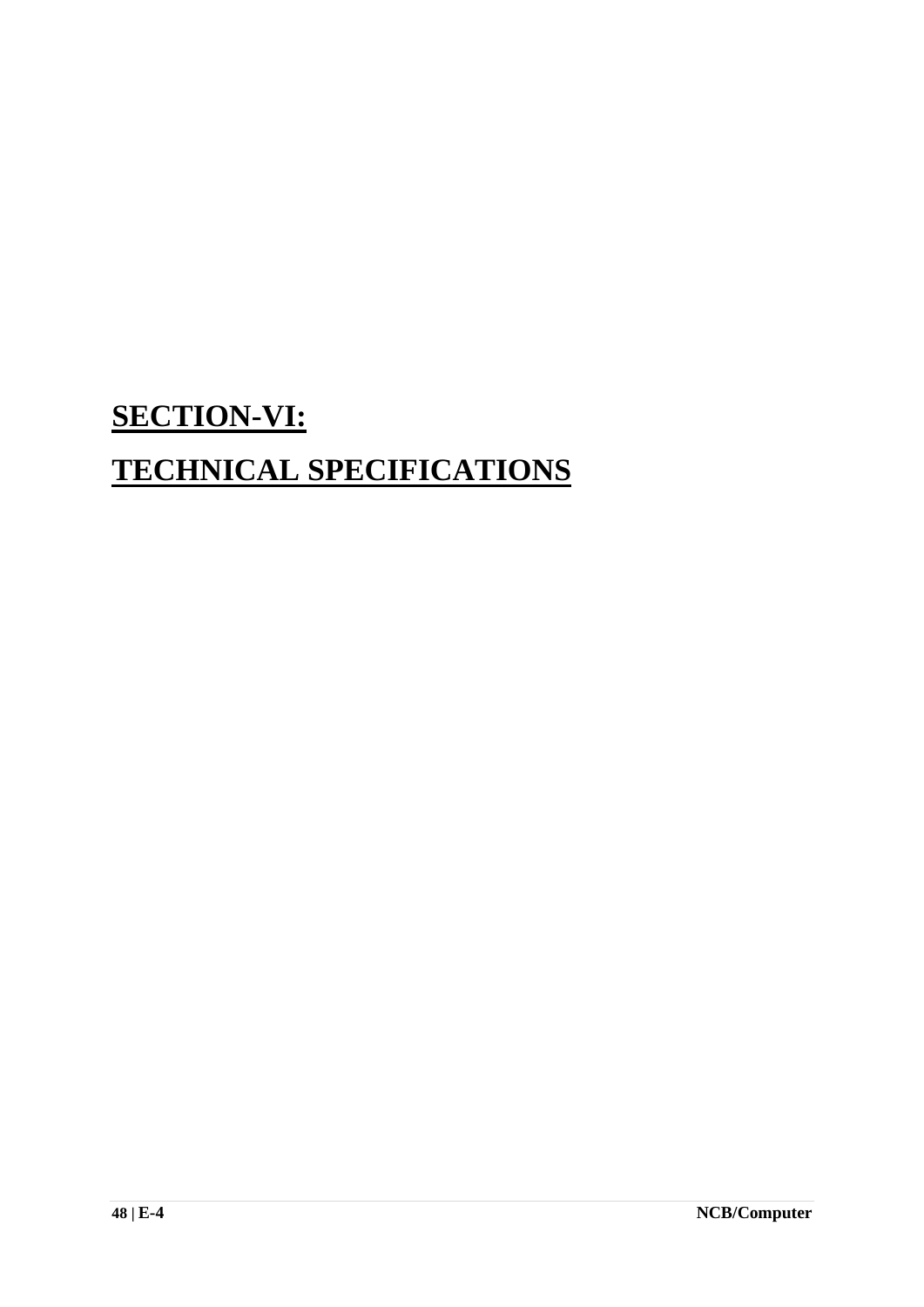#### **A. Broad requirement of proposed Items**

The university, in an effort to provide virtual learning environment to its students, wants to develop computer labs in its constituent colleges. The proposed computer lab will be accessible to student for different academic purposes like thesis compilation, literature search, web search and study material and assignment preparation. The use of ICT can help the students and teachers of these universities to bridge the knowledge gaps and help each other with their strengths.

The two proposed location of computer labs are:

- (a) Main Campus, Uttar Banga Krishi Viswavidyalaya, Pundibari Cooch Behar, West Bengal, India
- (b) College of Agriculture, Uttar Banga Krishi Viswavidyalaya, Majhian, Dakshin Dinajpur, West Bengal, India

#### **B. Broad list of proposed Items**

| <b>S. No.</b> | <b>Components</b>                           | Qty | Location                                                                                                       |
|---------------|---------------------------------------------|-----|----------------------------------------------------------------------------------------------------------------|
|               | <b>Desktop Computer</b><br>with accessories | 100 | Krishi<br>Main<br>Uttar<br>Banga<br>Campus,<br>Viswavidyalaya, Pundibari Cooch Behar, West<br>Bengal, India    |
| $\mathcal{D}$ | <b>Desktop Computer</b><br>with accessories | 40  | College of Agriculture, Uttar Banga Krishi<br>Viswavidyalaya, Majhian, Dakshin Dinajpur,<br>West Bengal, India |

Note:

- i) The quantity mention above may increase or decrease by 20%.
- ii) The bidders shall deliver the items at the respective location.
- iii) The items should meet the minimum specifications as mentioned below. Higher or better specifications are acceptable.
- iv) The bidders should attach all the respective datasheet, brochure and other supporting documents of proposed items. The respective specifications/features should be publicly available on website having videos/documents for verification. The bid evaluation committee may invite the bidders for live demonstration to verify the proposed specifications/features.
- **C. Technical Specifications and Description of proposed Items** (Supplier need to submit compliance sheet of all specified items and solution as per Annexure-I)

## **Desktop computer with accessories**

#### **[should be of original and reputed OEM like HP, Dell, IBM, Acer etc]**

| <b>Component</b> | <b>Minimum Specification</b>                                             |
|------------------|--------------------------------------------------------------------------|
| Operating system | Windows 10 Home/Professional Single Language 64                          |
| Processor Name   | 9th Generation Intel® Core™ i5 processor                                 |
|                  | Intel® Core <sup>TM</sup> i5-9400 (2.9 GHz base frequency, up to 4.1 GHz |
|                  | with Intel® Turbo Boost Technology, 9 MB cache, 6 cores)                 |
| Chipset          | Intel <sup>®</sup> H <sub>370</sub>                                      |
| Memory           | Minimum 4GB DDR4-2666 SDRAM                                              |
| Storage          | Minimum 500GB 7200 rpm SATA HDD                                          |
| Graphics         | Intel <sup>®</sup> UHD Graphics 630                                      |
| Ports            | 4-8 USB 3.1 Gen 1 Type-A; front and rear headphone/microphone            |
|                  | combo                                                                    |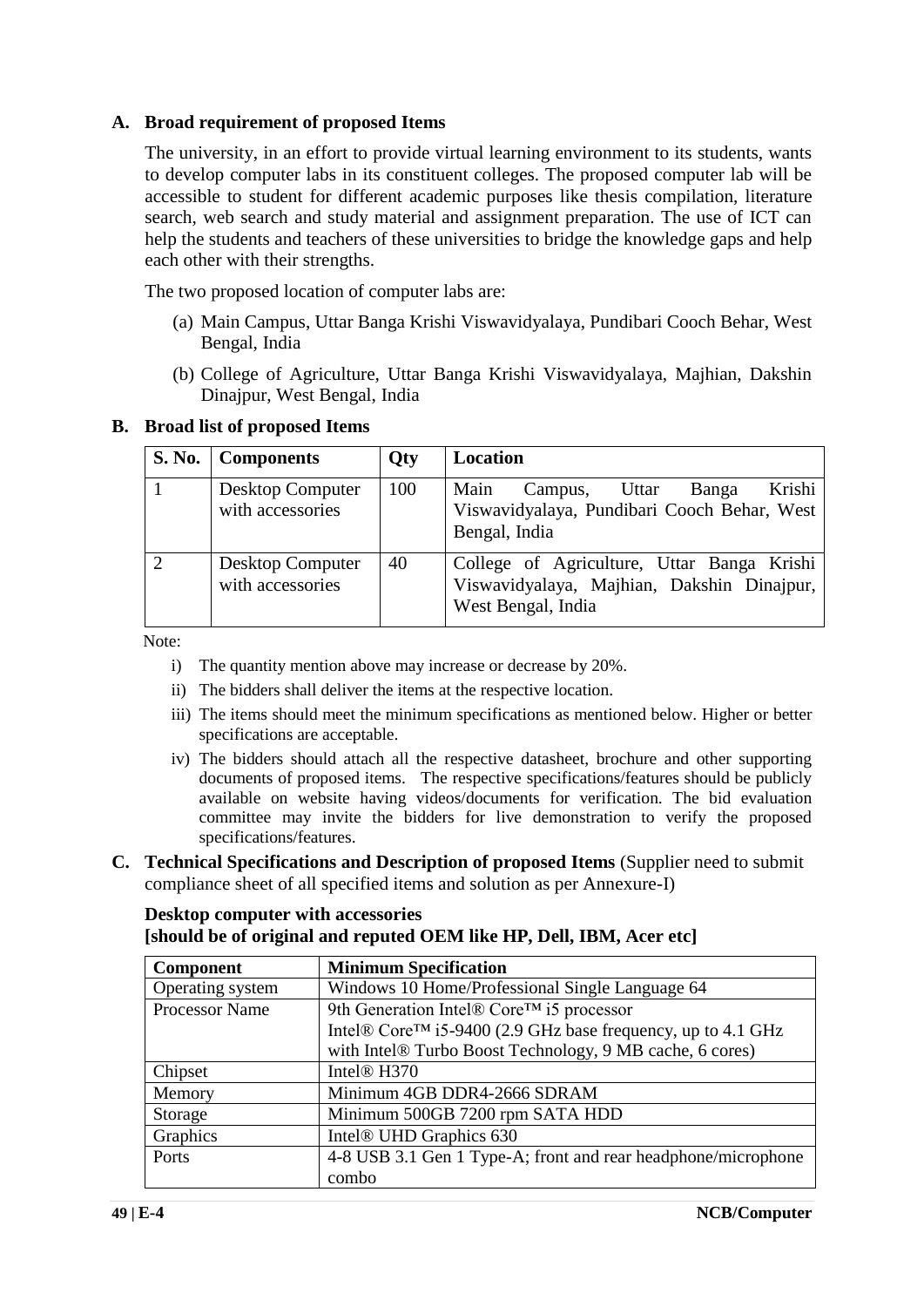| Component                | <b>Minimum Specification</b>                                        |
|--------------------------|---------------------------------------------------------------------|
| <b>Expansion Slots</b>   | 1 X PCI Express or better                                           |
| CD Drive                 | Optical drive, $8X$ or higher $DVD +/- R/W$                         |
| Memory card device       | 3-in-1 Media Card Reader                                            |
| Video connectors         | VGA and HDMI-out 1.4 (with HDCP 2.2 support)                        |
| Pointing device          | <b>USB</b> Wired mouse                                              |
| Keyboard                 | Wired keyboard                                                      |
| Monitor                  | Min 19.5 inch, 1920X1080 FHD                                        |
| Network interface        | Integrated 10/100/1000 GbE LAN                                      |
| Wireless                 | Realtek Wi-Fi 5 (1x1) and Bluetooth <sup>®</sup> 4.2 combo          |
| <b>Energy Efficiency</b> | Required                                                            |
| Compliance               |                                                                     |
| Software                 | Licensed Microsoft Office Professional – (latest) Education         |
|                          | version                                                             |
|                          | Antivirus with three years subscription                             |
| Warranty                 | 3 year on-site service                                              |
| <b>UPS</b>               | To be supplied with suitable UPS                                    |
|                          | 600VA / 360W, 3 battery powered sockets, min 1 x 7.2Ah battery,     |
|                          | min 3 year warranty, Safety certified to Bureau of Indian Standards |
|                          | (BIS) latest UPS standard                                           |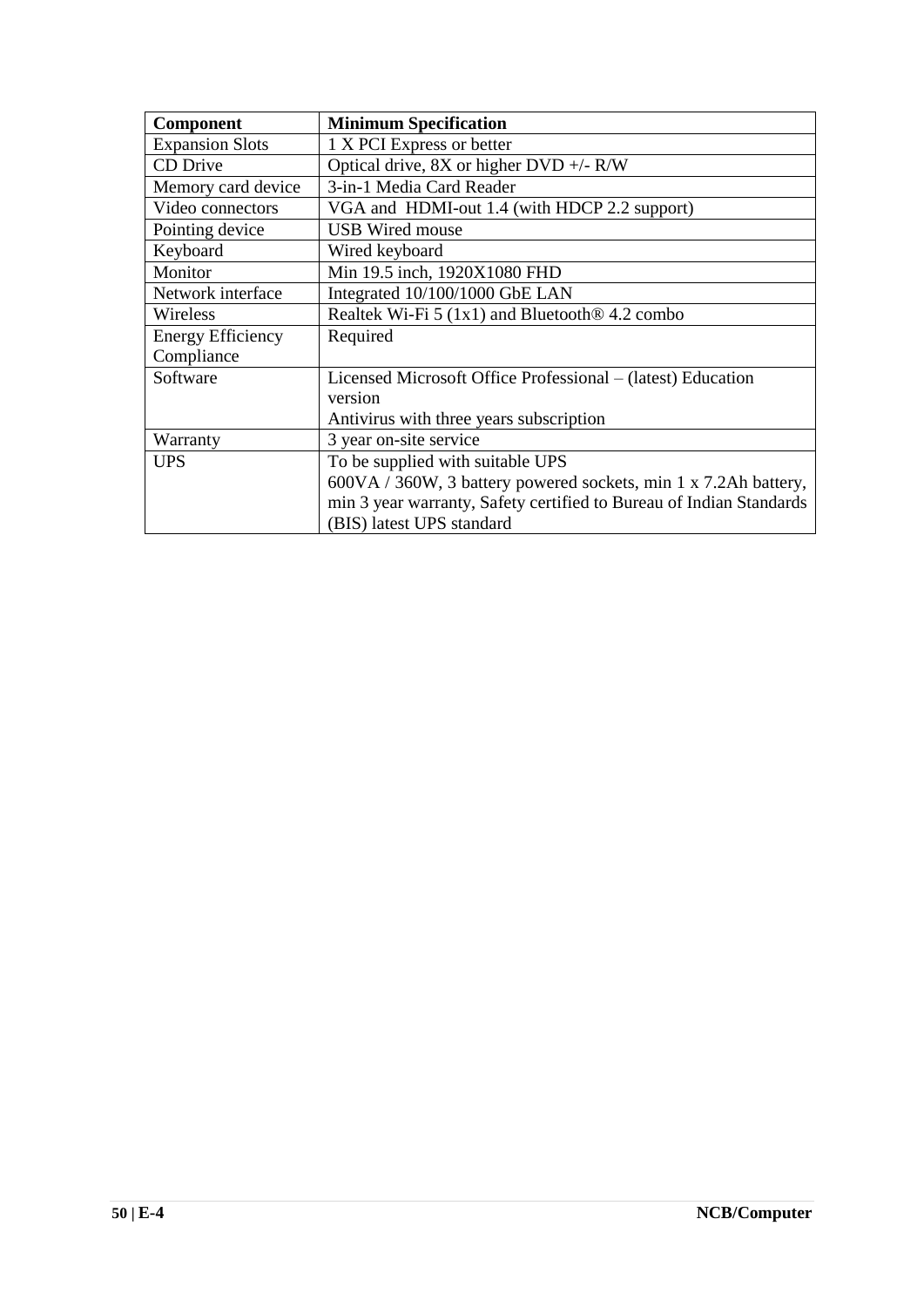## **SECTION VI A**

(Referred to in Clause 13.3 (b) of ITB Bid Data Sheet)

| S.<br>No.        | <b>Criteria</b>                                                                                                                                                                          | Minimum required Documents<br>be<br>to<br>submitted as proof                                                                                                                                                                                                             |  |  |
|------------------|------------------------------------------------------------------------------------------------------------------------------------------------------------------------------------------|--------------------------------------------------------------------------------------------------------------------------------------------------------------------------------------------------------------------------------------------------------------------------|--|--|
| 1.               | The bidder should furnish, as part of its bid, a<br>bid security as specified in the Bid document.                                                                                       | Should produce Bid Security in the format<br>attached with the bid document.                                                                                                                                                                                             |  |  |
| 2.               | The bidder should have a valid Registration of<br>GST, PAN Card and should be registered with<br>the appropriate authorities for all applicable<br>statutory taxes / duties.             | Should produce copy of PAN and GST                                                                                                                                                                                                                                       |  |  |
| 3.               | The bidder should have a valid trade license                                                                                                                                             | Should produce Respective valid documentary<br>proof                                                                                                                                                                                                                     |  |  |
| $\overline{4}$ . | The Bidder should have Annual Turnover of<br>at least Rs. 2.0 (two) crores in each of the three<br>financial year's viz. FY 2016-17, FY 2017-18<br>and FY 2018-19 or latest three years. | Should produce Audited Balance Sheet of the<br>last three financial years to be provided.). F.Y.<br>2016-17, F.Y. 2017-18, F.Y. 2018-19 or latest<br>three years                                                                                                         |  |  |
| 5.               | The bidder should have experience in the<br>supply of Desktop Computer or IT items to<br>any Government Office/University/ Colleges<br>of national repute.                               | Should produce credential of similar supply<br>assignment (Single work order) of minimum<br>value of not less than Rs. 28.00 (twenty eight)<br>lakhs or credentials of two similar supply<br>assignment each having minimum order value<br>of Rs. 15.00 (fifteen) lakhs. |  |  |
| 6.               | The bidder must have on its roll at least 2<br>technically qualified professionals.                                                                                                      | Should produce Certificate from bidders HR<br>Department<br>number<br>for<br>of employee's<br>employed by the company.                                                                                                                                                   |  |  |
| 7.               | OEM authorization in the prescribed format<br>full<br>guarantee<br>assuring<br>and<br>warranty<br>obligations as per GCC and SCC.                                                        | Should<br><b>MANUFACTURERS'</b><br>produce<br>AUTHORIZATION FORM of major items [in<br>the Form given in Section XII]                                                                                                                                                    |  |  |
| 8.               | The Bidder shall not be under a Declaration of<br>Ineligibility for corrupt or fraudulent practices<br>or blacklisted with UN/World bank as per<br>provisions of the bid document.       | Should produce Declaration in this regard by<br>the authorized signatory of the bidder                                                                                                                                                                                   |  |  |

## **QUALIFICATION REQUIREMENTS**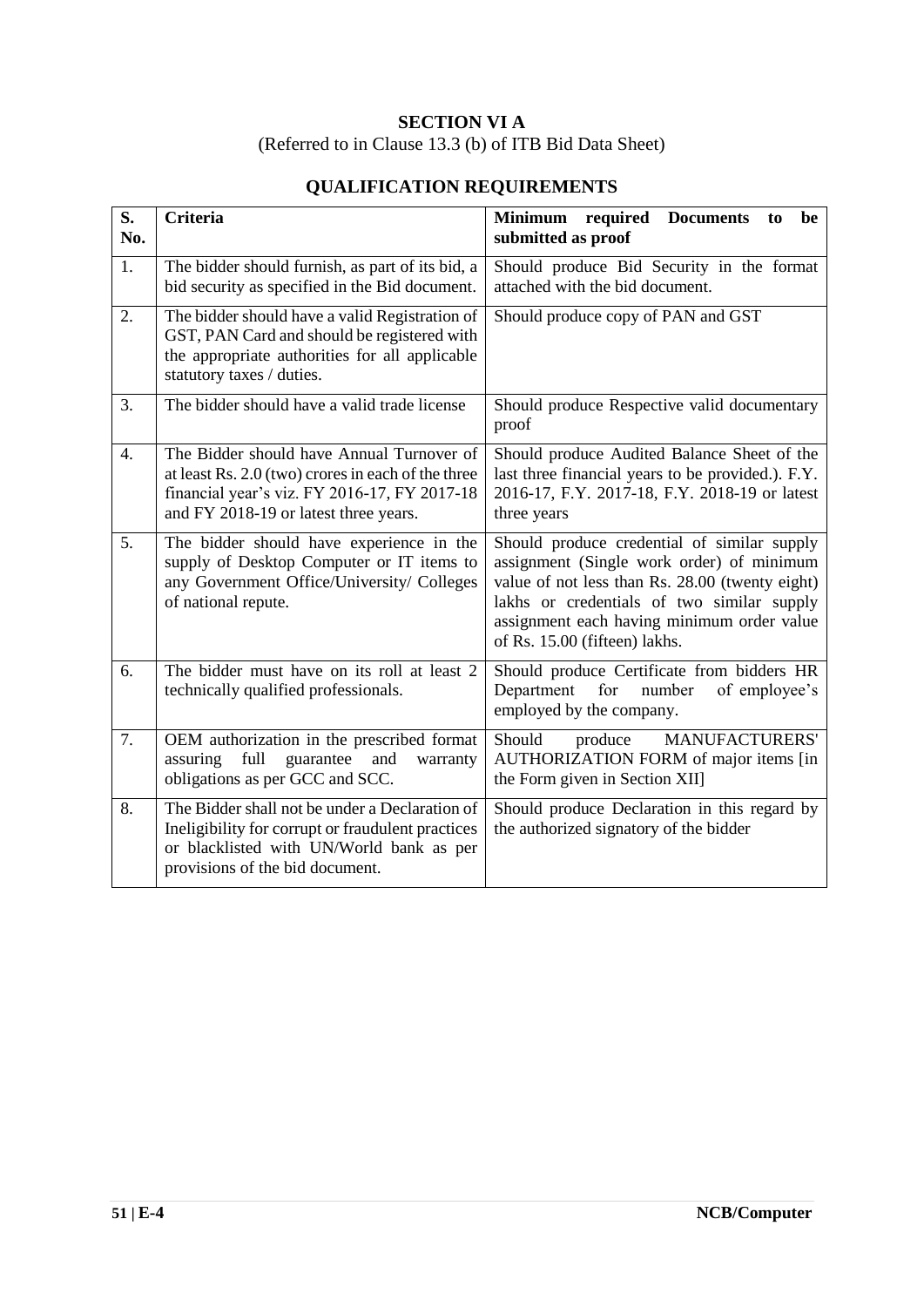# **SECTION-VII: BID FORM AND PRICE SCHEDULE**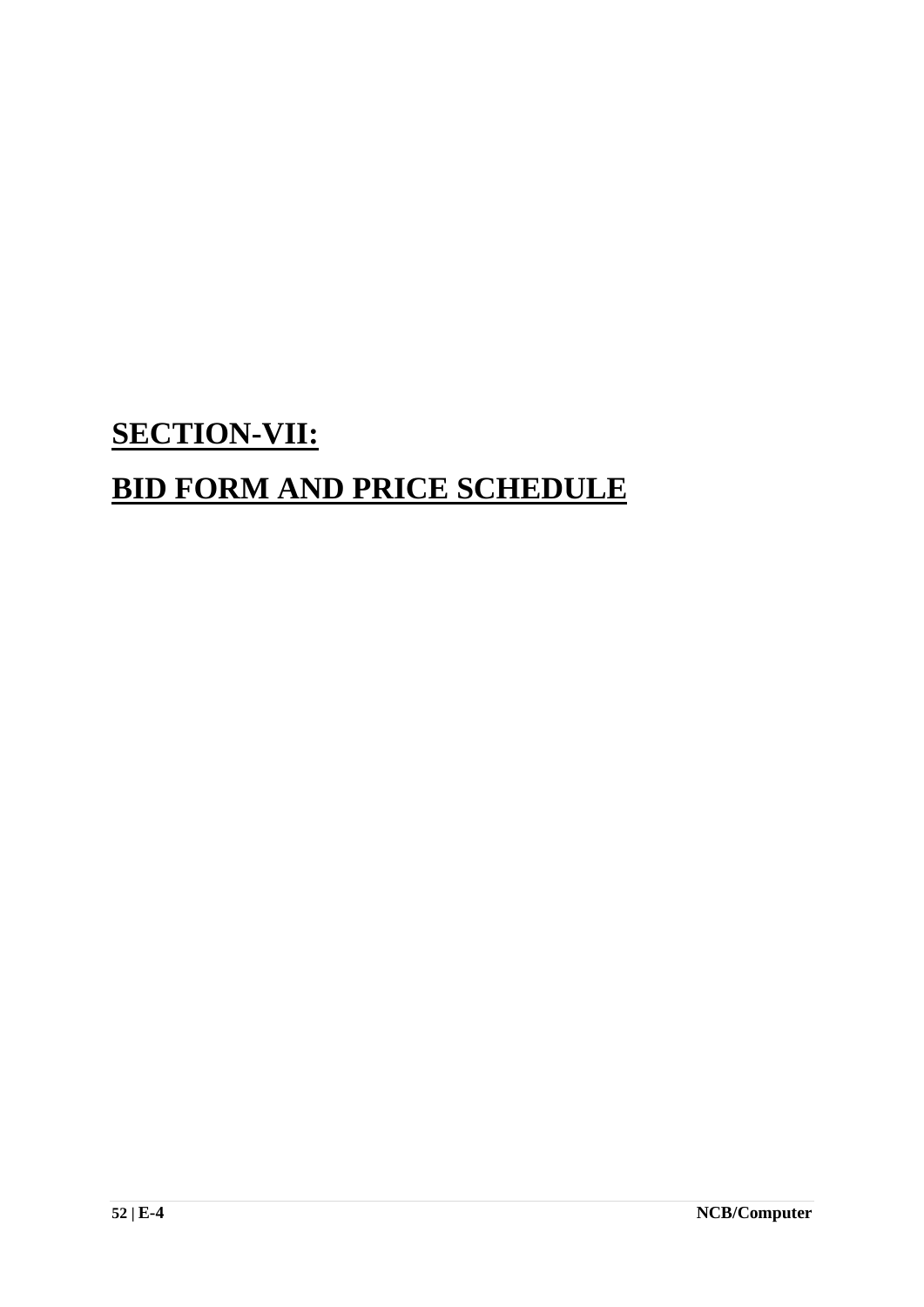#### **SECTION VII: BID FORM**

To: (Name and address of purchaser)

Gentlemen and/or Ladies:

| Having examined the Bidding Documents including Addenda Nos [insert numbers], the            |  |  |  |  |  |  |
|----------------------------------------------------------------------------------------------|--|--|--|--|--|--|
| receipt of which is hereby duly acknowledged, we, the undersigned, offer to supply and       |  |  |  |  |  |  |
|                                                                                              |  |  |  |  |  |  |
|                                                                                              |  |  |  |  |  |  |
| amount in words and figures) or such other sums as may be ascertained in accordance with the |  |  |  |  |  |  |
| Schedule of Prices attached herewith and made part of this bid.                              |  |  |  |  |  |  |

We undertake, if our bid is accepted, to deliver the goods in accordance with the delivery schedule specified in the Schedule of Requirements.

If our bid is accepted, we will obtain the guarantee of a bank in a sum equivalent to ...... percent of the Contract Price for the due performance of the Contract, in the form prescribed by the Purchaser.

We agree to abide by this bid for the Bid validity period specified in Clause 16.1 of the Bid Data Sheet and it shall remain binding upon us and may be accepted at any time before the expiration of that period.

Commissions or gratuities, if any, paid or to be paid by us to agents relating to this Bid, and to contract execution if we are awarded the contract, are listed below:

| Name and address of agent | Amount (Rupees) | Purpose of Commission or gratuity |
|---------------------------|-----------------|-----------------------------------|
|                           |                 |                                   |

(if none, state "none").

Until a formal contract is prepared and executed, this bid, together with your written acceptance thereof and your notification of award, shall constitute a binding Contract between us.

We undertake that, in competing for (and, if the award is made to us, in executing) the above contract, we will strictly observe the laws against fraud and corruption in force in India namely "Prevention of Corruption Act 1988".

We hereby certify that we have taken steps to ensure that no person acting for us or on our behalf will engage in bribery.

We understand that you are not bound to accept the lowest or any bid you may receive.

We clarify/confirm that we comply with the eligibility requirements as per ITB Clause 2 of the bidding documents.

Dated this ....... day of ............................ 2020

\_\_\_\_\_\_\_\_\_\_\_\_\_\_\_\_\_\_\_\_\_\_\_\_\_\_\_\_ (*signature*)

\_\_\_\_\_\_\_\_\_\_\_\_\_\_\_\_\_\_\_\_\_\_\_\_\_\_\_\_ (*in the capacity of*)

Duly authorized to sign Bid for and on behalf of \_\_\_\_\_\_\_\_\_\_\_\_\_\_\_\_\_\_\_\_\_\_\_\_\_\_\_\_\_\_\_\_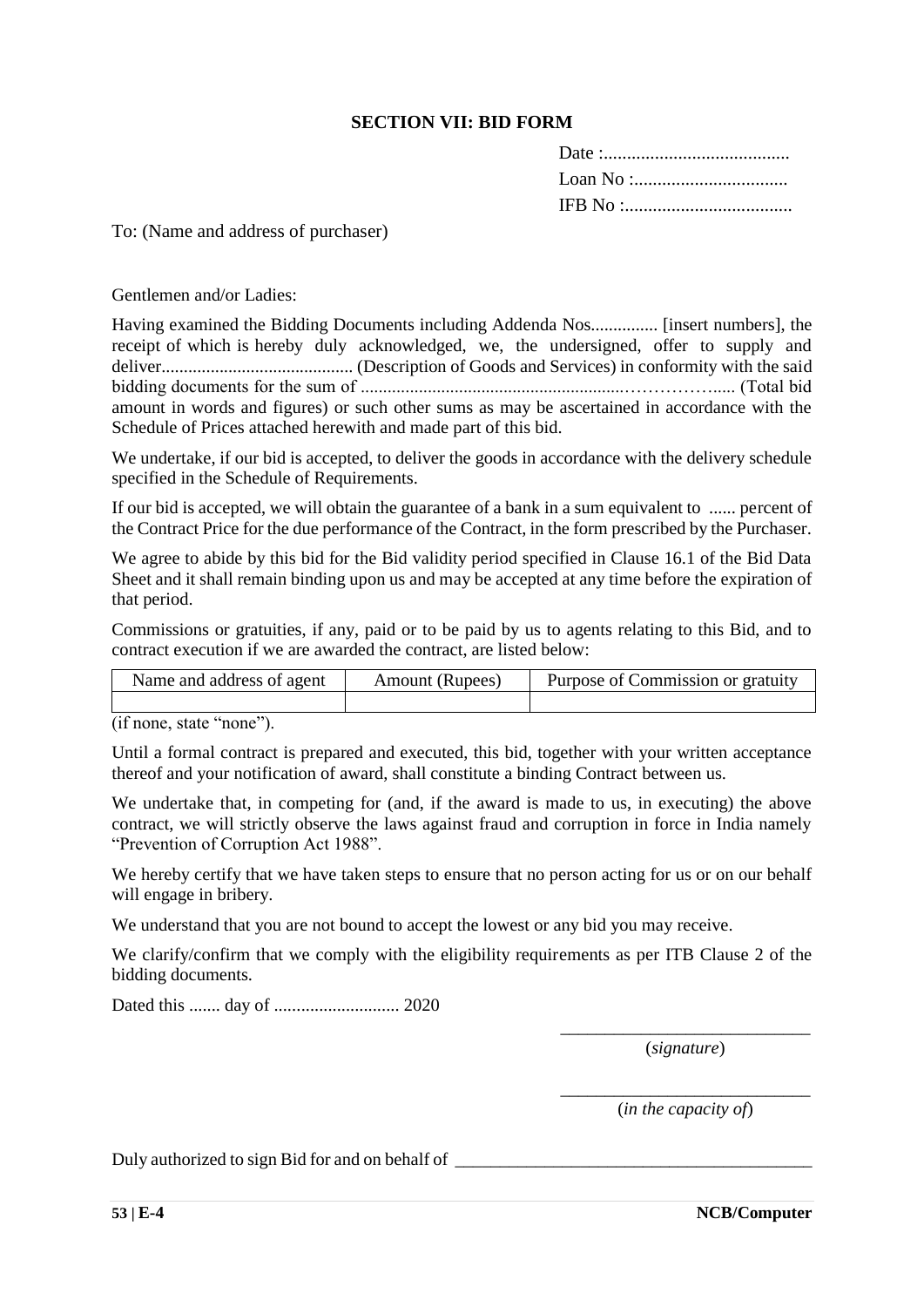#### **PRICE SCHEDULE**

#### **A. Desktop computer with accessories [***see Section –VI: C***]**

|          | 2                       | 3       | 4         |            | 5                   |                  |                                |            | 7          | 8        |
|----------|-------------------------|---------|-----------|------------|---------------------|------------------|--------------------------------|------------|------------|----------|
| Schedule | Item                    | Country | Quantity  |            | PRICE FOR EACH UNIT |                  |                                |            | Total      | Sales,   |
| No.      | Description             | of      | and       | Ex-factory |                     | Excise Packing & | Inland                         | Price      | Price      | GST and  |
|          |                         | Origin  | physical  | $/Ex-$     |                     | Duty, Forwarding | Transportation,                |            |            | other    |
|          |                         |         | unit      | warehouse  | if any              |                  | Insurance and                  |            |            | taxes    |
|          |                         |         |           | $/Ex-$     |                     |                  | other local costs              |            |            | payable, |
|          |                         |         |           | showroom   |                     |                  | incidental to                  |            |            | if       |
|          |                         |         |           | /Off-the-  |                     |                  | delivery (CIP                  |            |            | contract |
|          |                         |         |           | shelf      |                     |                  | Final                          |            |            | is       |
|          |                         |         |           |            |                     |                  | Destination as                 |            |            | awarded  |
|          |                         |         |           |            |                     |                  | per Schedule of                |            |            |          |
|          |                         |         |           |            |                     |                  | Requirements),                 |            |            |          |
|          |                         |         |           |            |                     |                  | except AMC                     |            |            |          |
|          |                         |         |           | (a)        | (b)                 | (c)              | (d)                            | $(a)+(b)+$ | $6\times4$ |          |
|          |                         |         |           |            |                     |                  |                                | $(c)+(d)$  |            |          |
| Schedule | Desktop                 |         | $140$ nos |            |                     |                  |                                |            |            |          |
| $-1$     | Computers               |         |           |            |                     |                  |                                |            |            |          |
|          | with                    |         |           |            |                     |                  |                                |            |            |          |
|          | Accessories             |         |           |            |                     |                  |                                |            |            |          |
|          | $(Option-1)$            |         |           |            |                     |                  |                                |            |            |          |
|          |                         |         |           |            |                     |                  | <b>Total Price (in figure)</b> |            |            |          |
|          | Total Price (in words): |         |           |            |                     |                  |                                |            |            |          |

#### **1. Item Price for Desktop computer with accessories**

#### **Note:**

- (a) Bid evaluation will be based on Total Price (Before GST)
- (b) In case of discrepancy between unit price and total price, the unit price shall prevail.
- (c) In case of discrepancy between total price (*in figure*) and Total Price (*in words*) and the total price (*in words*) shall prevail.
- (d) Valid DSIR certificate will be issued to successful bidder by the University for claiming GST exemption.

\_\_\_\_\_\_\_\_\_\_\_\_\_\_\_\_\_\_\_\_\_\_\_\_\_\_\_\_\_\_\_\_\_\_\_\_\_\_\_\_\_\_\_\_ \_\_\_\_\_\_\_\_\_\_\_\_\_\_\_\_\_\_\_\_\_\_\_\_\_\_\_\_\_\_\_\_\_\_\_\_\_\_\_\_\_\_\_\_

Signature of the Bidder:

Name:

Business Address:

Place:

Date: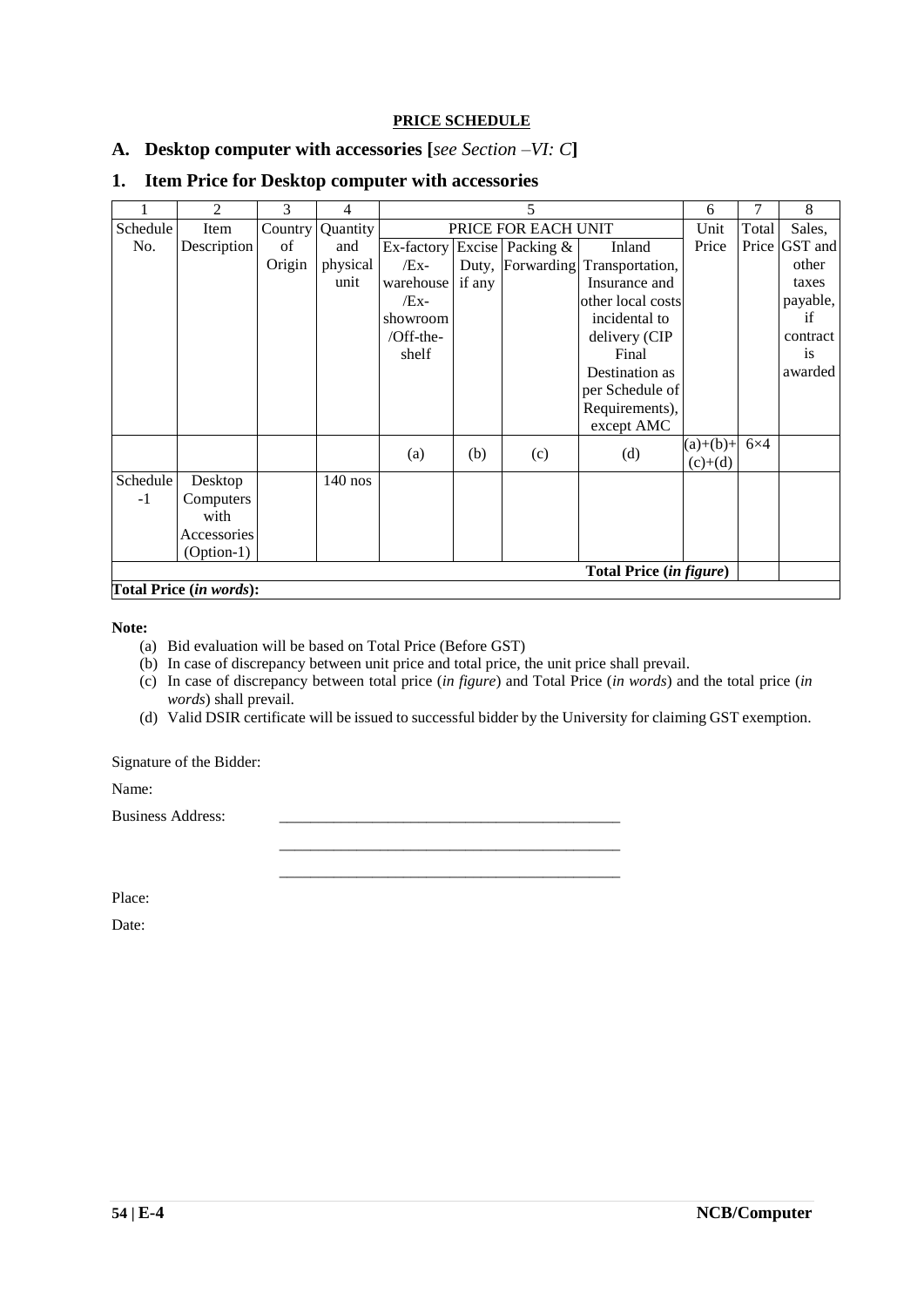# **SECTION-VIII: BID SECURITY FORM**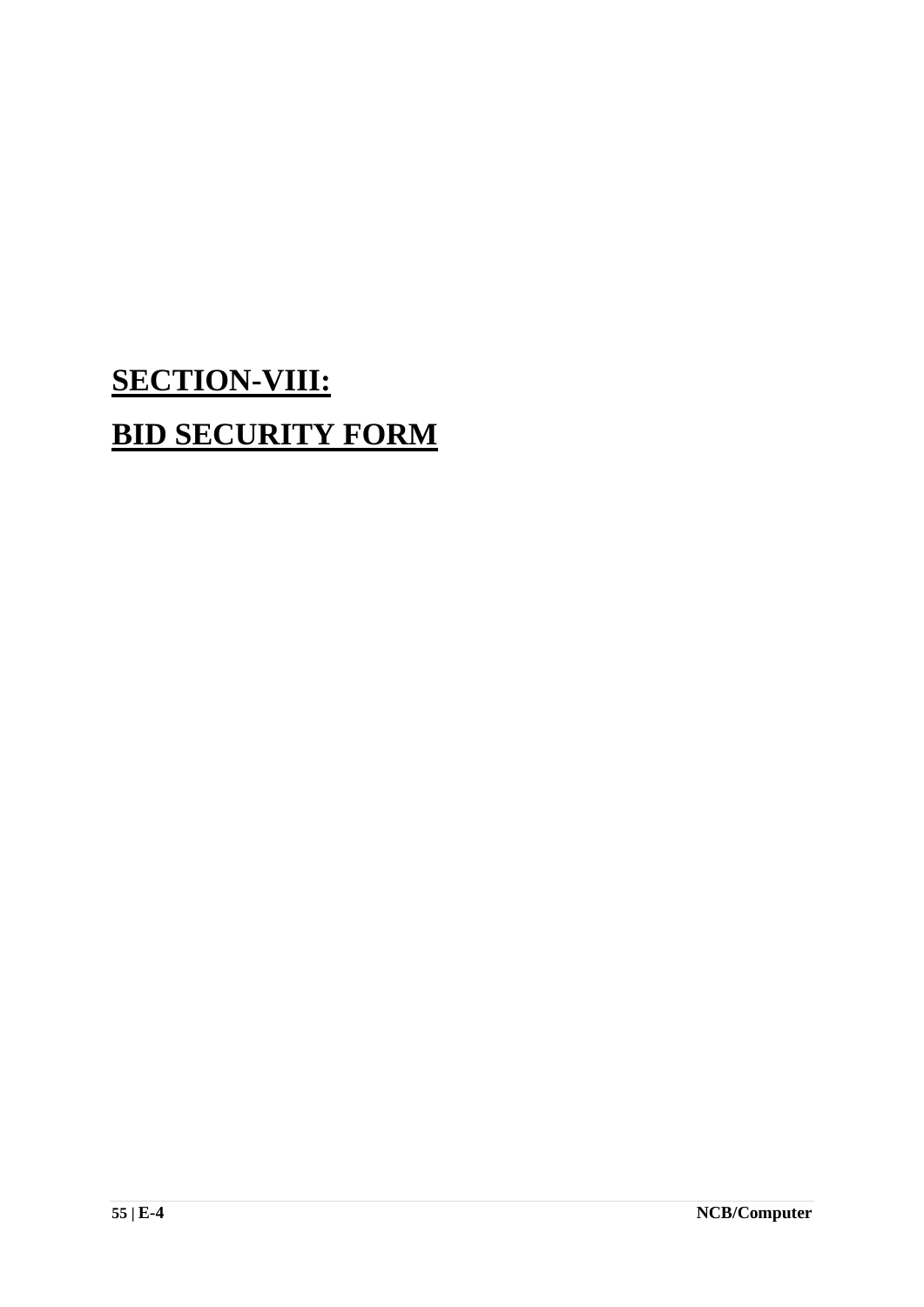#### **SECTION VIII: BID SECURITY FORM**

| Whereas                                                                                       | $\frac{1}{2}$ (hereinafter called "the |
|-----------------------------------------------------------------------------------------------|----------------------------------------|
| Bidder") has submitted its bid dated (date of submission of bid) for                          |                                        |
|                                                                                               | (name and/or)                          |
| description of the goods) (hereinafter called "the Bid").                                     |                                        |
|                                                                                               |                                        |
| KNOW ALL PEOPLE by these presents that WE                                                     | (name)                                 |
| of bank) of ________________ (name of country), having our registered office at               |                                        |
|                                                                                               | (address of bank) (hereinafter called  |
|                                                                                               |                                        |
| (hereinafter called "the Purchaser") in the sum of _____________________________              |                                        |
| for which payment well and truly to be made to the said Purchaser, the Bank binds itself, its |                                        |
| successors, and assigns by these presents. Sealed with the Common Seal of the said Bank this  |                                        |
| $\frac{1}{2020}$ day of $\frac{1}{2020}$ .                                                    |                                        |

THE CONDITIONS of this obligation are:

- 1. If the Bidder
	- (a) withdraws its Bid during the period of bid validity specified by the Bidder on the Bid Form;
		- or
	- (b) does not accept the correction of errors in accordance with the ITB;

#### **OR**

- 2. If the Bidder, having been notified of the acceptance of its bid by the Purchaser during the period of bid validity:
	- (a) fails or refuses to execute the Contract Form if required;

or

(b) fails or refuses to furnish the performance security, in accordance with the Instruction to Bidders;

we undertake to pay the Purchaser up to the above amount upon receipt of its first written demand, without the Purchaser having to substantiate its demand, provided that in its demand the Purchaser will note that the amount claimed by it is due to it, owing to the occurrence of one or both of the two conditions, specifying the occurred condition or conditions.

This guarantee will remain in force up to and including forty-five (45) days after the period of the bid validity, and any demand in respect thereof should reach the Bank not later than the above date.

> \_\_\_\_\_\_\_\_\_\_\_\_\_\_\_\_\_\_\_ (Signature of the Bank)

<sup>1</sup>Name of Bidder

\_\_\_\_\_\_\_\_\_\_\_\_\_\_\_\_\_\_\_\_\_\_\_\_\_\_\_\_\_\_\_\_\_\_\_\_\_\_\_\_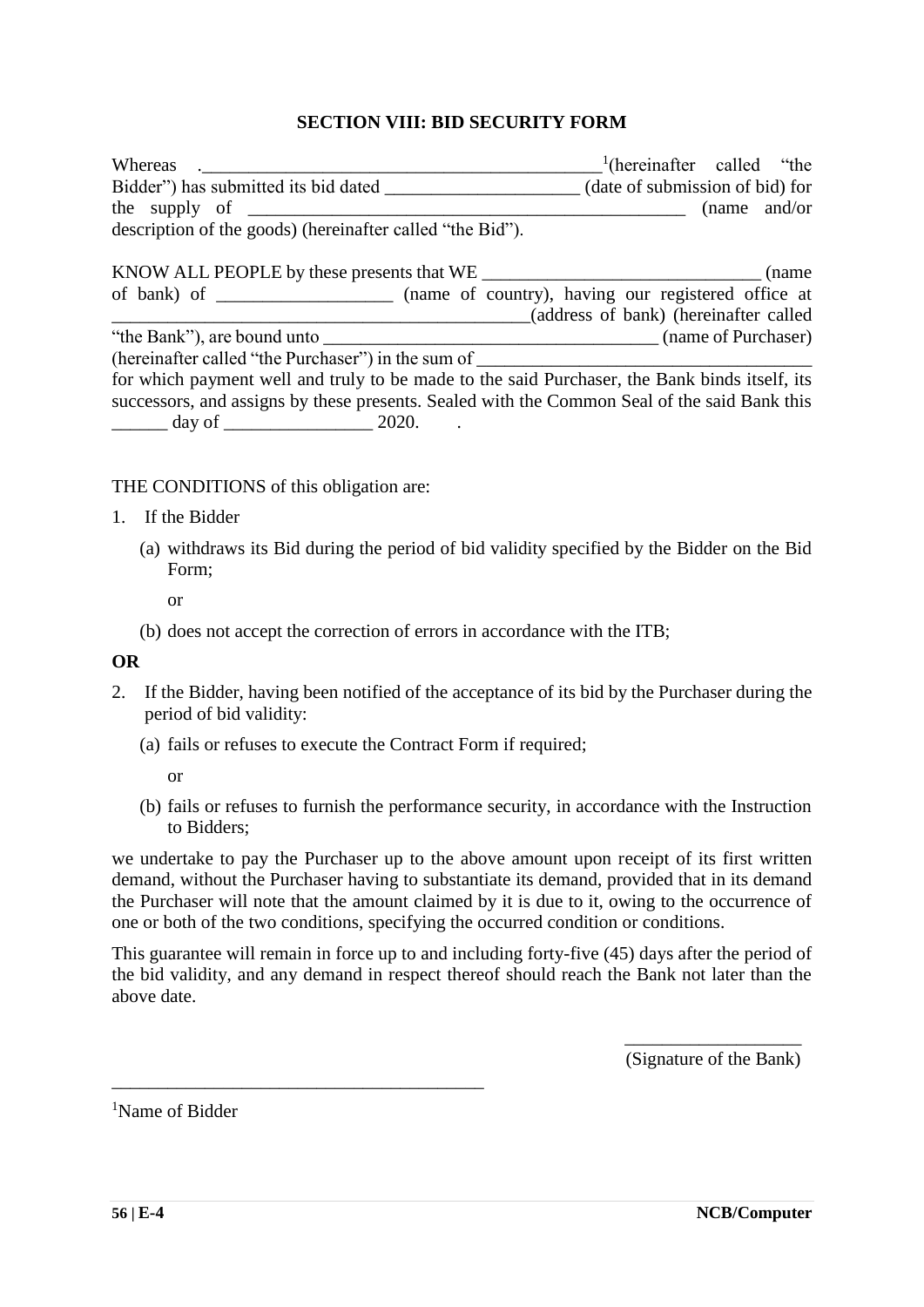# **SECTION-IX: CONTRACT FORM**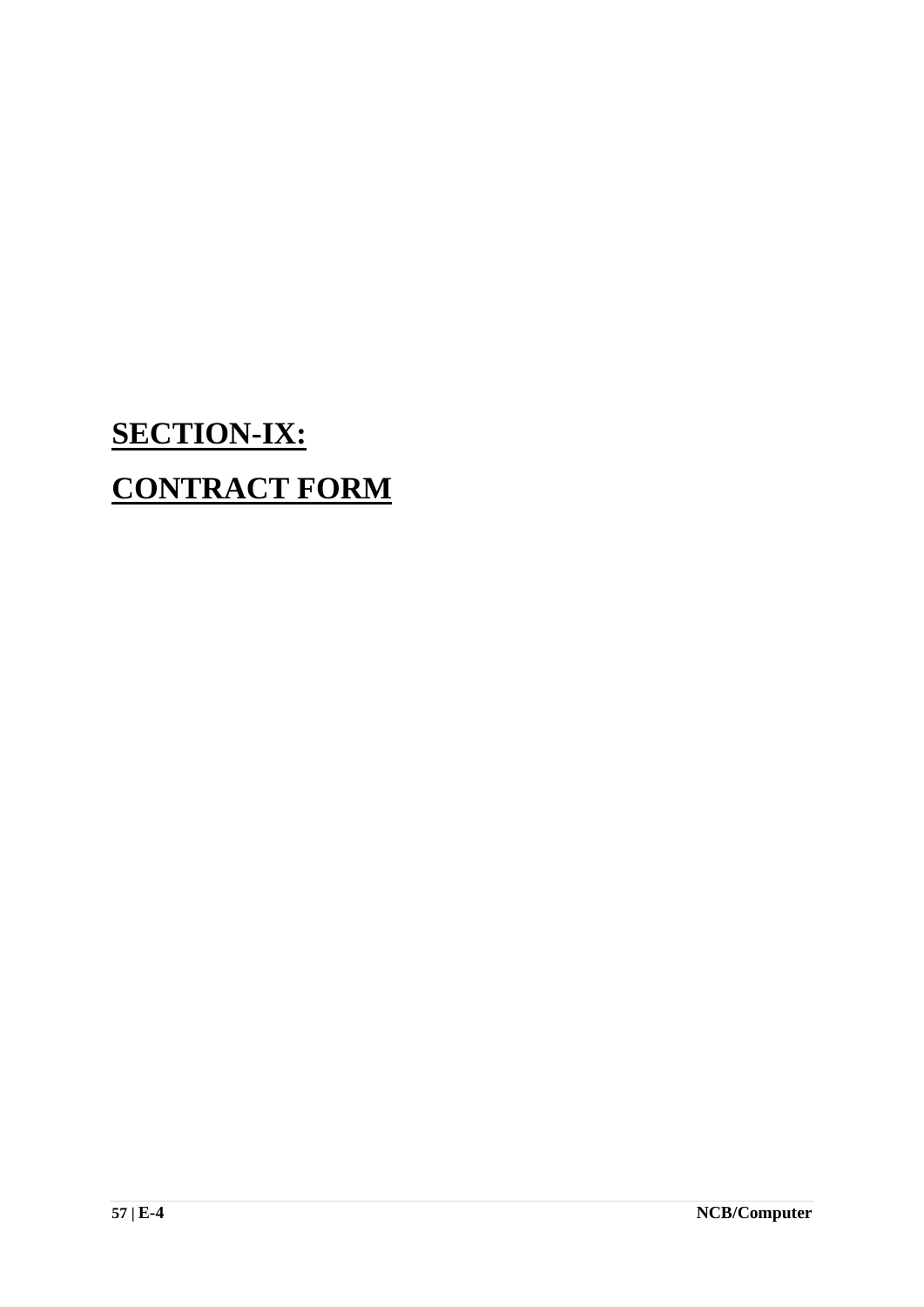#### **SECTION IX: CONTRACT FORM**

THIS AGREEMENT made the day of 2020 between \_\_\_\_\_\_\_\_\_\_\_\_\_\_\_\_\_\_\_\_\_\_\_\_\_\_\_\_\_\_\_\_\_(Name of purchaser) of \_\_\_\_\_\_\_ (Country of Purchaser) (hereinafter called "the Purchaser") of the one part and (Name of Supplier) of  $\qquad \qquad$  (City and Country of Supplier) (hereinafter called "the Supplier") of the other part :

WHEREAS the Purchaser is desirous that certain Goods and ancillary services viz.,

\_\_\_\_\_\_\_\_\_\_\_\_\_\_\_\_\_\_\_\_ (Brief Description of Goods and Services) and has accepted a bid by the Supplier for the supply of those goods and services in the sum of \_\_\_\_\_\_\_\_\_\_\_\_\_\_\_\_\_\_\_\_\_\_\_\_\_\_\_ \_\_\_\_\_\_\_\_\_\_\_\_\_\_\_\_\_\_\_\_\_\_\_\_\_\_\_\_\_\_\_\_\_\_\_\_\_\_\_\_\_\_\_\_\_\_\_

(Contract Price in Words and Figures) (hereinafter called "the Contract Price").

#### NOW THIS AGREEMENT WITNESSETH AS FOLLOWS:

- 1. In this Agreement words and expressions shall have the same meanings as are respectively assigned to them in the Conditions of Contract referred to.
- 2. The following documents shall be deemed to form and be read and construed as part of this Agreement, viz.:
	- (a) the Bid Form and the Price Schedule submitted by the Bidder;
	- (b) the Schedule of Requirements;
	- (c) the Technical Specifications;

\_\_\_\_\_\_\_\_\_\_\_\_

- (d) the General Conditions of Contract;
- (e) the Special Conditions of Contract; and
- (f) the Purchaser's Notification of Award.
- 3. In consideration of the payments to be made by the Purchaser to the Supplier as hereinafter mentioned, the Supplier hereby covenants with the Purchaser to provide the goods and services and to remedy defects therein in conformity in all respects with the provisions of the Contract.
- 4. The Purchaser hereby covenants to pay the Supplier in consideration of the provision of the goods and services and the remedying of defects therein, the Contract Price or such other sum as may become payable under the provisions of the Contract at the times and in the manner prescribed by the Contract.

Brief particulars of the goods and services which shall be supplied/provided by the Supplier are as under:

| Sl No.   Brief Description of |                                         |  | Quantity to   Unit   Total   Delivery Terms |
|-------------------------------|-----------------------------------------|--|---------------------------------------------|
| Goods and Services            | be supplied $\vert$ Price $\vert$ Price |  |                                             |
|                               |                                         |  |                                             |
|                               |                                         |  |                                             |
|                               |                                         |  |                                             |

TOTAL VALUE:

DELIVERY SCHEDULE:

IN WITNESS whereof the parties hereto have caused this Agreement to be executed in accordance with their respective laws the day and year first above written.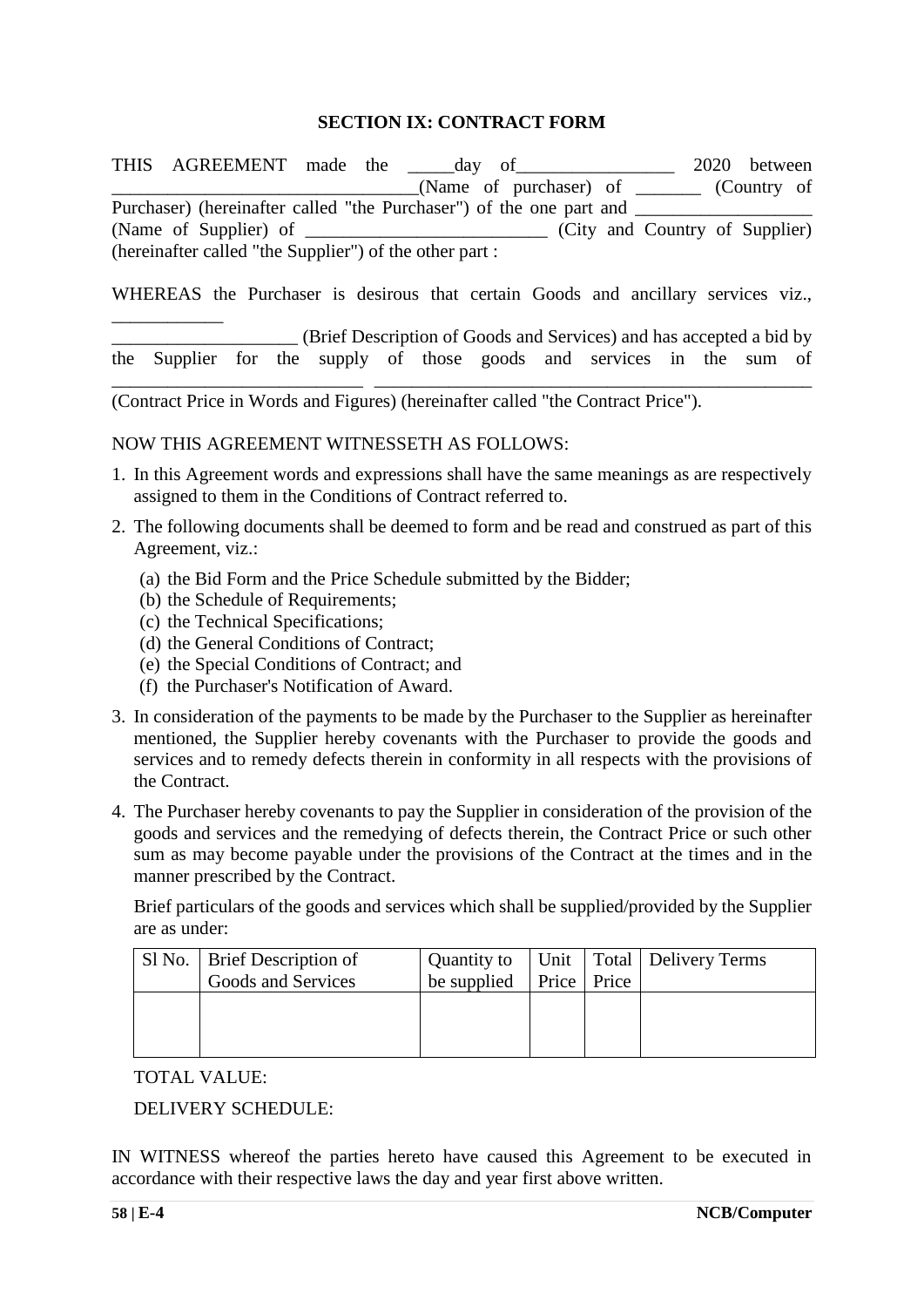|                                          | (For the Purchaser) in the presence of: |
|------------------------------------------|-----------------------------------------|
|                                          |                                         |
| Signed, Sealed and Delivered by the said |                                         |
|                                          |                                         |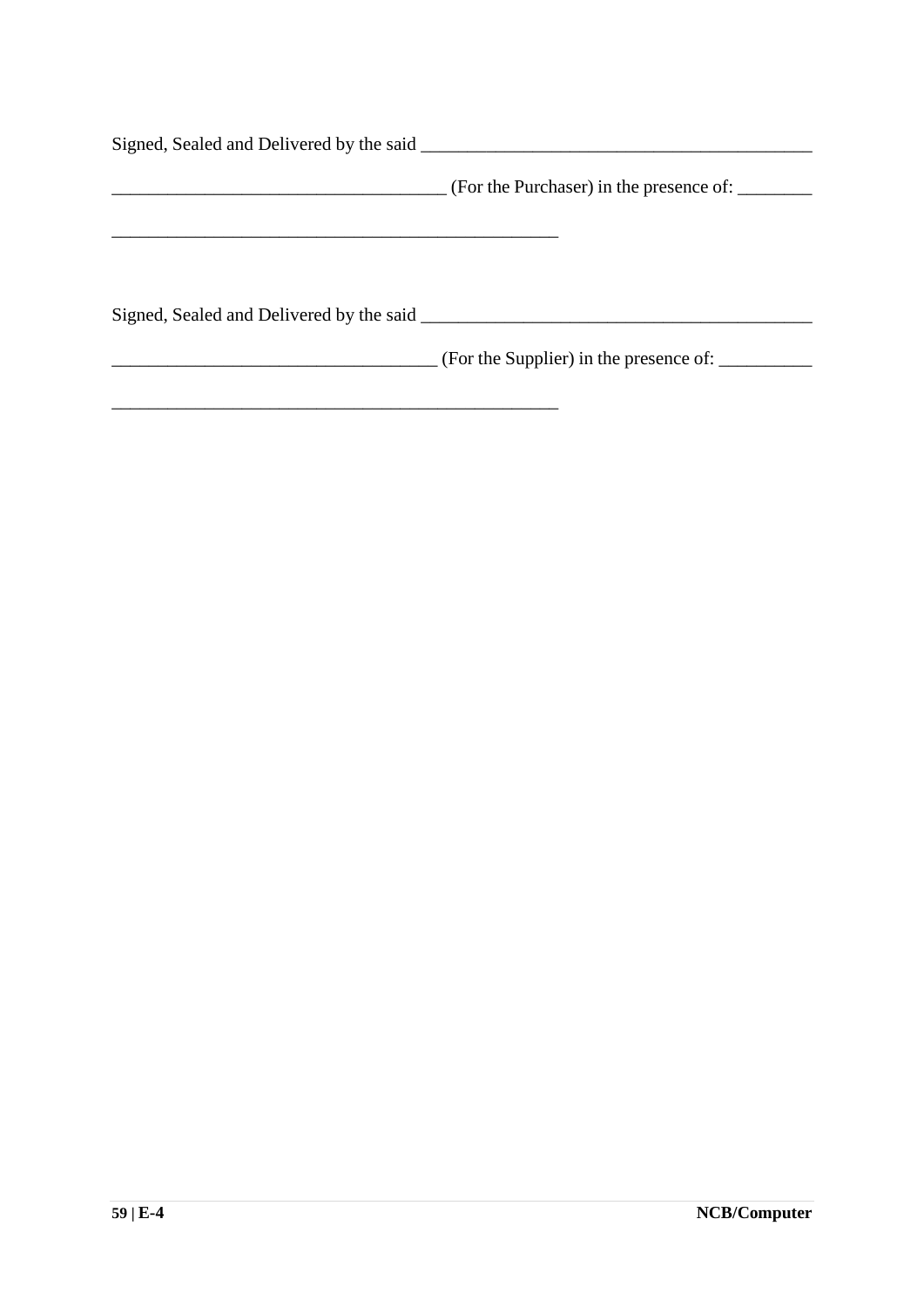## **SECTION-X:**

## **PERFORMANCE SECURITY FORMS**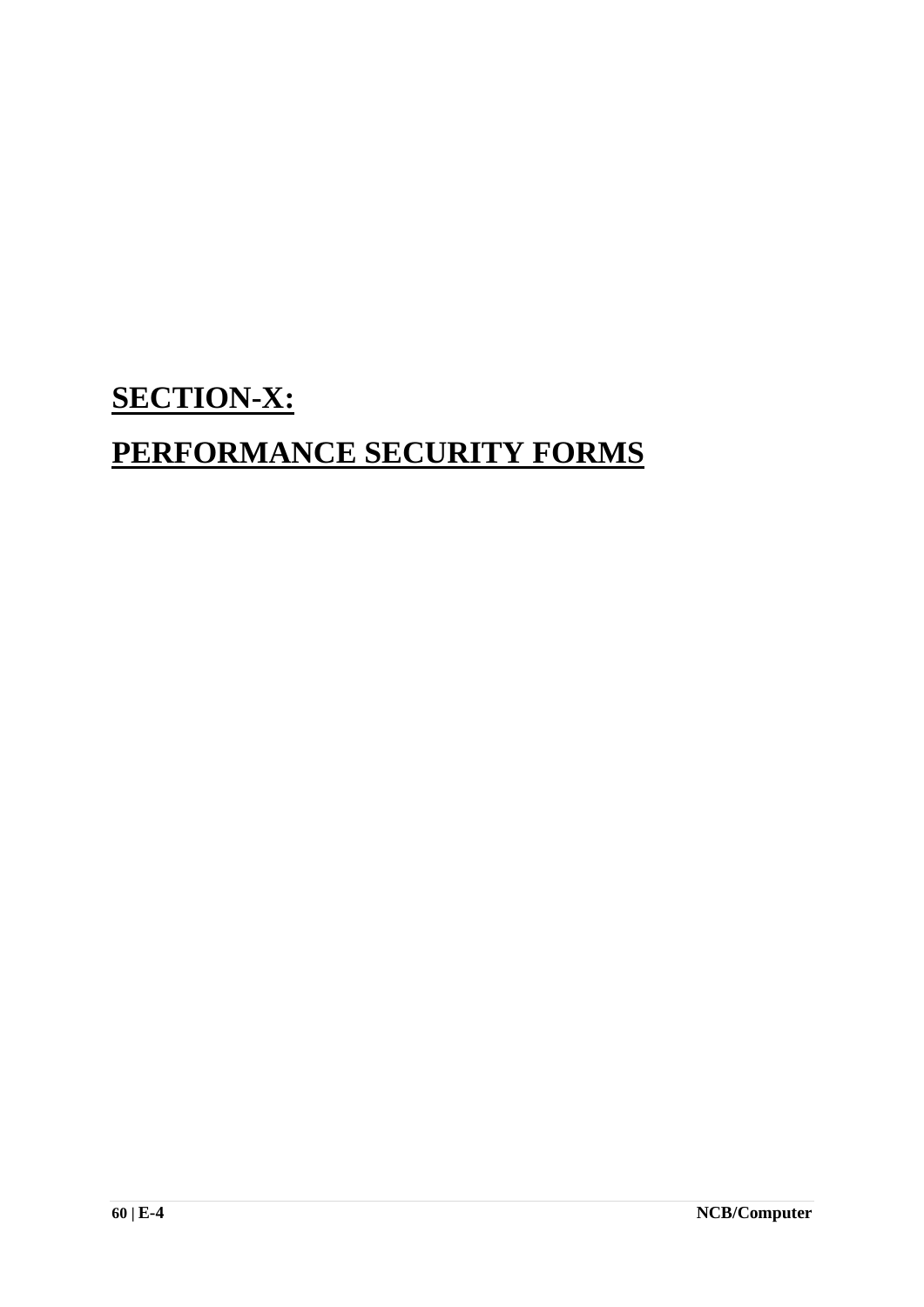## **SECTION X PERFORMANCE SECURITY FORM**

To: (Name of Purchaser)

| <b>WHEREAS</b> |  |                                                                            | (Name of               |  |
|----------------|--|----------------------------------------------------------------------------|------------------------|--|
| Supplier)      |  | hereinafter called "the Supplier" has undertaken, in pursuance of Contract |                        |  |
|                |  | (Notification of Award) No.<br>dated,                                      | 2020 to                |  |
|                |  |                                                                            | (Description of Goods) |  |
|                |  | and Services) hereinafter called "the Contract".                           |                        |  |

AND WHEREAS it has been stipulated by you in the said Contract that the Supplier shall furnish you with a Bank Guarantee by a recognized bank for the sum specified therein as security for compliance with the Supplier's performance obligations in accordance with the Contract.

AND WHEREAS we have agreed to give the Supplier a Guarantee:

THEREFORE WE hereby affirm that we are Guarantors and responsible to you, on behalf of the

Supplier, up to a total of \_\_\_\_\_\_\_\_\_\_\_\_\_\_\_\_\_\_\_\_\_\_\_\_\_\_\_\_\_\_\_\_\_\_\_\_\_\_\_\_\_\_\_\_\_\_\_ (Amount of the Guarantee in Words and Figures) and we undertake to pay you, upon your first written demand declaring the Supplier to be in default under the Contract and without cavil or argument, any sum or sums within the limit of \_\_\_\_\_\_\_\_\_\_\_\_\_\_\_\_\_\_\_\_\_\_\_ (Amount of Guarantee) as aforesaid, without your needing to prove or to show grounds or reasons for your demand or the sum specified therein.

This guarantee is valid until the day of 2020

Signature and Seal of Guarantors \_\_\_\_\_\_\_\_\_\_\_\_\_\_\_\_\_\_\_\_\_\_\_\_\_\_\_

\_\_\_\_\_\_\_\_\_\_\_\_\_\_\_\_\_\_\_\_\_\_\_\_\_\_\_

Date \_\_\_\_\_\_\_\_\_\_\_\_2020.

Address: \_\_\_\_\_\_\_\_\_\_\_\_\_\_\_\_\_\_\_\_\_\_\_

 $\overline{\phantom{a}}$  , which is a set of the set of the set of the set of the set of the set of the set of the set of the set of the set of the set of the set of the set of the set of the set of the set of the set of the set of th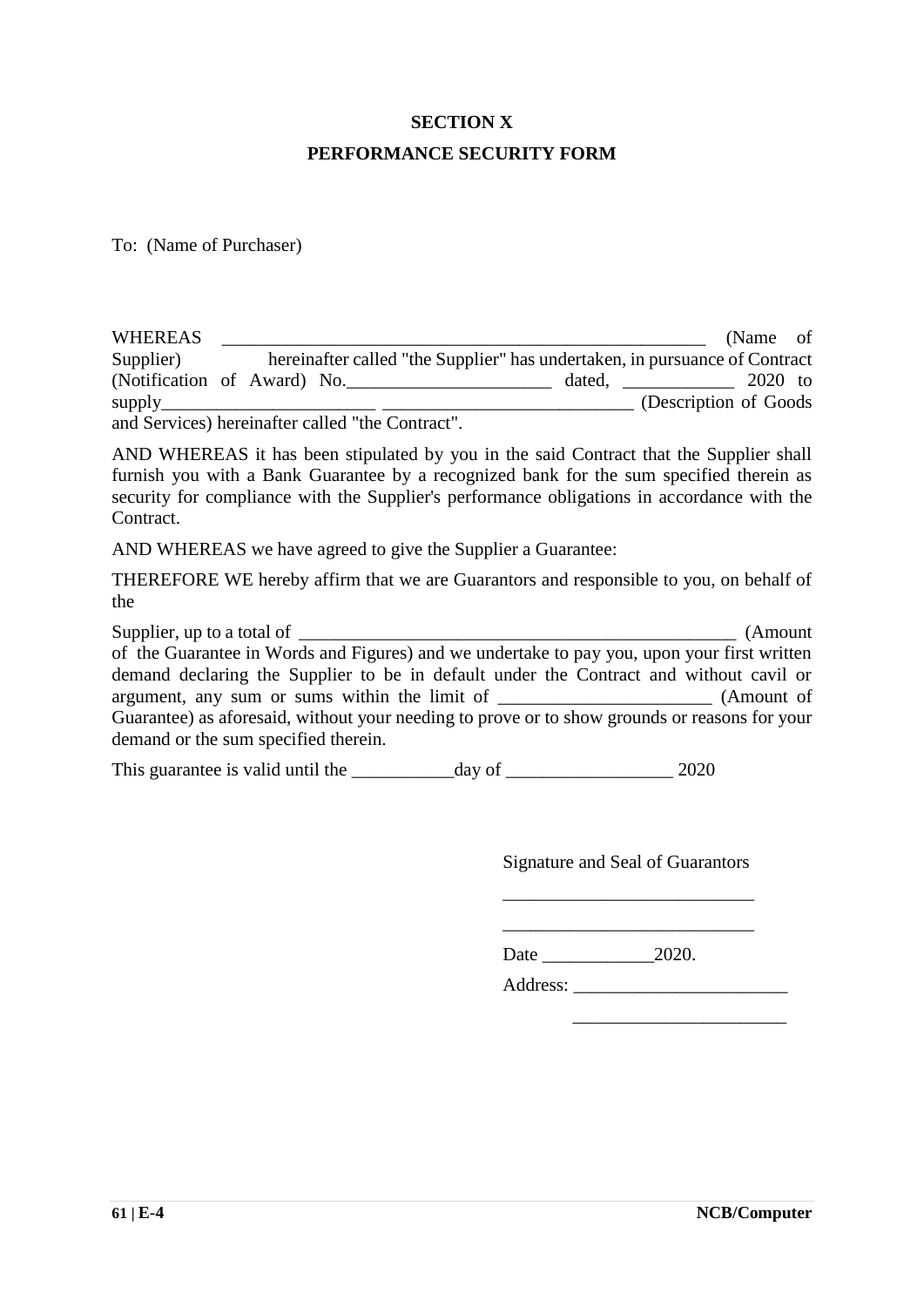#### **SECTION XI**

#### [Please see Clause 13.3 (b) (ii) of Instructions to Bidders] Proforma for Performance Statement (for a period of last five years)

| Bid No. | Date of Opening | m.<br>. ime |
|---------|-----------------|-------------|
|         |                 |             |

Name of the Firm\_\_\_\_\_\_\_\_\_\_\_\_\_\_\_\_\_\_\_\_\_\_\_\_\_\_\_\_\_\_\_\_\_\_\_\_

| Order      | Order   | Description | Value | Date of Completion |  | Remarks      | Has the equipment    |  |      |                       |
|------------|---------|-------------|-------|--------------------|--|--------------|----------------------|--|------|-----------------------|
| Placed     | No. $&$ | and         | of    | of Delivery        |  | indicating   | been satisfactorily  |  |      |                       |
| by (Full   | Date    | Quantity of | Order | Actual<br>As per   |  | reasons for  | functioning?         |  |      |                       |
| Address of |         | Ordered     |       |                    |  |              | Contract             |  | late | (Attach a certificate |
| Purchaser) |         | Equipment   |       |                    |  | delivery, if | from the             |  |      |                       |
|            |         |             |       |                    |  | any          | Purchaser/Consignee) |  |      |                       |
|            |         |             |       |                    |  |              |                      |  |      |                       |
|            |         |             |       |                    |  |              |                      |  |      |                       |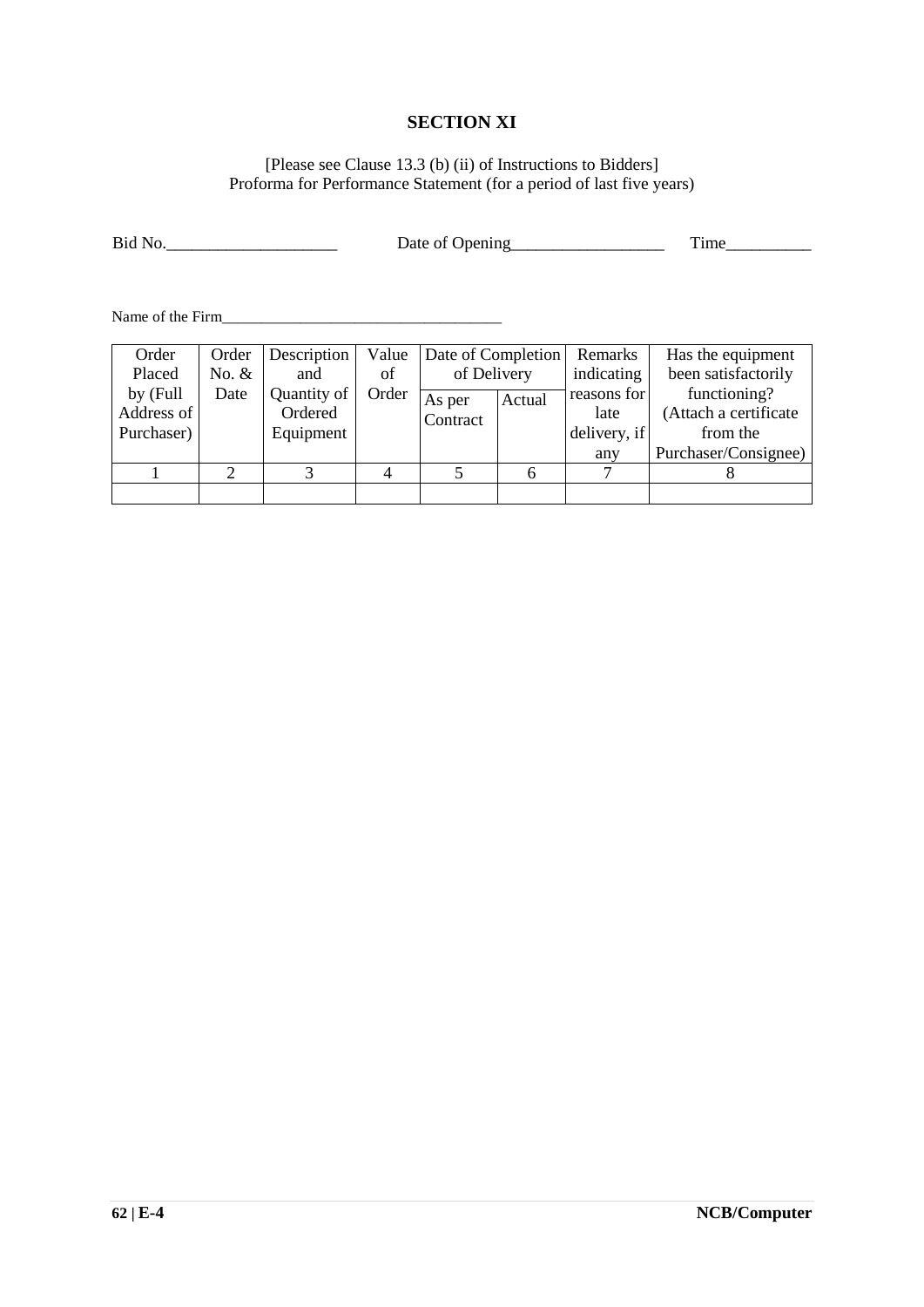#### **SECTION XII**

(Please see Clause 13.3(a) of Instructions to Bidders)

#### MANUFACTURERS' AUTHORIZATION FORM

| To                                                                                                                                                                                                                                                  |                                |  |  |
|-----------------------------------------------------------------------------------------------------------------------------------------------------------------------------------------------------------------------------------------------------|--------------------------------|--|--|
|                                                                                                                                                                                                                                                     |                                |  |  |
|                                                                                                                                                                                                                                                     |                                |  |  |
| Dear Sir:                                                                                                                                                                                                                                           |                                |  |  |
| IFB No.                                                                                                                                                                                                                                             |                                |  |  |
|                                                                                                                                                                                                                                                     |                                |  |  |
| (address of factory) do hereby authorize M/s                                                                                                                                                                                                        | (Name and address of Agent) to |  |  |
| submit a bid, and sign the contract with you for the goods manufactured by us against the above<br>IFB.                                                                                                                                             |                                |  |  |
| We hereby extend our full guarantee and warranty as per Clause 15 of the General Conditions<br>of Contract and Clause 10 of the Special Conditions of Contract for the goods and services<br>offered for supply by the above firm against this IFB. |                                |  |  |

Yours faithfully,

(Name)

(Name of manufacturers)

**Note:** *This letter of authority should be on the letterhead of the manufacturer and should be signed by a person competent and having the power of attorney to legally bind the manufacturer. It should be included by the Bidder in its bid.*

(The item or items for which this is required should be specified by Purchaser.)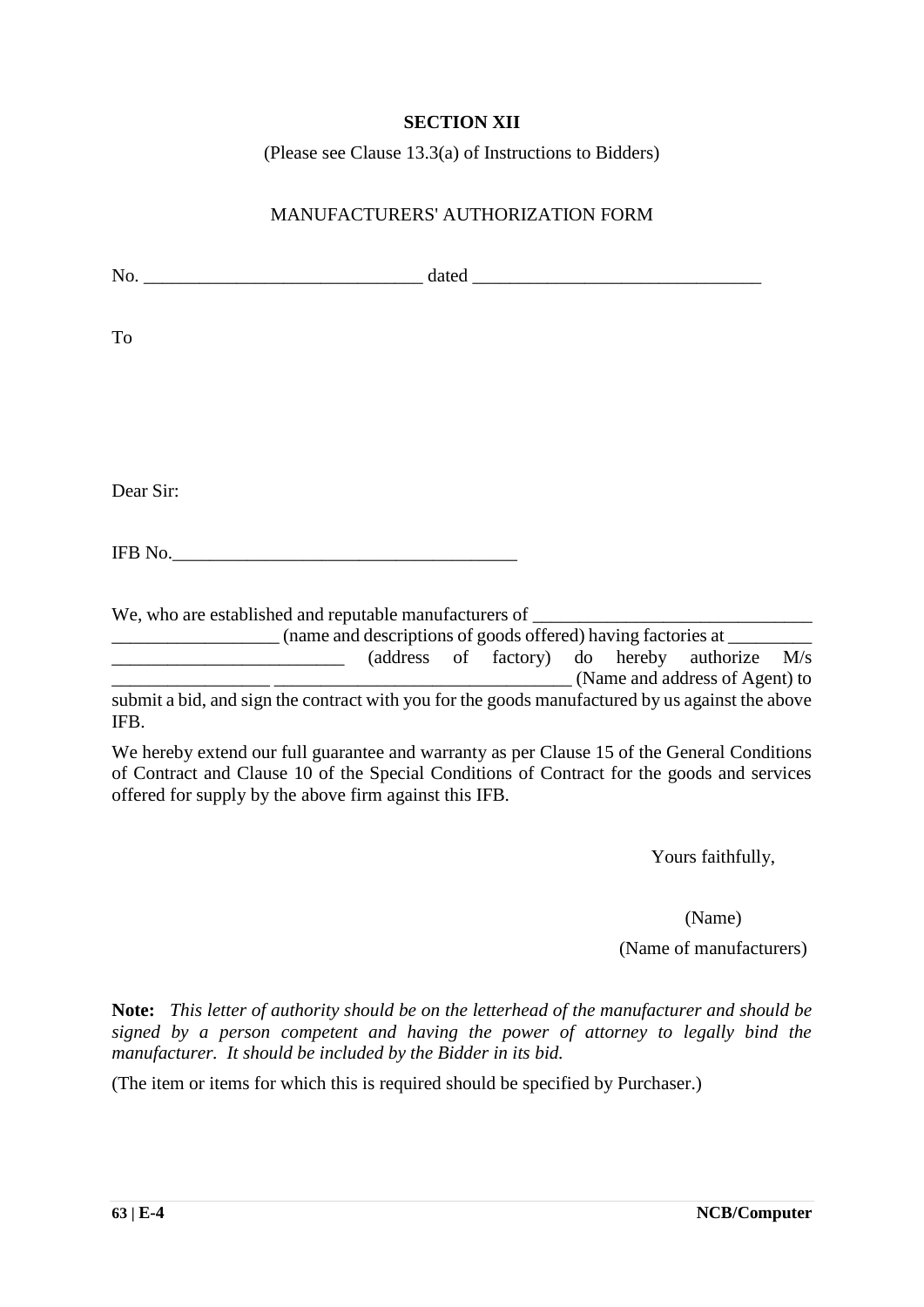#### **SECTION - XIII**

#### **Eligibility for the Provision of Goods, Works and non-consulting Services in Bank-Financed Procurement**

- 1. In accordance with Para 1.8 of the Guidelines: Procurement under IBRD Loans and IDA Credits, and Grants by World Bank dated January' 2011, and Revised on July' 2014, the Bank permits firms and individuals from all countries to offer goods, works and nonconsulting services for Bank-financed projects. As an exception, firms of a Country or goods manufactured in a Country may be excluded if:
	- Para 1.10 (a) (i) as a matter of law or official regulation, the Borrower's Country prohibits commercial relations with that Country, provided that the Bank is satisfied that such exclusion does not preclude effective competition for the supply of the Goods or Works and non-consulting services required, or
	- Para 1.10 (a) (ii): by an Act of Compliance with a Decision of the United Nations Security Council taken under Chapter VII of the Charter of the United Nations, the Borrower's Country prohibits any import of goods from, or payments to, a particular country, person, or entity. Where the Borrower's country prohibits payment to a particular firm or for particular goods by such an act of compliance, that firm may be excluded.
- 2. For the information of bidders, at the present time firms, goods and services from the following countries are excluded from this bidding:
	- (a) With reference to paragraph 1.8 (a) (i) of the Guidelines:

\_\_\_\_\_\_\_\_\_\_\_\_\_\_\_\_\_\_\_\_\_\_\_\_\_\_ \_\_\_\_\_\_\_\_\_\_\_\_\_\_\_\_\_\_\_\_\_\_\_\_\_\_ \_\_\_\_\_\_\_\_\_\_\_\_\_\_\_\_\_\_\_\_\_\_\_\_\_\_

\_\_\_\_\_\_\_\_\_\_\_\_\_\_\_\_\_\_\_\_\_\_\_\_\_\_ \_\_\_\_\_\_\_\_\_\_\_\_\_\_\_\_\_\_\_\_\_\_\_\_\_\_

(b) With reference to paragraph 1.8 (a) (ii) of the Guidelines: \_\_\_\_\_\_\_\_\_\_\_\_\_\_\_\_\_\_\_\_\_\_\_\_\_\_

<sup>\*</sup>Bidder may follow the URL<https://projects.worldbank.org/en/projects-operations/procurement/debarred-firms> for information on firms and goods debarred from different country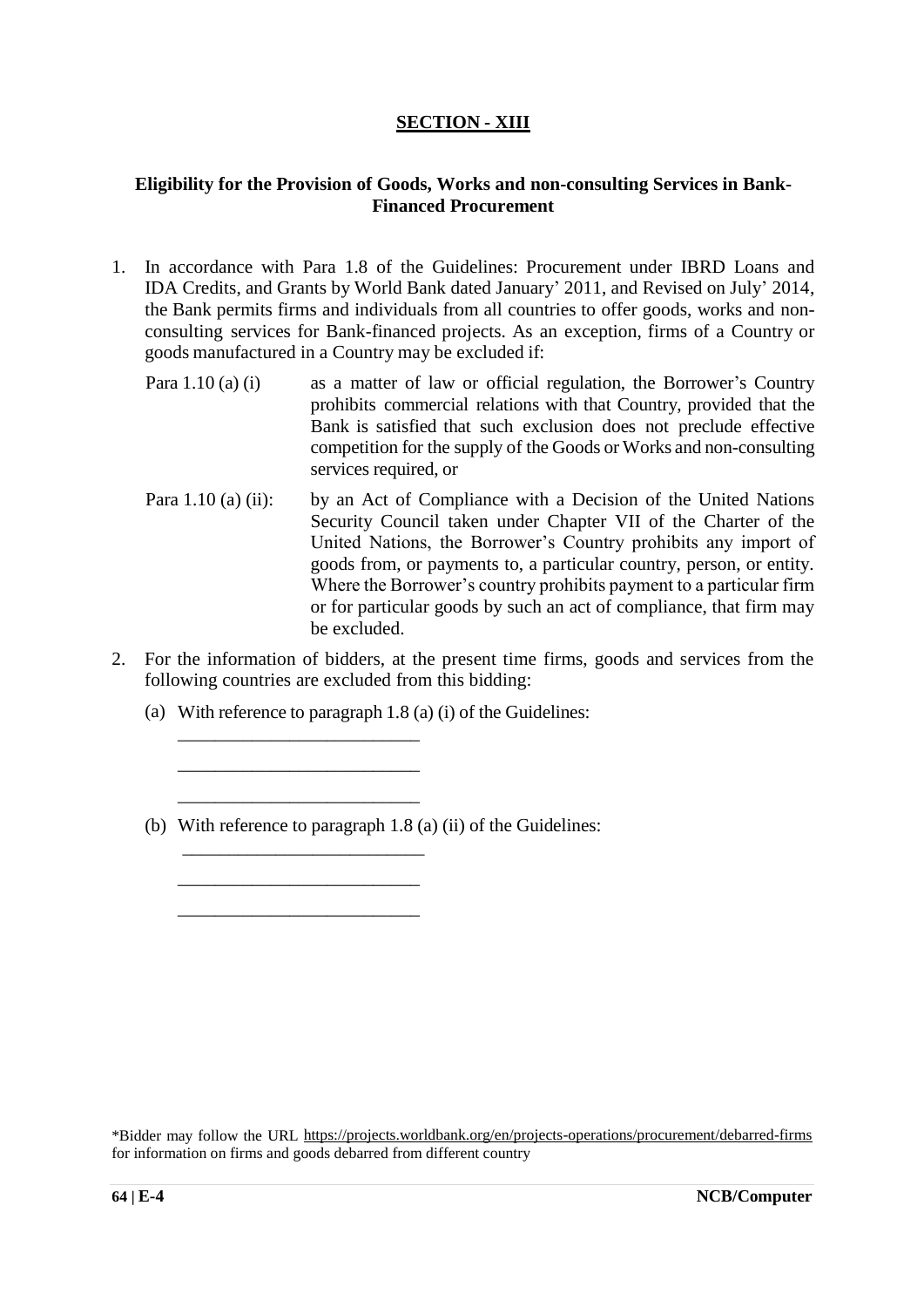### **SECTION - XIV**

## **Service Support Details Form**

| <b>S</b> 1.<br>N <sub>0</sub> | Place of<br>Service Centre | Detail address of<br>service Centre | No. of Technical<br>persons | Name of Contact person with<br>contact No., Mobile No.,<br>alternate contact No. & E-mail |
|-------------------------------|----------------------------|-------------------------------------|-----------------------------|-------------------------------------------------------------------------------------------|
|                               |                            |                                     |                             |                                                                                           |
|                               |                            |                                     |                             |                                                                                           |
|                               |                            |                                     |                             |                                                                                           |
|                               |                            |                                     |                             |                                                                                           |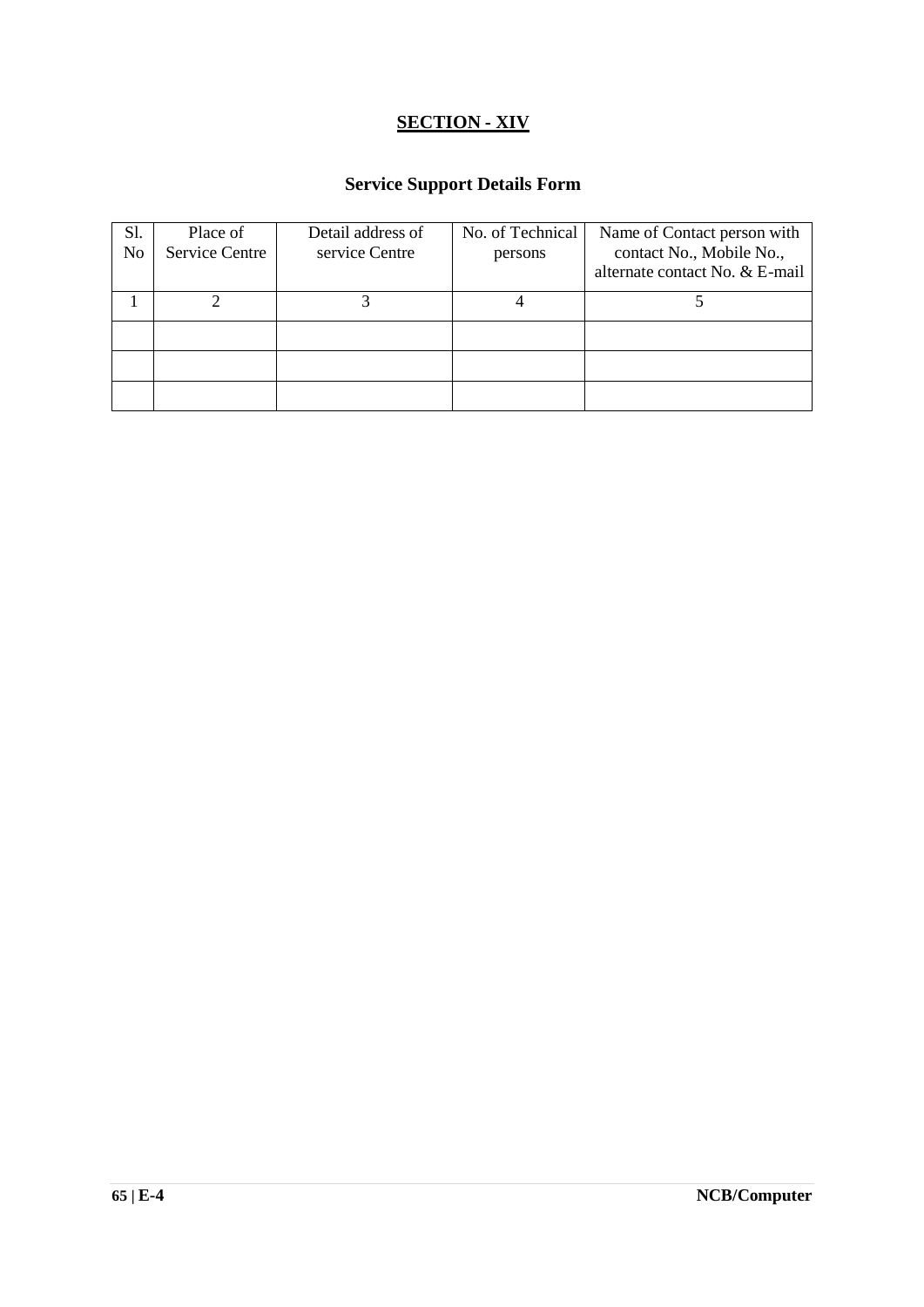#### **SECTION XV**

#### **CAPABILITY STATEMENT (CS) FORM**

1. Name & Address of the Bidder Phone:

| Classifications | (a) Manufacturer                                                                                    |
|-----------------|-----------------------------------------------------------------------------------------------------|
|                 | (b) Authorized Agent                                                                                |
|                 | (c) Dealer                                                                                          |
|                 | (d) Others (please specify)                                                                         |
| 3. Plant        | (a) Location                                                                                        |
|                 | (b) Description, Type $\&$ size of building                                                         |
|                 | (c) Is property on lease or free hold? If on lease indicate date of expiry of<br>lease in such case |

4. Type of equipment manufactured and supplied during last 2 years.

| Name of equipment |  | Capacity/Size   Nos. Manufactured   Nos. of orders in hand |
|-------------------|--|------------------------------------------------------------|
|                   |  |                                                            |
|                   |  |                                                            |

5. Types of equipment supplied during last 2 years other than those covered under 4 above.

| Name of equipment Capacity/Size | & Model | Name of<br>Manufacturer and<br>Country of origin | Total Nos.<br>supplied in<br>India | Nos. of<br>orders in<br>hand |
|---------------------------------|---------|--------------------------------------------------|------------------------------------|------------------------------|
|                                 |         |                                                  |                                    |                              |

- 6. Turnover for similar equipment sold in last two years.
- 7. Details of Testing facilities available
	- a) List of testing equipment available
	- b) Give details of tests which can be carried out on items offered.
	- c) Details of the testing organization available
- 8. Personnel/Organization:

Give organization chart for following indicating clearly the No. of employee at various level

- a) Quality assurance
- b) Production
- c) Marketing
- d) Service
- e) Spare parts
- f) Administrative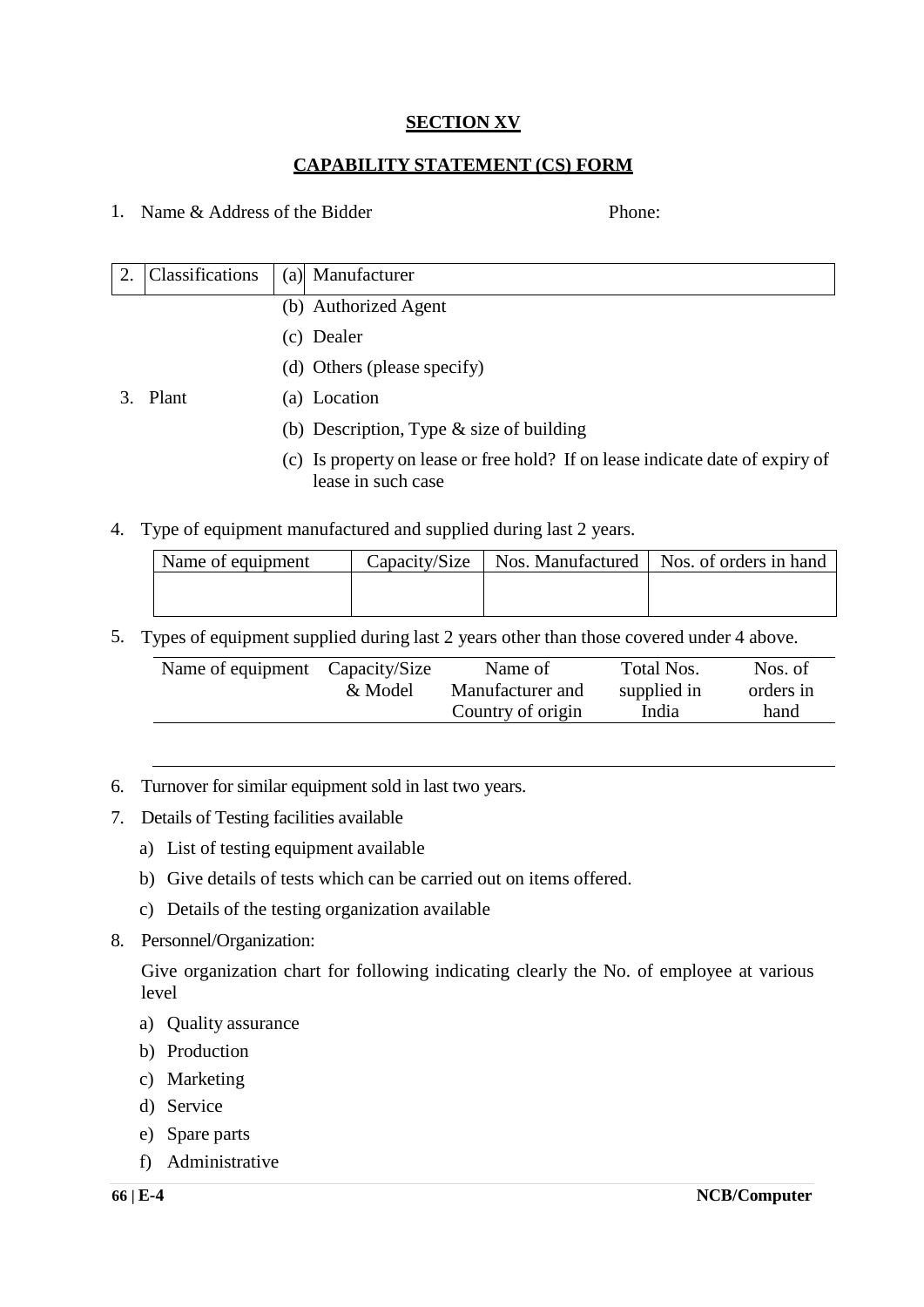9. Nearest service centers to each of the destination installations:

|              | Phone No. : $\frac{1}{2}$                                                                          |                                                                                                                      |
|--------------|----------------------------------------------------------------------------------------------------|----------------------------------------------------------------------------------------------------------------------|
|              |                                                                                                    |                                                                                                                      |
|              | 10. Details of Organization at Service Centre                                                      |                                                                                                                      |
|              | a) No. of skilled employees                                                                        |                                                                                                                      |
| b)           | No. of Unskilled employees                                                                         |                                                                                                                      |
| C)           | No. of Engineering employees                                                                       |                                                                                                                      |
| d)           | No. of Administrative employees                                                                    |                                                                                                                      |
| e)           | List of special repair/workshop facilities available                                               | <u> 1989 - Andrea Aonaich an t-Aonaich an t-Aonaich an t-Aonaich an t-Aonaich an t-Aonaich an t-Aonaich an t-Aon</u> |
| f)           | The storage space available for spare parts (sq.m.)                                                | <u> 1980 - Andrea Station Barbara, amerikan per</u>                                                                  |
| $\mathbf{g}$ | Value of minimum stock of spares available at all<br>the service centers in respective currency    |                                                                                                                      |
|              | h) Value of the modes/types by number of equipment :<br>serviced by the center in the last 2 years |                                                                                                                      |

11. Names of two buyers to whom similar equipment was supplied in the past and to whom reference may be made by the Purchaser regarding the bidder's technical and delivery ability.

(a)  $\qquad \qquad$ 

(b) \_\_\_\_\_\_\_\_\_\_\_\_\_\_\_\_\_\_\_\_\_\_\_\_\_\_\_\_\_\_\_\_

12. Technical Details (Clause 14 of ITB)